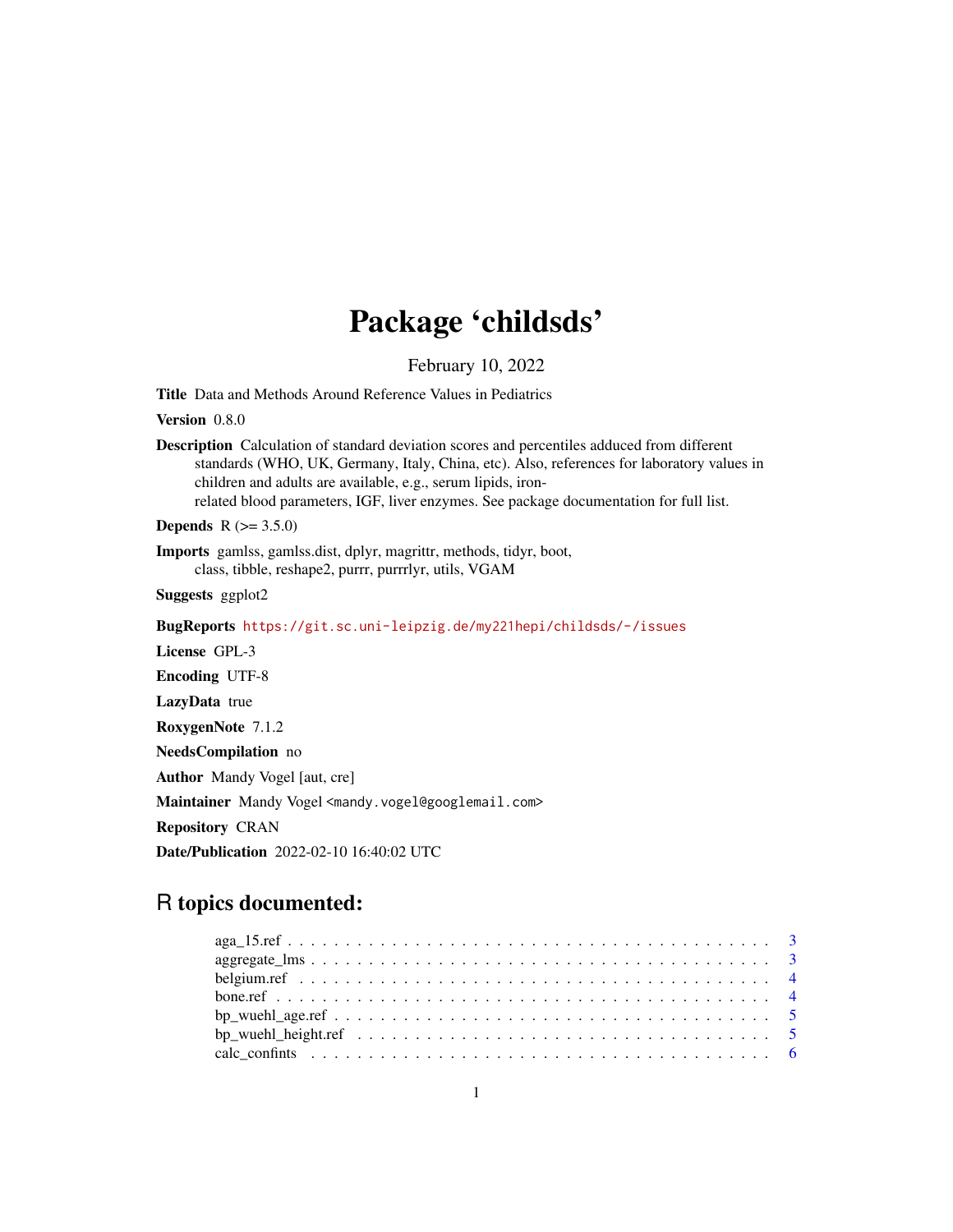|                                                     | 7  |
|-----------------------------------------------------|----|
| cn.ref                                              | 7  |
|                                                     | 8  |
|                                                     | 8  |
|                                                     | 9  |
|                                                     | 9  |
|                                                     | 11 |
|                                                     | 11 |
|                                                     | 12 |
|                                                     | 13 |
|                                                     | 14 |
|                                                     | 15 |
|                                                     | 16 |
| iron.ref                                            | 16 |
|                                                     | 17 |
|                                                     |    |
|                                                     | 17 |
|                                                     | 18 |
|                                                     | 18 |
|                                                     | 19 |
|                                                     | 19 |
|                                                     | 20 |
|                                                     | 20 |
|                                                     | 21 |
|                                                     | 21 |
|                                                     | 22 |
|                                                     | 22 |
|                                                     | 23 |
|                                                     | 23 |
|                                                     | 24 |
|                                                     | 24 |
|                                                     | 25 |
|                                                     | 26 |
|                                                     | 26 |
|                                                     | 27 |
|                                                     | 28 |
|                                                     | 28 |
|                                                     | 29 |
|                                                     |    |
|                                                     | 29 |
| nl4.ref<br><u>and a straight and a straight and</u> | 30 |
| one iteration                                       | 30 |
|                                                     | 32 |
|                                                     | 32 |
|                                                     | 33 |
| preterm.ref                                         | 34 |
| RefGroup-class                                      | 34 |
|                                                     | 35 |
|                                                     | 35 |
|                                                     | 36 |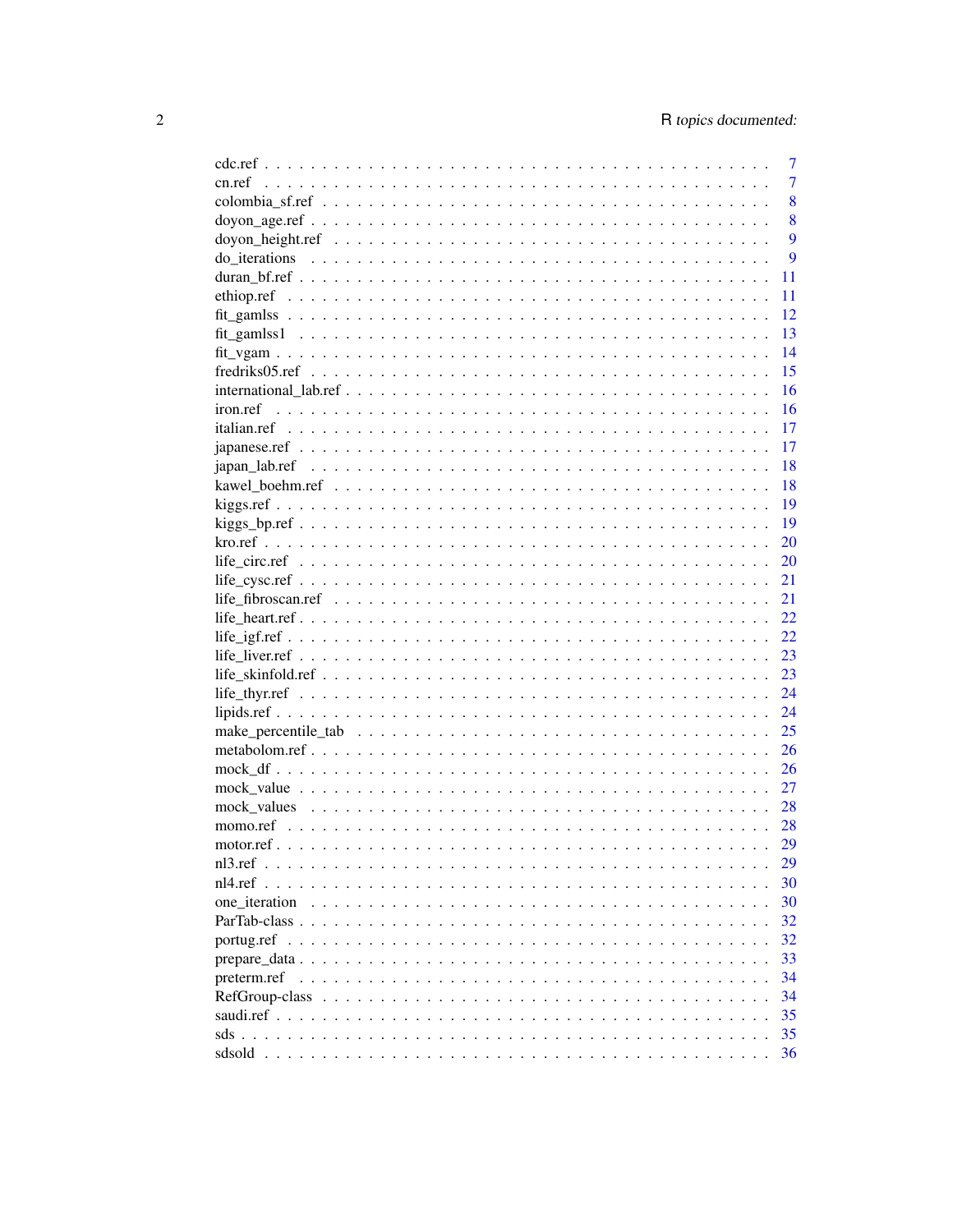# <span id="page-2-0"></span>aga\_15.ref 3

| Index |  |  |  |  |  |  |  |  |  |  |  |  |  |  |  |  |
|-------|--|--|--|--|--|--|--|--|--|--|--|--|--|--|--|--|
|       |  |  |  |  |  |  |  |  |  |  |  |  |  |  |  |  |
|       |  |  |  |  |  |  |  |  |  |  |  |  |  |  |  |  |
|       |  |  |  |  |  |  |  |  |  |  |  |  |  |  |  |  |
|       |  |  |  |  |  |  |  |  |  |  |  |  |  |  |  |  |
|       |  |  |  |  |  |  |  |  |  |  |  |  |  |  |  |  |
|       |  |  |  |  |  |  |  |  |  |  |  |  |  |  |  |  |
|       |  |  |  |  |  |  |  |  |  |  |  |  |  |  |  |  |
|       |  |  |  |  |  |  |  |  |  |  |  |  |  |  |  |  |
|       |  |  |  |  |  |  |  |  |  |  |  |  |  |  |  |  |
|       |  |  |  |  |  |  |  |  |  |  |  |  |  |  |  |  |
|       |  |  |  |  |  |  |  |  |  |  |  |  |  |  |  |  |
|       |  |  |  |  |  |  |  |  |  |  |  |  |  |  |  |  |
|       |  |  |  |  |  |  |  |  |  |  |  |  |  |  |  |  |
|       |  |  |  |  |  |  |  |  |  |  |  |  |  |  |  |  |

aga\_15.ref *Parameters from recommendations of the German Adiposity Association (2015, AGA)*

# Description

Parameters from recommendations of the German Adiposity Association (2015, AGA)

# Usage

aga\_15.ref

# Source

"Kromeyer-Hauschild K, Moss A, Wabitsch M. Referenzwerte fuer den Body-Mass-Index fuer Kinder, Jugendliche und Erwachsene in Deutschland. Adipositas - Ursachen, Folgeerkrankungen, Therapie. 2015;09(3):123-7."

aggregate\_lms *aggregate lms parameters*

# Description

aggregate lms parameters

#### Usage

aggregate\_lms(lms.list)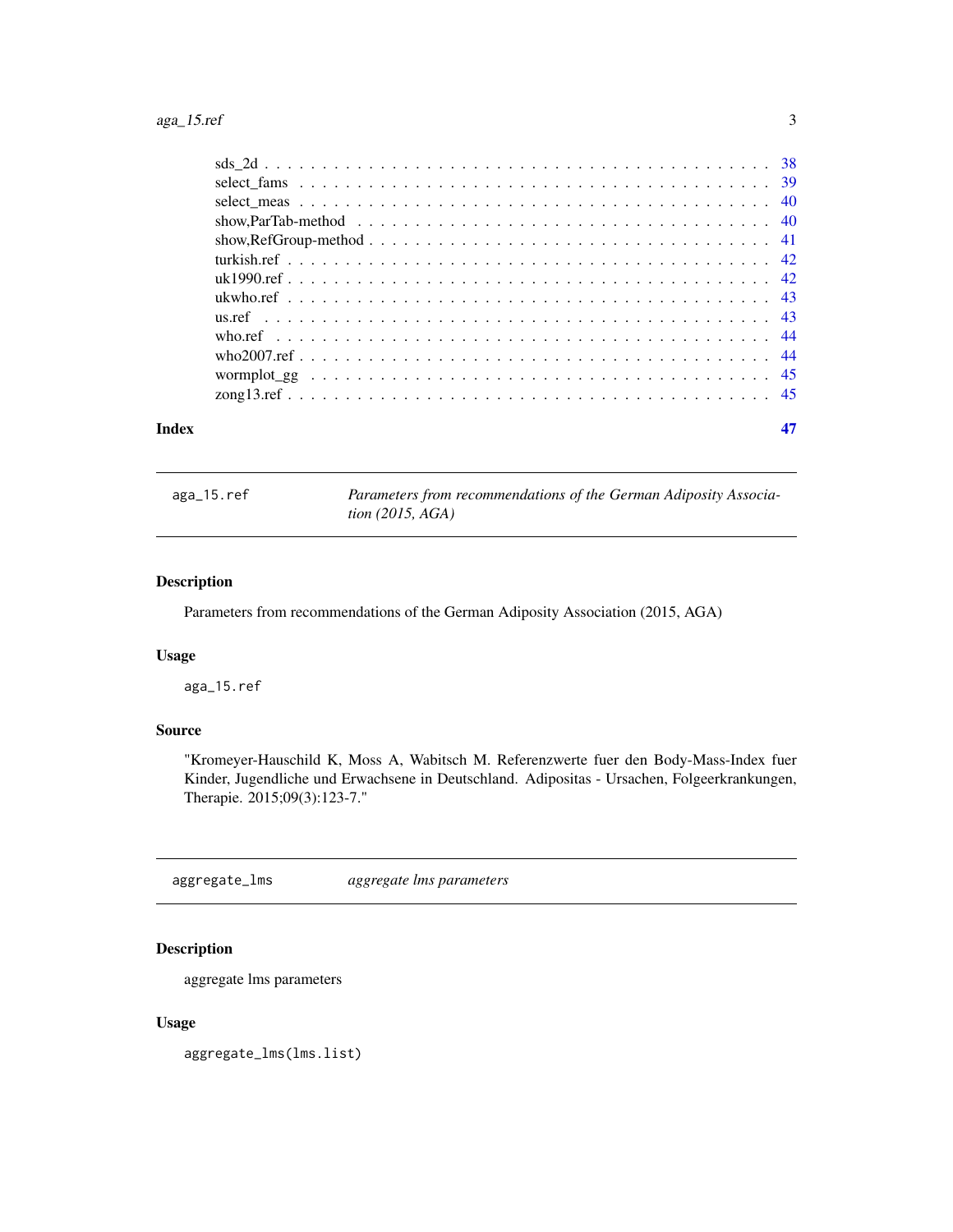# <span id="page-3-0"></span>Arguments

| lms.list |  | list of parameter tables as returned by do_iterations() |  |  |
|----------|--|---------------------------------------------------------|--|--|
|----------|--|---------------------------------------------------------|--|--|

# Details

function takes the lms part of the result from the do\_iterations() function and returns the mean parameters

# Value

list of dataframes containing the aggregated parameters, each for every level of sex

# Author(s)

Mandy Vogel

belgium.ref *Parameters derived from Flandern population*

# Description

Parameters derived from Flandern population

#### Usage

belgium.ref

# Source

Roelants M, Hauspie R, Hoppenbrouwers K. References for growth and pubertal development from birth to 21 years in Flanders, Belgium. Annals of Human Biology. 2009 Dezember;36(6):680-94.

bone.ref *Parameters for different bone parameters*

# Description

Parameters for different bone parameters

#### Usage

bone.ref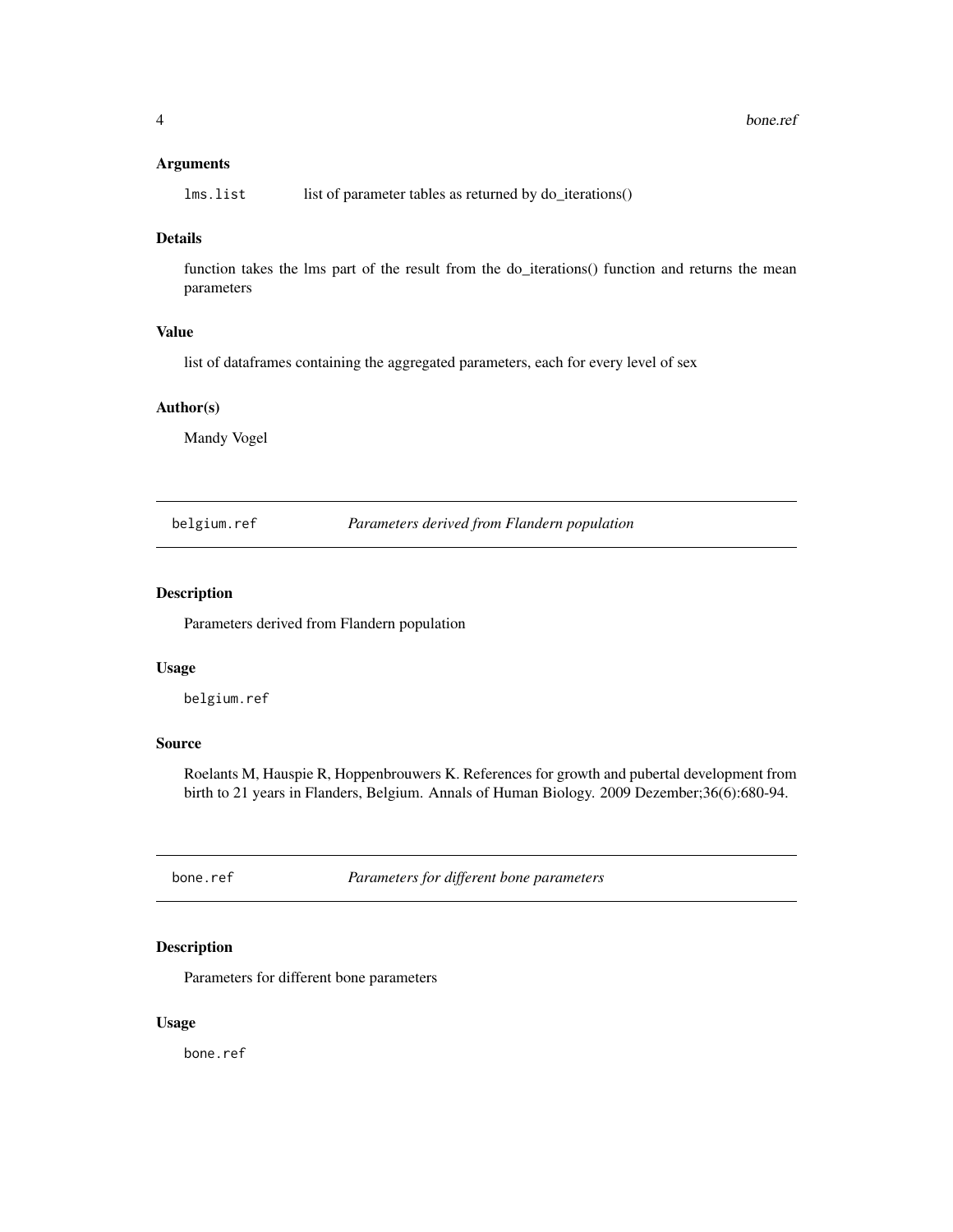#### <span id="page-4-0"></span>Source

"Geserick M, Vogel M, Eckelt F, et al. Children and adolescents with obesity have reduced serum bone turnover markers and 25-hydroxyvitamin D but increased parathyroid hormone concentrations – Results derived from new pediatric reference ranges. Bone 2020;132:115124 and Weber et al. unpublishedfor VitD binding protein"

bp\_wuehl\_age.ref *Parameters from Wuehl et al. blood pressure reference values Germany according to age, from version 0.7.3 unplausible values are replaced by interpolated ones. For the original values check out earlier versions*

# **Description**

Parameters from Wuehl et al. blood pressure reference values Germany according to age, from version 0.7.3 unplausible values are replaced by interpolated ones. For the original values check out earlier versions

# Usage

bp\_wuehl\_age.ref

#### Source

"Wuehl E, Witte K, Soergel M, Mehls O, Schaefer F, Hypertension for the GWG on P. Distribution of 24-h ambulatory blood pressure in children: normalized reference values and role of body dimensions. Journal of Hypertension. 2002 Oct;20(10):1995.", implausible values were replaced by interpolated ones from package version 0.7.4

bp\_wuehl\_height.ref *Parameters from Wuehl et al. blood pressure reference values Germany according to height from version 0.7.3 unplausible values are replaced by interpolated ones. For the original values check out earlier versions*

# Description

Parameters from Wuehl et al. blood pressure reference values Germany according to height from version 0.7.3 unplausible values are replaced by interpolated ones. For the original values check out earlier versions

#### Usage

bp\_wuehl\_height.ref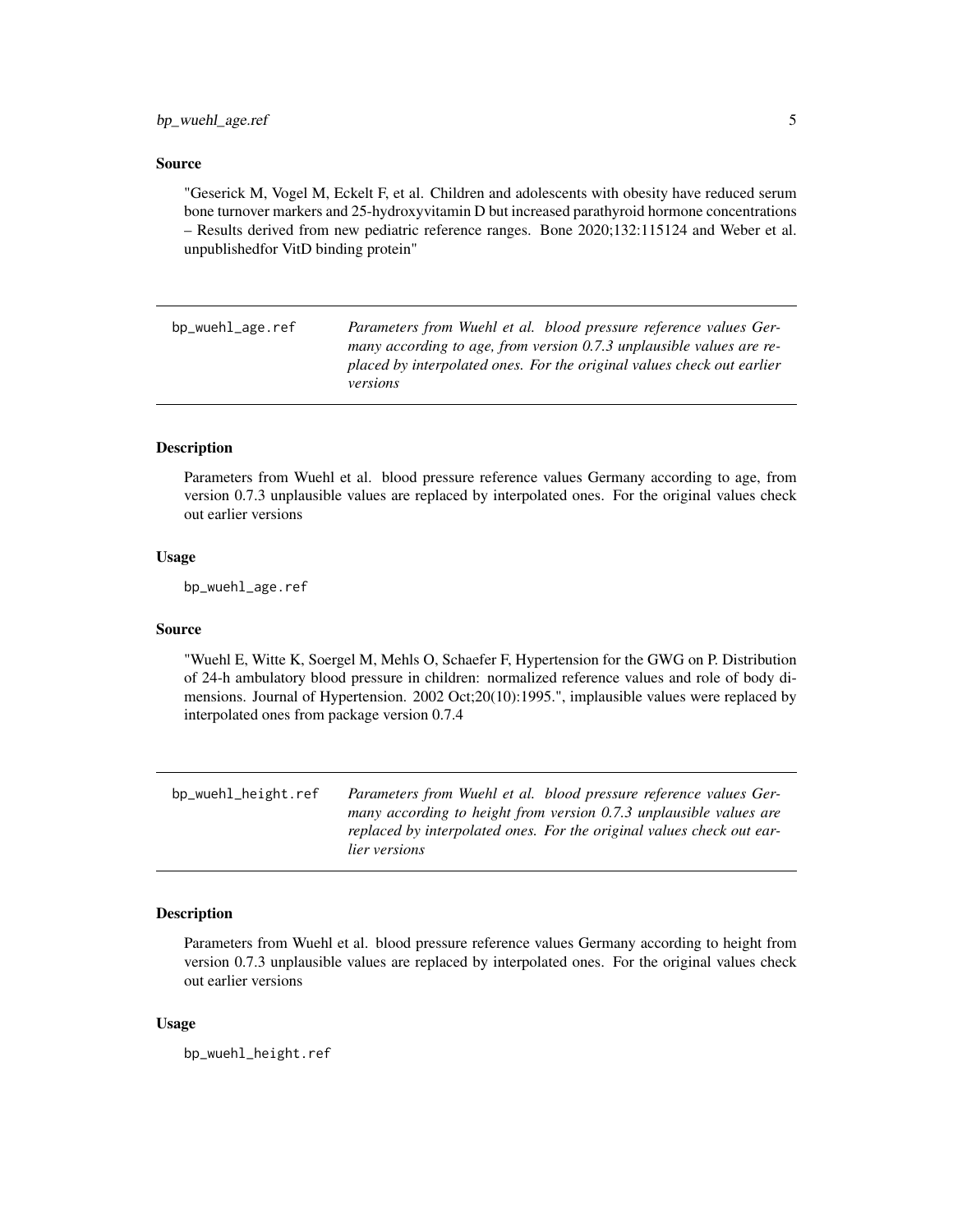# <span id="page-5-0"></span>Source

"Wuehl E, Witte K, Soergel M, Mehls O, Schaefer F, Hypertension for the GWG on P. Distribution of 24-h ambulatory blood pressure in children: normalized reference values and role of body dimensions. Journal of Hypertension. 2002 Oct;20(10):1995.", implausible values were replaced by interpolated ones from package version 0.7.4

calc\_confints *Calculate confidence intervals*

# Description

Calculate confidence intervals

# Usage

```
calc_confints(
  lms.list,
 perc = c(2.5, 5, 50, 95, 97.5),
  level = 0.95,type = c("point")\lambda
```
# Arguments

| lms.list | lms part of the returned list of do_iterations            |
|----------|-----------------------------------------------------------|
| perc     | percentiles for which the confidence bands are calculated |
| level    | confidence level                                          |
| type     | for now only point is a valid value                       |

# Details

The function takes a lms list as returned by [do\\_iterations](#page-8-1) and calculates the confidence bands for a given set of percentiles using [envelope](#page-0-0) from the boot package

# Value

list containing the respective confidence envelopes

#### Author(s)

mandy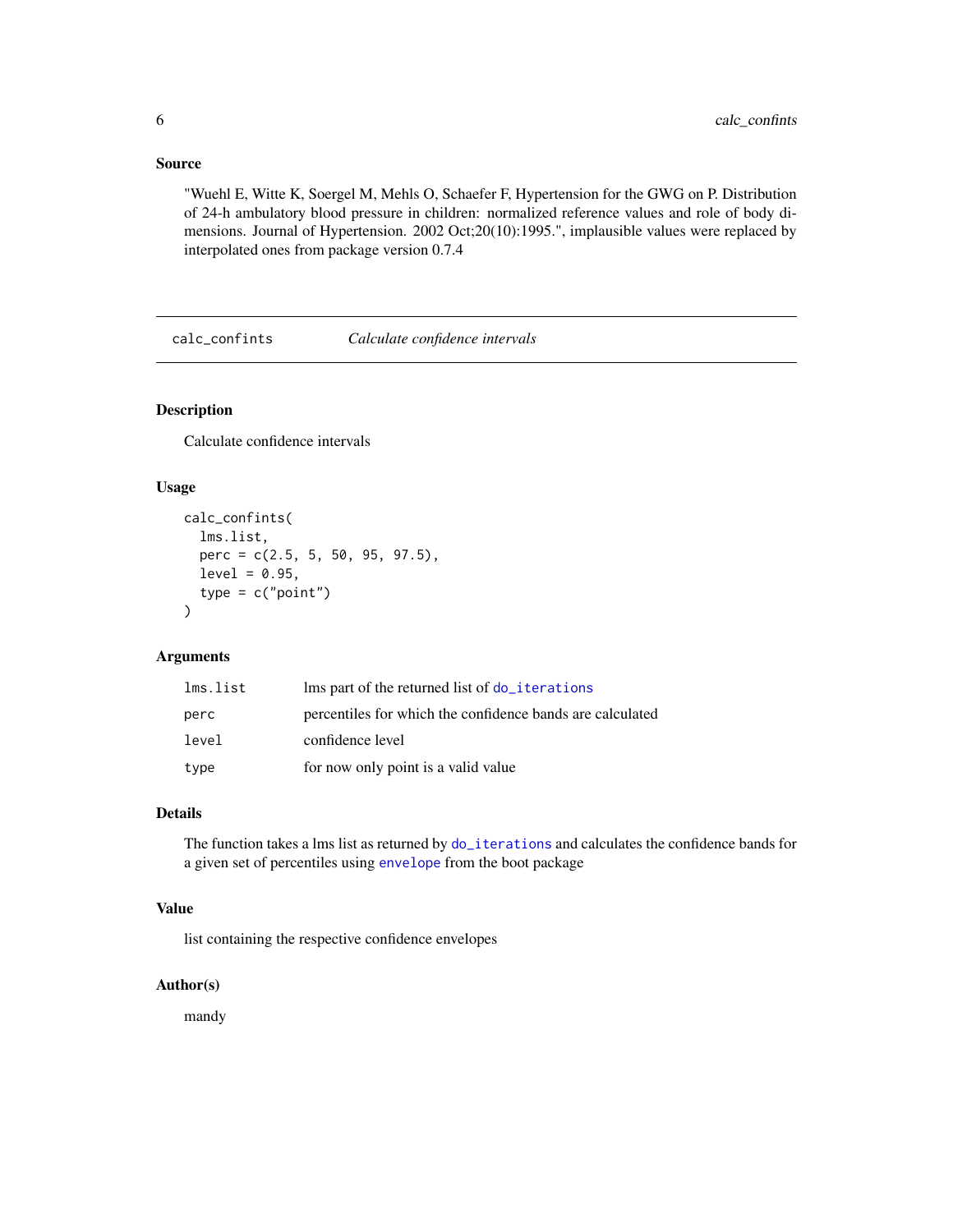<span id="page-6-0"></span>cdc.ref *LMS Parameters for the Centers for Disease Control and Prevention 2000 Growth Charts, contains bmi, height, head cirumference, weight, weight for length,*

# Description

LMS Parameters for the Centers for Disease Control and Prevention 2000 Growth Charts, contains bmi, height, head cirumference, weight, weight for length,

# Usage

cdc.ref

# Source

National health statitics reports 63.

| cn.ref | Parameters for height of normal weight and obese children from the |
|--------|--------------------------------------------------------------------|
|        | CrescNet database dependent on height                              |

# Description

Parameters for height of normal weight and obese children from the CrescNet database dependent on height

# Usage

cn.ref

# Source

"Kempf et al. In progress"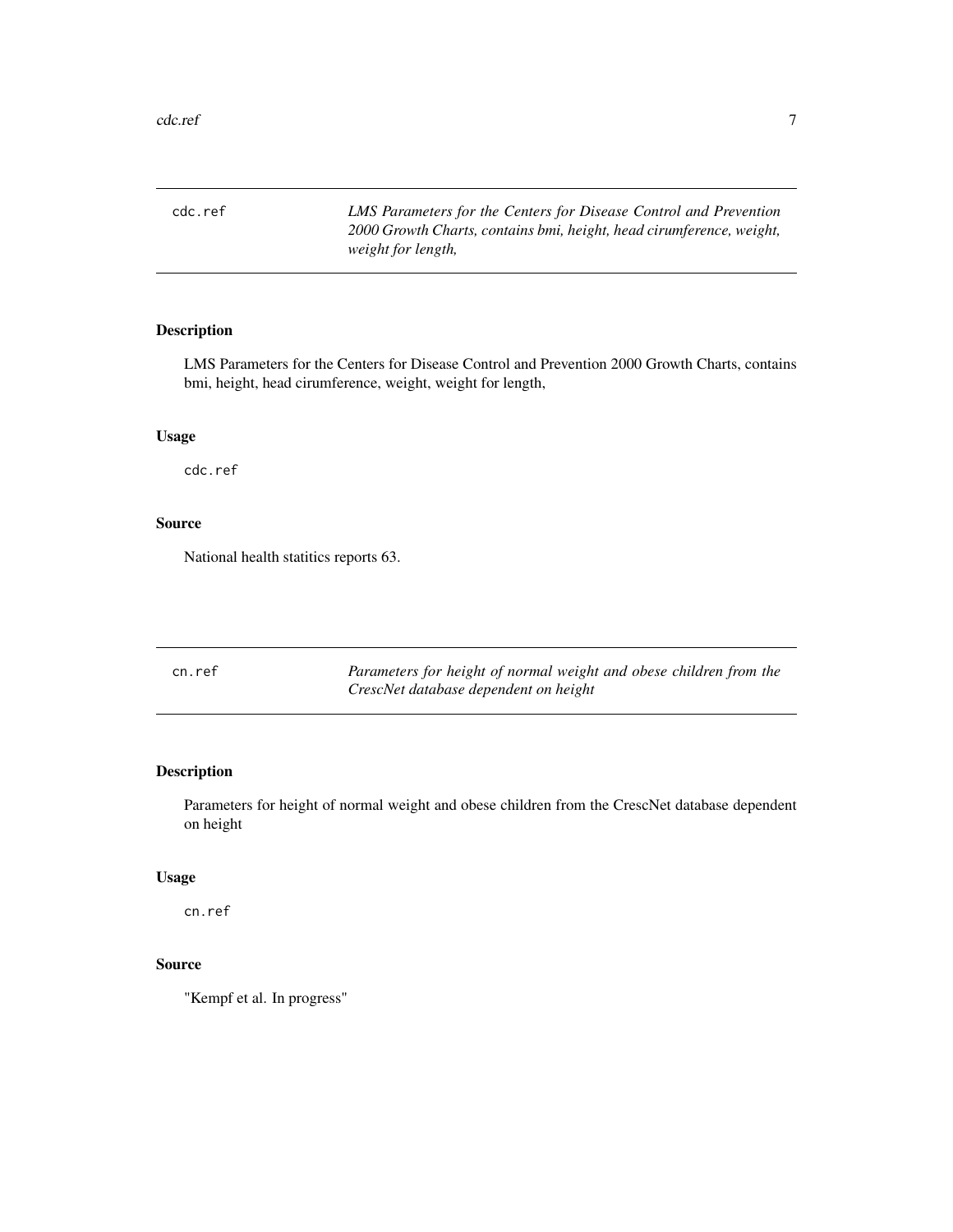<span id="page-7-0"></span>

Parameters of skinfold measures derived from Colombian population

#### Usage

colombia\_sf.ref

#### Source

Ramirez-Velez, R. et al. Triceps and Subscapular Skinfold Thickness Percentiles and Cut-Offs for Overweight and Obesity in a Population-Based Sample of Schoolchildren and Adolescents in Bogota, Colombia. Nutrients 8, (2016).

| doyon_age.ref | Parameters for different carotid artery intima-media thickness and dis- |
|---------------|-------------------------------------------------------------------------|
|               | tensibility dependent on age                                            |

# Description

Parameters for different carotid artery intima-media thickness and distensibility dependent on age

#### Usage

doyon\_age.ref

#### Source

"Doyon A, Kracht D, Bayazit AK, et al. Carotid artery intima-media thickness and distensibility in children and adolescents: reference values and role of body dimensions. Hypertension 2013;62(3):550-6"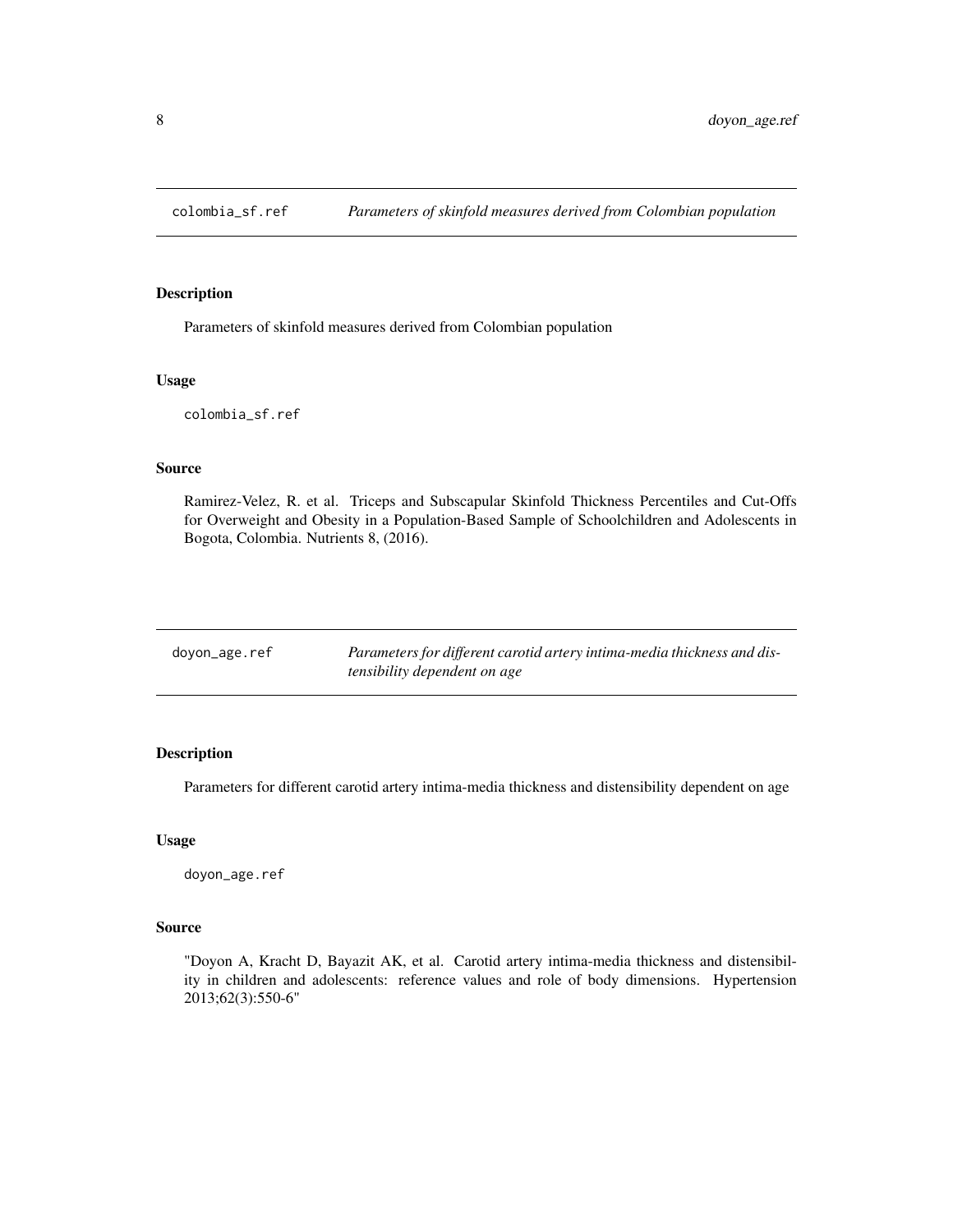<span id="page-8-0"></span>doyon\_height.ref *Parameters for different carotid artery intima-media thickness and distensibility dependent on height*

#### Description

Parameters for different carotid artery intima-media thickness and distensibility dependent on height

# Usage

doyon\_height.ref

#### Source

"Doyon A, Kracht D, Bayazit AK, et al. Carotid artery intima-media thickness and distensibility in children and adolescents: reference values and role of body dimensions. Hypertension 2013;62(3):550-6"

<span id="page-8-1"></span>do\_iterations *do lms iterations*

# Description

Do lms iterations

#### Usage

```
do_iterations(
  data.list,
 n = 10,
 max.it = 1000,method = "gamlss",
 prop.fam = 0.75,
 prop.subject = 1,age.min = 0,
  age.max = 18,
  age.int = 1/12,keep.modes = F,dist = "BCCGo",
 mu.df = 4,
  sigma.df = 3,
  nu. df = 2,tau.df = 2,
  verbose = F,
  formula = NULL,
```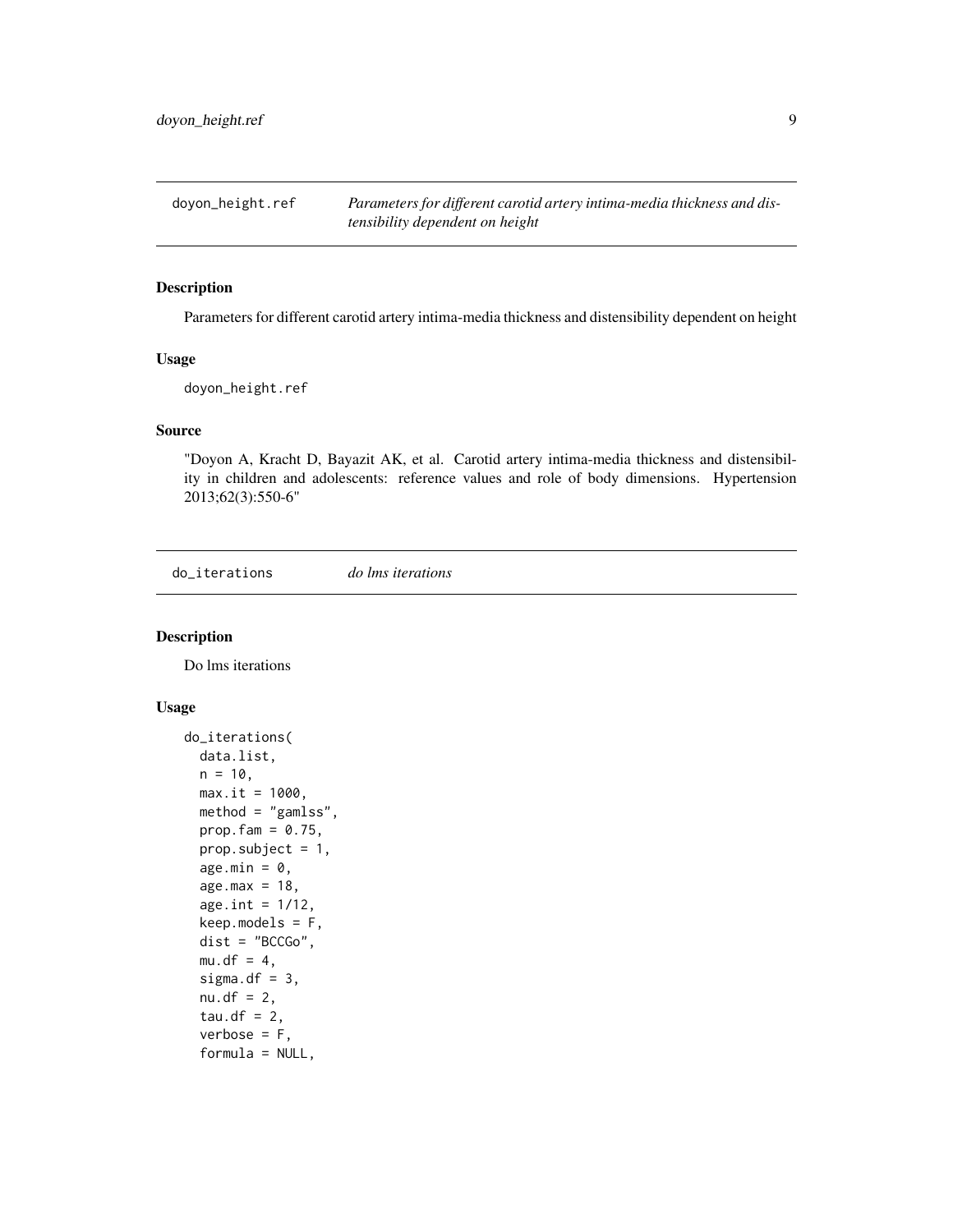```
sigma.formula = -1,
 nu.formula = -1,
 tau.formula = -1,
 method.pb = "ML",trans.x = F,
 lim.trans = c(0, 1.5)\mathcal{L}
```
# Arguments

| data.list     | list of dataframes as returned by prepare_data                                                                  |
|---------------|-----------------------------------------------------------------------------------------------------------------|
| n             | number of desired fits                                                                                          |
| max.it        | maximum number of iterations that will be run                                                                   |
| method        | use vgam or gamlss                                                                                              |
| prop.fam      | proportion of families to be sampled                                                                            |
| prop.subject  | proportion of subject to be sampled                                                                             |
| age.min       | lower bound of age                                                                                              |
| age.max       | upper bound of age                                                                                              |
| age.int       | stepwidth of the age variable                                                                                   |
| keep.models   | indicator whether or not models in each iteration should be kept                                                |
| dist          | distribution used for the fitting process, has to be one of BCCGo, BCPEo, BCTo<br>as they are accepted by lms() |
| mu.df         | degree of freedem location parameter                                                                            |
| sigma.df      | degree of freedem spread parameter                                                                              |
| nu.df         | degree of freedem skewness parameter                                                                            |
| tau.df        | degree of freedem kurtosis parameter                                                                            |
| verbose       | whether or not information about sampling will be printed during while iterate                                  |
| formula       | formula for the location parameter                                                                              |
| sigma.formula | formula for the sigma parameter                                                                                 |
| nu.formula    | formula for the nu parameter                                                                                    |
| tau.formula   | formula for the tau parameter                                                                                   |
| method.pb     | GAIC or ML                                                                                                      |
| trans.x       | indicator wether age should be transformed or not                                                               |
| lim.trans     | limits for the exponent of transformation of age                                                                |

# Details

function samples families, samples measurements (and subjects), fits the model for a given number of iterations

# Value

list of lists for models and fitted parameters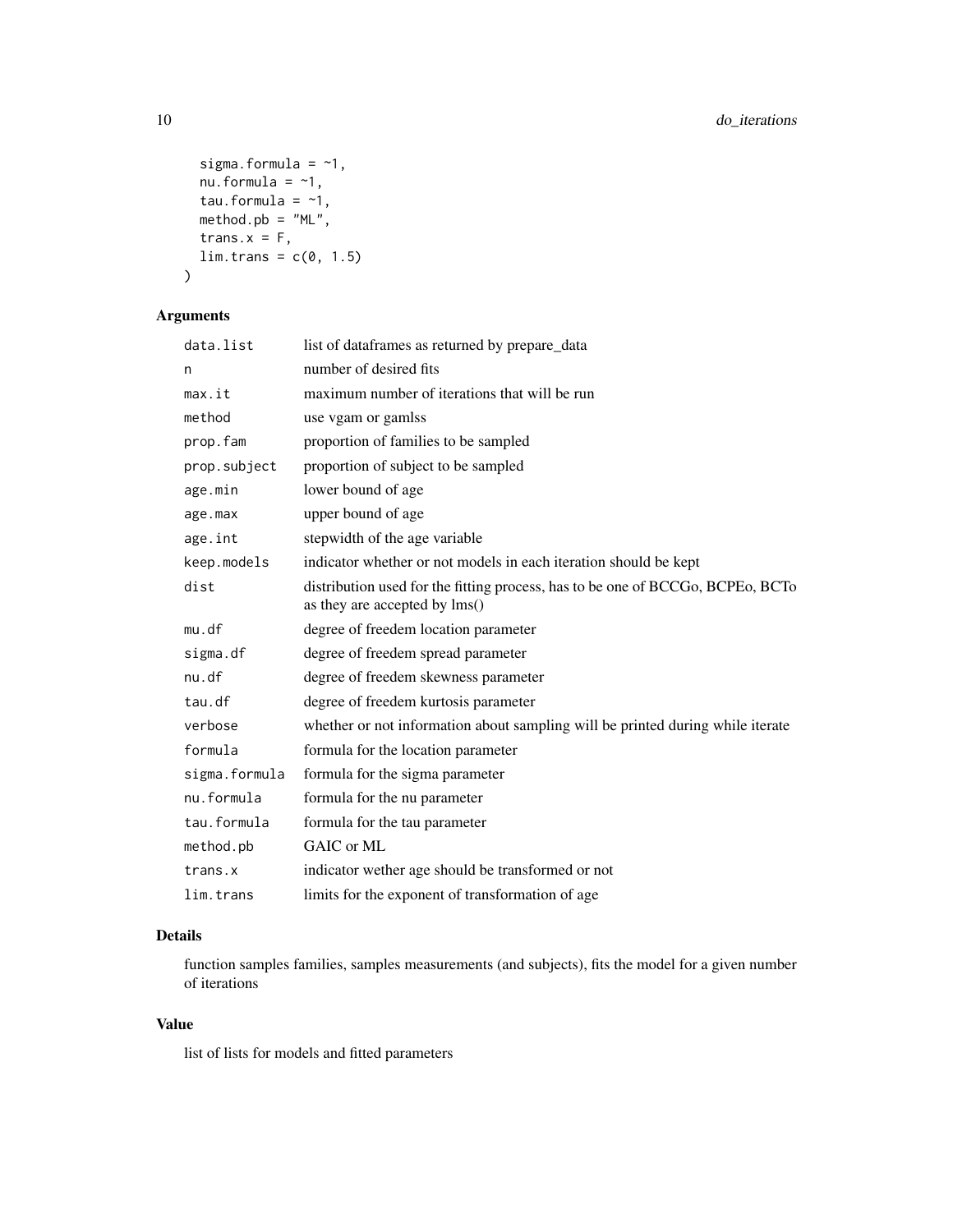# <span id="page-10-0"></span>duran\_bf.ref 11

# Author(s)

Mandy Vogel

duran\_bf.ref *Parameters for bodyfat ( for Whites, Blacks, and Mexican-Americans*

#### Description

Parameters for bodyfat ( for Whites, Blacks, and Mexican-Americans

# Usage

duran\_bf.ref

#### Source

"Duran I, Martakis K, Rehberg M, Stark C, Schafmeyer L, Schoenau E. Reference Centiles for the Evaluation of Nutritional Status in Children using Body Fat Percentage, Fat Mass and Lean Body Mass Index. Journal of Clinical Densitometry [Internet] 2019 [cited 2019 Mar 19]; Available from: https://linkinghub.elsevier.com/retrieve/pii/S1094695018302622"

ethiop.ref *Parameters derived Ethiopian children*

# Description

Parameters derived Ethiopian children

#### Usage

ethiop.ref

# Source

Amare, E. B. et al. Reference Ranges for Head Circumference in Ethiopian Children 0–2 Years of Age. World Neurosurgery 84, 1566–1571.e2 (2015).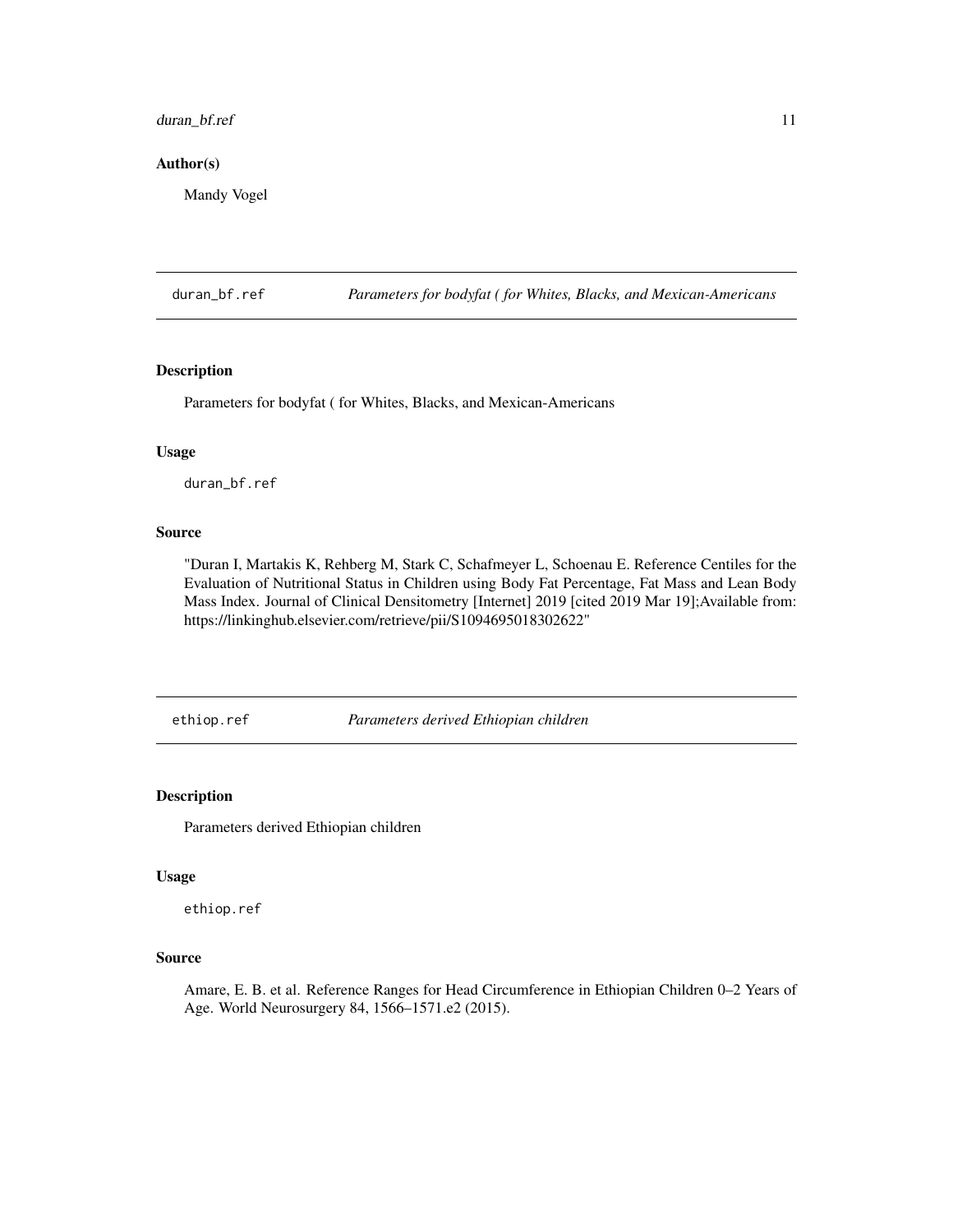<span id="page-11-0"></span>fit\_gamlss *fit lms*

# Description

fit gamlss

# Usage

```
fit_gamlss(
  data,
  age.min = 0.25,
 age.max = 18,
  age.int = 1/12,keep.models = F,
 dist = "BCCGo",
 mu.df = 4,
 sigma.df = 3,
 nu.df = 2,
  tau.df = 2,
  trans.x = F,
  lim. trans = c(0, 1.5),value,
  tmpdata
)
```

| data        | dataframe as return by select_meas()                                                                            |
|-------------|-----------------------------------------------------------------------------------------------------------------|
| age.min     | lower bound of age                                                                                              |
| age.max     | upper bound of age                                                                                              |
| age.int     | stepwidth of the age variable                                                                                   |
| keep.models | indicator whether or not models in each iteration should be kept                                                |
| dist        | distribution used for the fitting process, has to be one of BCCGo, BCPEo, BCTo<br>as they are accepted by lms() |
| mu.df       | degree of freedem location parameter                                                                            |
| sigma.df    | degree of freedem spread parameter                                                                              |
| nu.df       | degree of freedem skewness parameter                                                                            |
| tau.df      | degree of freedem kurtosis parameter                                                                            |
| trans.x     | indicator wether age should be transformed or not                                                               |
| lim.trans   | limits for the exponent of transformation of age.                                                               |
| value       | names of the value variable (character) if different from value, ignored                                        |
| tmpdata     | ignored                                                                                                         |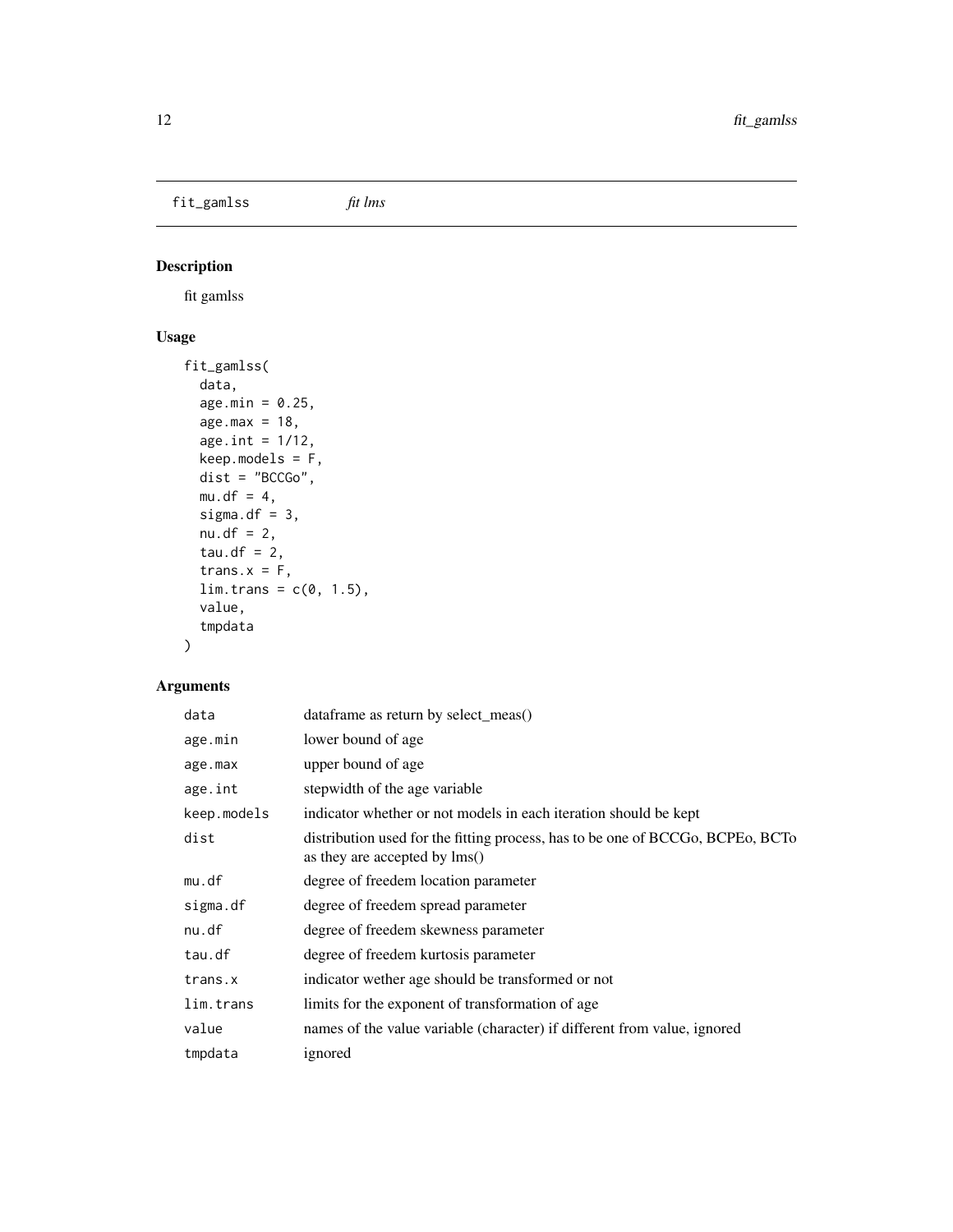# <span id="page-12-0"></span>fit\_gamlss1 13

# Details

wrapper around the [lms](#page-0-0) function in the gamlss package returns the fitted lms-parameter at given age points the function is called inside [do\\_iterations](#page-8-1) and may not called directly

# Value

list containing a dataframe of the fitted lms parameter at the given age points and the fitted model

#### Author(s)

Mandy Vogel

fit\_gamlss1 *fit\_gamlss1*

#### Description

fit\_gamlss

#### Usage

```
fit_gamlss1(
 data,
  age.min = 0,
  age.max = 80,
  age.int = 1/12,keep.modes = F,dist = "BCCGo",formula = NULL,
  sigma.formula = -1,
  nu.formula = -1,
  tau.formula = -1,
 method.pb = "ML")
```

| data        | dataframe as return by select_meas()                                                                            |
|-------------|-----------------------------------------------------------------------------------------------------------------|
| age.min     | lower bound of age.                                                                                             |
| age.max     | upper bound of age                                                                                              |
| age.int     | stepwidth of the age variable                                                                                   |
| keep.models | indicator whether or not models in each iteration should be kept                                                |
| dist        | distribution used for the fitting process, has to be one of BCCGo, BCPEo, BCTo<br>as they are accepted by lms() |
| formula     | formula for the location parameter                                                                              |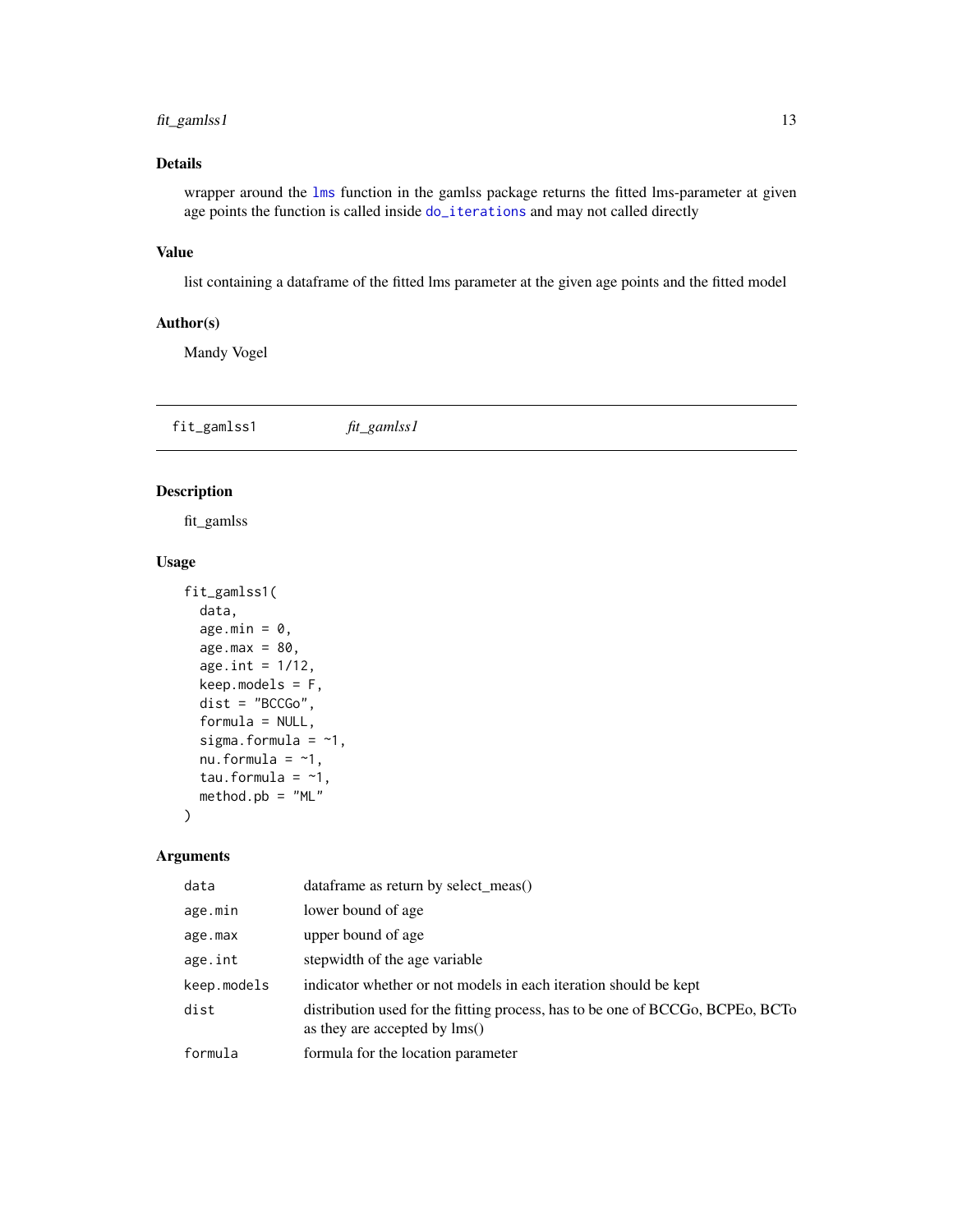<span id="page-13-0"></span>

| sigma.formula | formula for the sigma parameter |
|---------------|---------------------------------|
| nu.formula    | formula for the nu parameter    |
| tau.formula   | formula for the tau parameter   |
| method.pb     | GAIC or ML                      |

# Details

wrapper around the [gamlss](#page-0-0) function from the gamlss package returns the fitted lms-parameter at given age points the function is called inside [do\\_iterations](#page-8-1) and may not be called directly

# Value

list containing a dataframe of the fitted lms parameter at the given age points and the fitted model

# Author(s)

Mandy Vogel

fit\_vgam *fit lms parameters via VGAM*

# Description

fit gamlss

# Usage

```
fit_vgam(
  data,
  age.min = 0.25,age.max = 18,
  age.int = 1/12,
 keep.modes = F,dist = "BCN",
 mu.df = 4,
  sigma.df = 3,
  nu. df = 2,value
\mathcal{L}
```

| data    | dataframe as return by select_meas() |
|---------|--------------------------------------|
| age.min | lower bound of age                   |
| age.max | upper bound of age                   |
| age.int | stepwidth of the age variable        |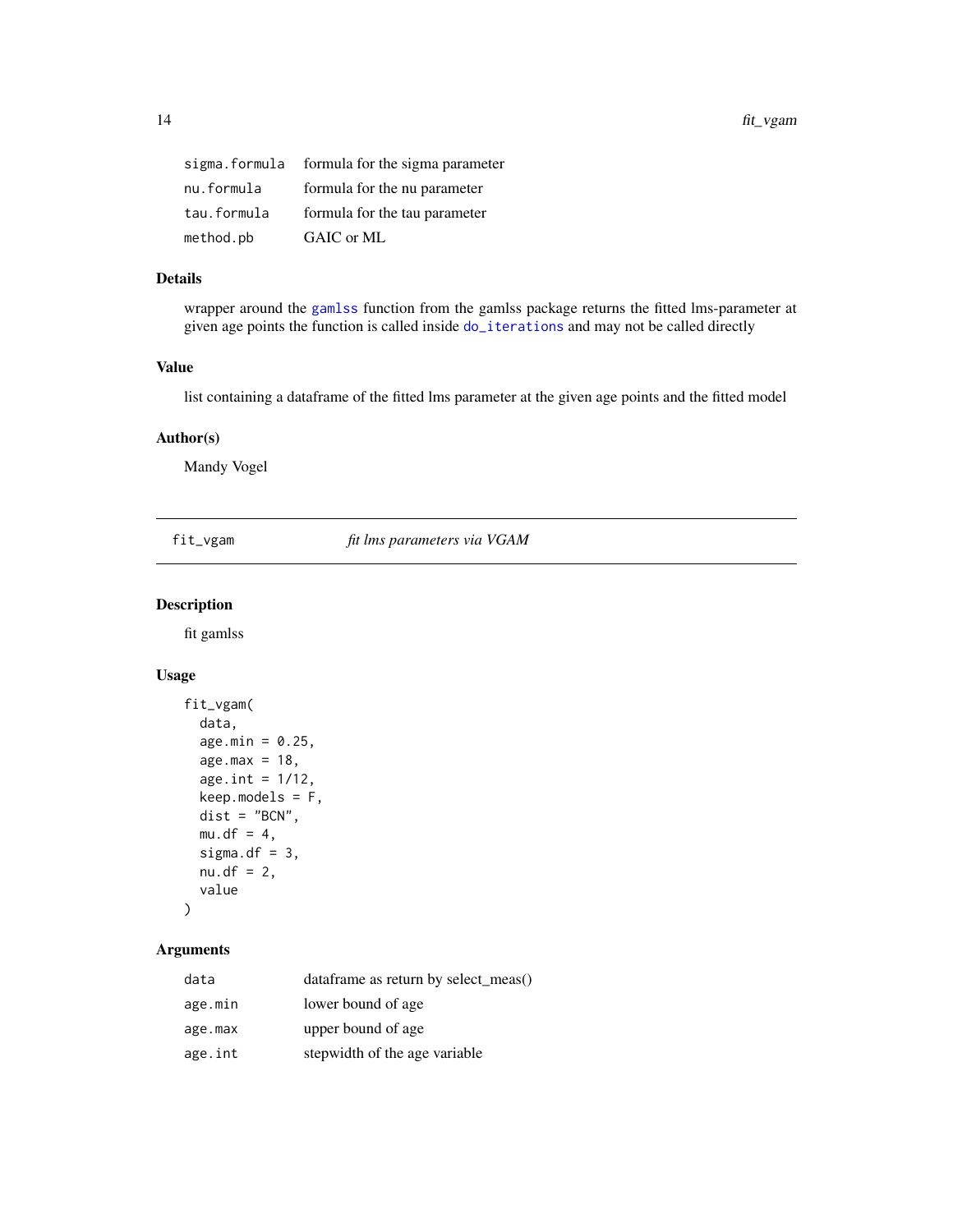# <span id="page-14-0"></span>fredriks05.ref 15

| keep.models | indicator whether or not models in each iteration should be kept                                                |
|-------------|-----------------------------------------------------------------------------------------------------------------|
| dist        | distribution used for the fitting process, has to be one of BCCGo, BCPEo, BCTo<br>as they are accepted by lms() |
| mu.df       | degree of freedem location parameter                                                                            |
| sigma.df    | degree of freedem spread parameter                                                                              |
| nu.df       | degree of freedem skewness parameter                                                                            |
| value       | names of the value variable (character) if different from value, ignored                                        |

# Details

wrapper around the [vgam](#page-0-0) function in the VGAM package returns the fitted lms-parameter at given age points the function is called inside [do\\_iterations](#page-8-1) and may not called directly

# Value

list containing a dataframe of the fitted lms parameter at the given age points and the fitted model

# Author(s)

mandy

fredriks05.ref *Parameters derived from Dutch children (additional to nl4.ref)*

# Description

Parameters derived from Dutch children (additional to nl4.ref)

#### Usage

fredriks05.ref

#### Source

Fredriks, A. M. et al. Nationwide age references for sitting height, leg length, and sitting height/height ratio, and their diagnostic value for disproportionate growth disorders. Archives of Disease in Childhood 90, 807–812 (2005)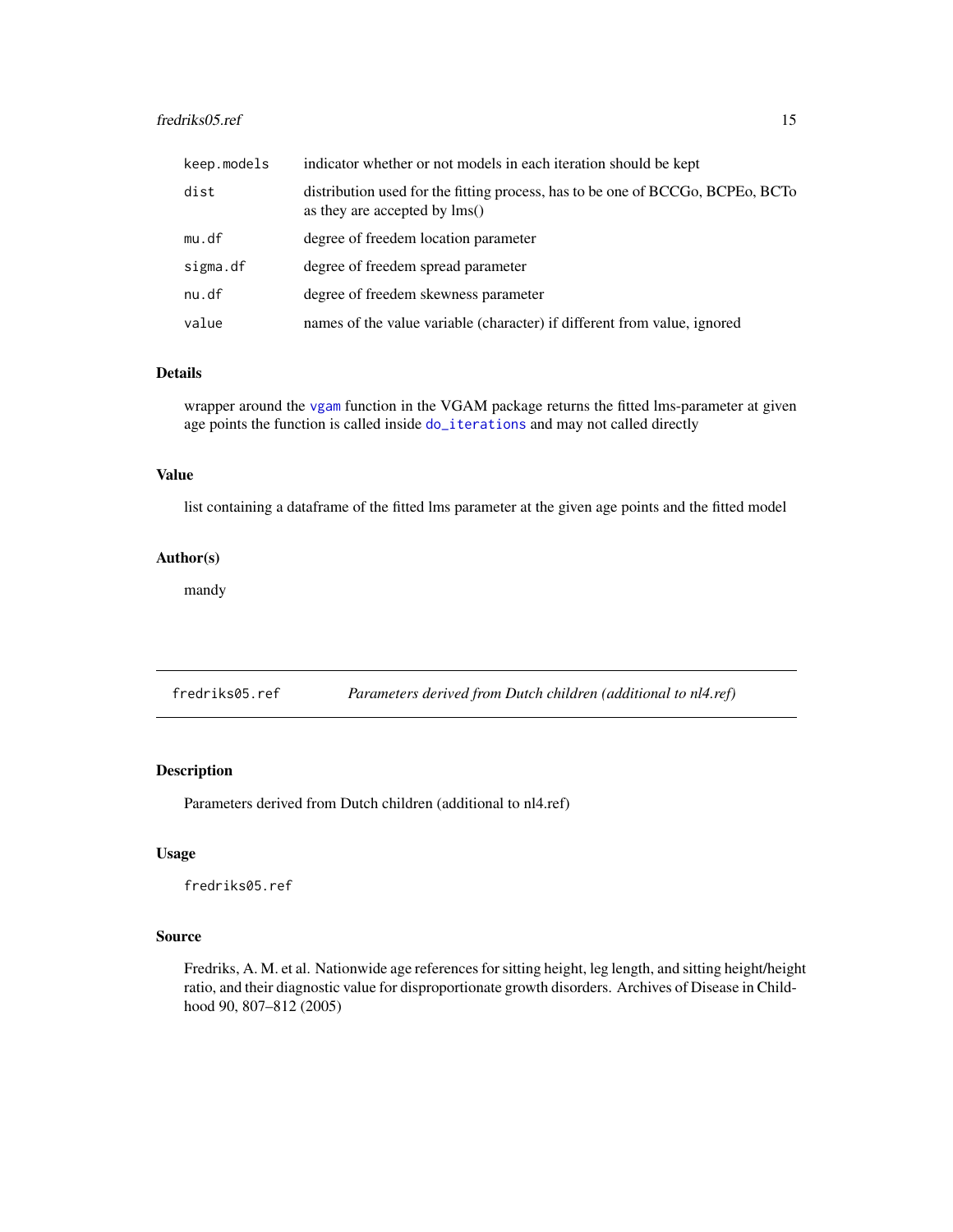<span id="page-15-0"></span>international\_lab.ref *International Laboratory Parameters Tables*

#### **Description**

International Laboratory Parameters Tables

#### Usage

international\_lab.ref

#### Source

Bidlingmaier, M., Friedrich, N., Emeny, R.T., Spranger, J., Wolthers, O.D., Roswall, J., Koerner, A., Obermayer-Pietsch, B., Huebener, C., Dahlgren, J., others, 2014. Reference intervals for insulinlike growth factor-1 (IGF-I) from birth to senescence: results from a multicenter study using a new automated chemiluminescence IGF-I immunoassay conforming to recent international recommendations. The Journal of Clinical Endocrinology & Metabolism 99, 1712-1721.

Friedrich, N., Wolthers, O.D., Arafat, A.M., Emeny, R.T., Spranger, J., Roswall, J., Kratzsch, J., Grabe, H.J., Huebener, C., Pfeiffer, A.F.H., Doering, A., Bielohuby, M., Dahlgren, J., Frystyk, J., Wallaschofski, H., Bidlingmaier, M., 2014. Age- and Sex-Specific Reference Intervals Across Life Span for Insulin-Like Growth Factor Binding Protein 3 (IGFBP-3) and the IGF-I to IGFBP-3 Ratio Measured by New Automated Chemiluminescence Assays. The Journal of Clinical Endocrinology & Metabolism 99, 1675-1686. doi:10.1210/jc.2013-3060

iron.ref *Parameters for iron-related blood parameters in children*

#### Description

Parameters for iron-related blood parameters in children

#### Usage

iron.ref

# Source

Rieger, K. et al. Reference intervals for iron-related blood parameters: results from a populationbased cohort study (LIFE Child). LaboratoriumsMedizin 40, (2016).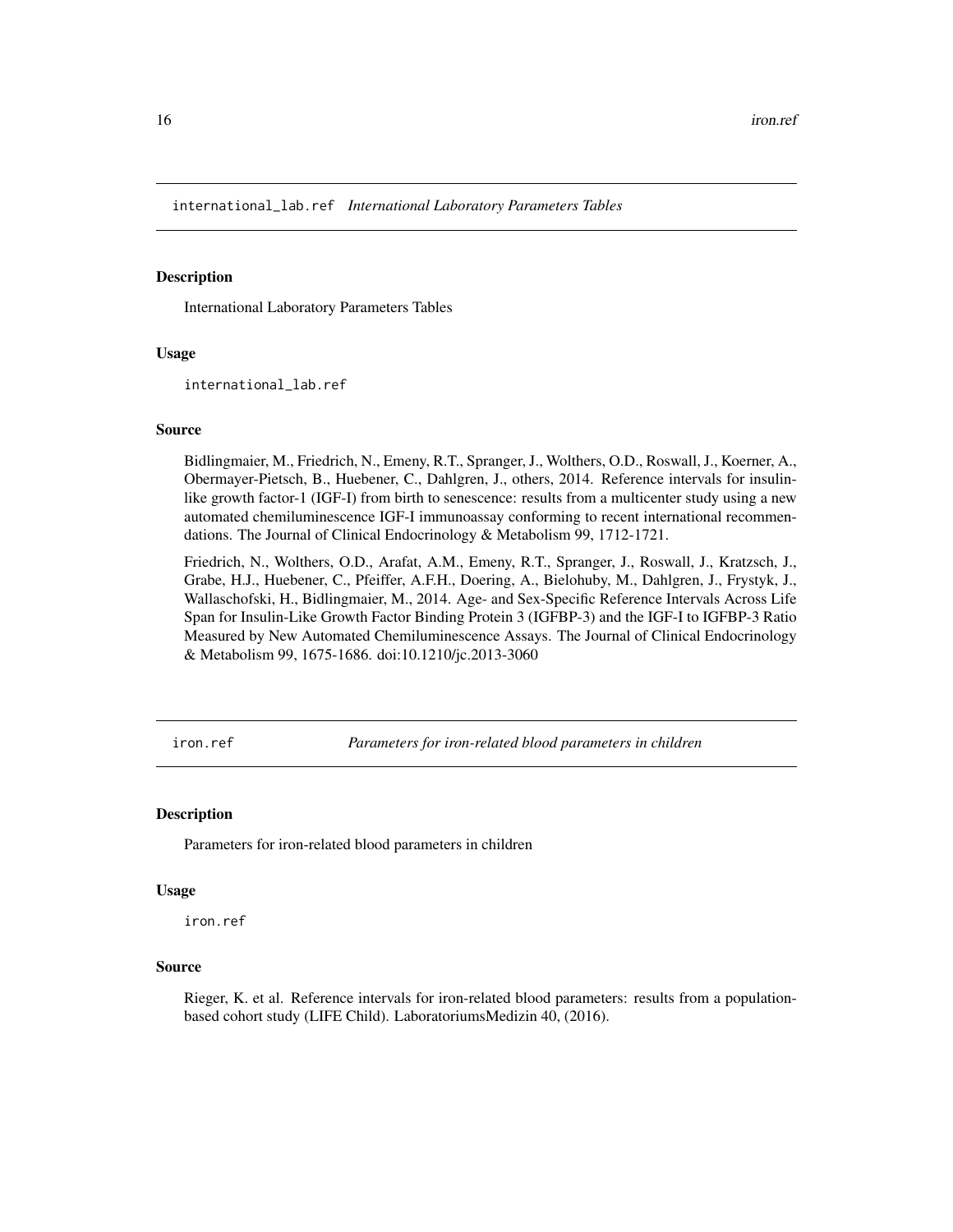<span id="page-16-0"></span>

Parameters derived from Italian children

#### Usage

italian.ref

#### Source

Cacciari E, Milani S, Balsamo A, Spada E, Bona G, Cavallo L, et al. Italian cross-sectional growth charts for height, weight and BMI (2 to 20 yr). J Endocrinol Invest. 2006 Jul 1;29(7):581–93.

japanese.ref *Parameters derived from Japanese children*

# Description

Parameters derived from Japanese children

# Usage

japanese.ref

# Source

Inokuchi, M., Matsuo, N., Anzo, M., Takayama, J. I. & Hasegawa, T. Age-dependent percentile for waist circumference for Japanese children based on the 1992–1994 cross-sectional national survey data. Eur J Pediatr 166, 655–661 (2007)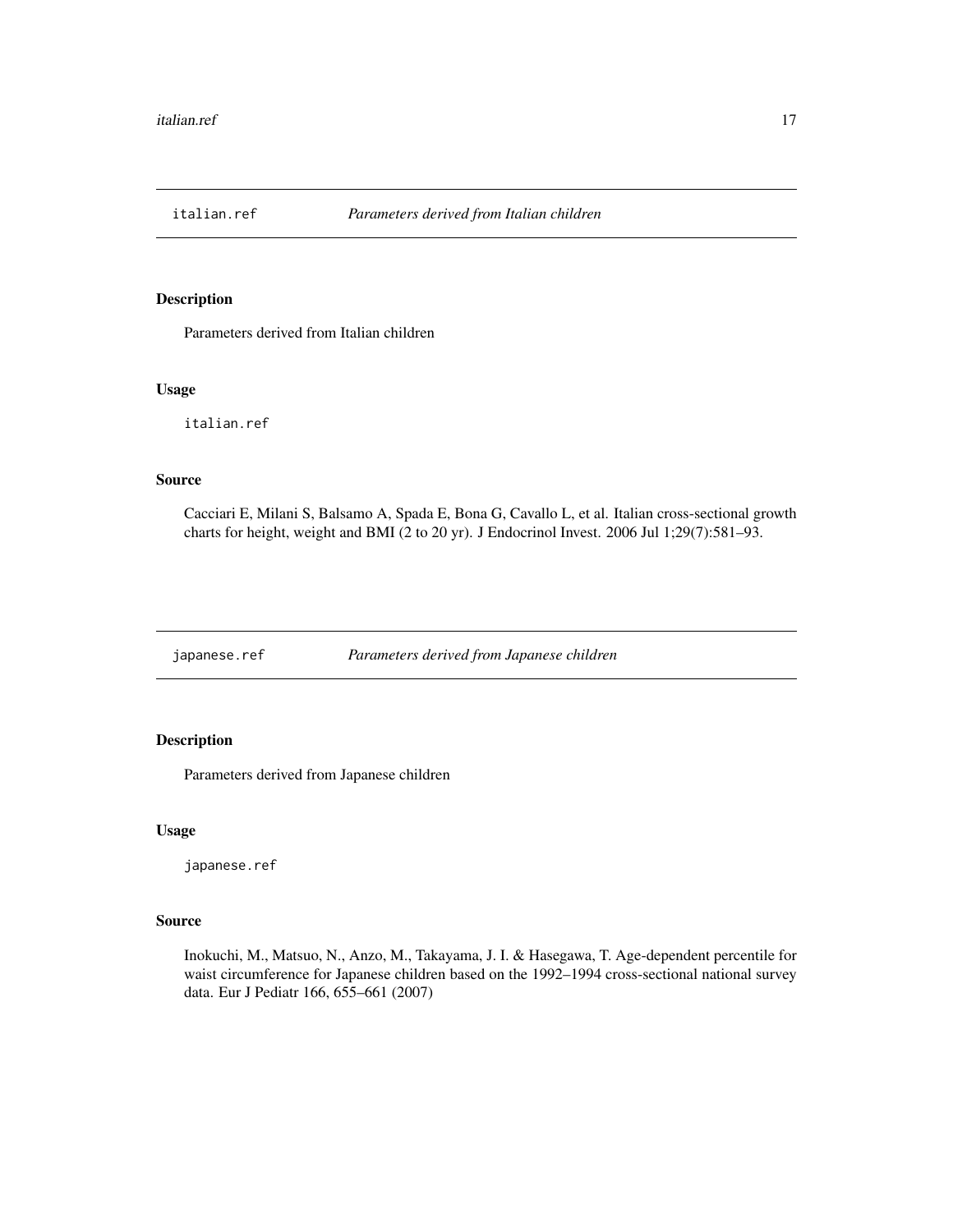<span id="page-17-0"></span>

Parameters of serum insulin-like growth factor-I (IGF-I)

#### Usage

japan\_lab.ref

#### Source

Isojima, T., Shimatsu, A., Yokoya, S., Chihara, K., Tanaka, T., Hizuka, N., Teramoto, A., Tatsumi, K., Tachibana, K., Katsumata, N., Horikawa, R., 2012. Standardized centile curves and reference intervals of serum insulin-like growth factor-I (IGF-I) levels in a normal Japanese population using the LMS method. Endocrine Journal 59, 771-780. doi:10.1507/endocrj.EJ12-0110

kawel\_boehm.ref *Parameters for Cardiovascular Magnetic Resonance*

# Description

Parameters for Cardiovascular Magnetic Resonance

#### Usage

kawel\_boehm.ref

#### Source

"Kawel-Boehm N, Hetzel SJ, Ambale-Venkatesh B, et al. Reference ranges ("normal values") for cardiovascular magnetic resonance (CMR) in adults and children: 2020 update. Journal of Cardiovascular Magnetic Resonance 2020;22(1):87."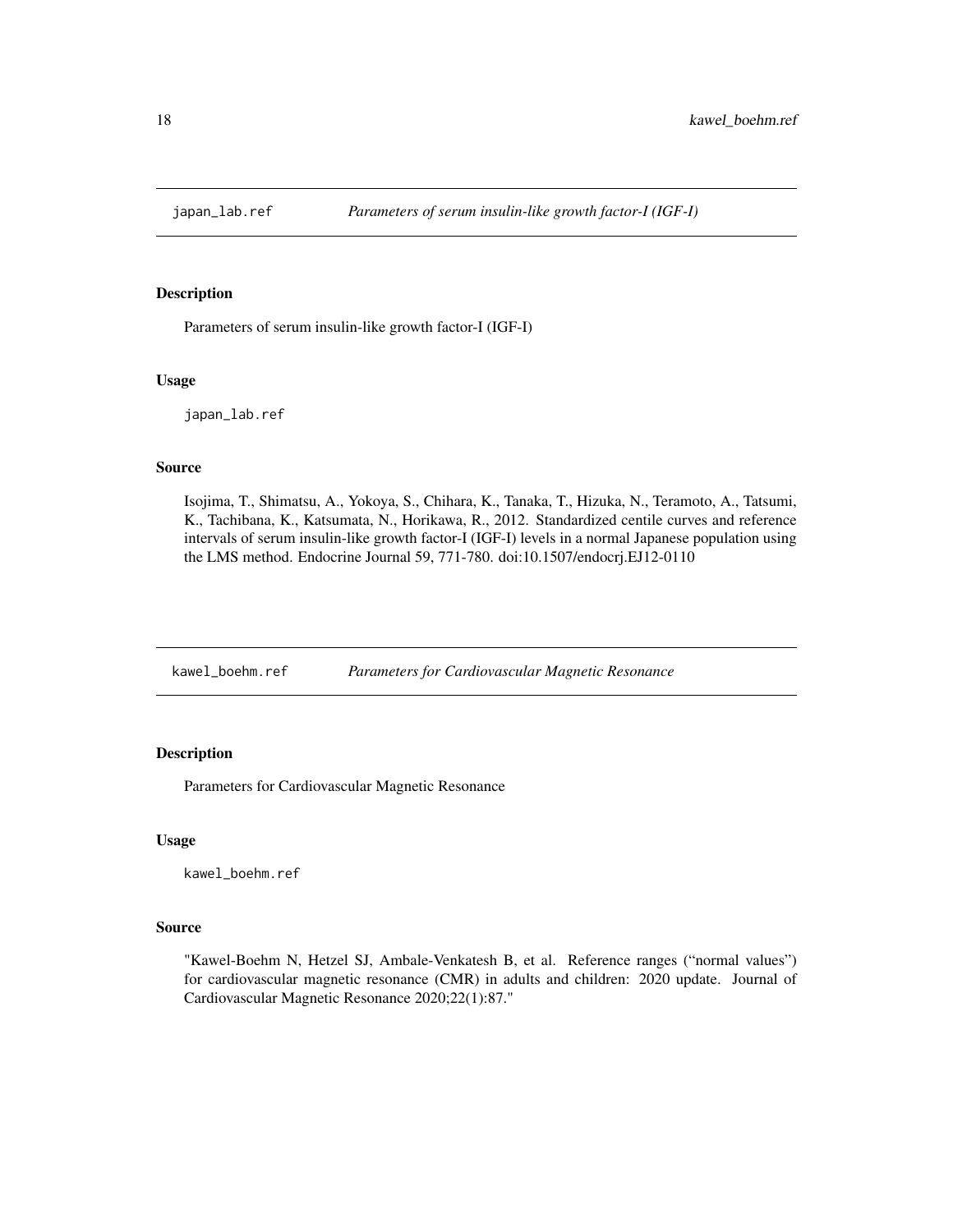<span id="page-18-0"></span>kiggs.ref *LMS Parameters for German reference data (KiGGS, 2003-2006) for height, weight, bmi, hip, whr, whtr, bodyfat, skinfold sum, triceps skinfold, subscapular skinfold, and waist circumference*

# Description

LMS Parameters for German reference data (KiGGS, 2003-2006) for height, weight, bmi, hip, whr, whtr, bodyfat, skinfold sum, triceps skinfold, subscapular skinfold, and waist circumference

#### Usage

kiggs.ref

#### Source

Referenzperzentile fuer anthropometrische Masszahlen und Blutdruck aus KiGGS 2003-2006, Robert Koch Institut, Germany

kiggs\_bp.ref *Parameters derived from the German KiGGS cohort*

# Description

Parameters derived from the German KiGGS cohort

#### Usage

kiggs\_bp.ref

# Details

contains 2-dimensional reference grid. Do not use with [sds](#page-34-1) but [sds\\_2d](#page-37-1)

#### Source

Neuhauser, H. K., Thamm, M., Ellert, U., Hense, H. W. & Rosario, A. S. Blood Pressure Percentiles by Age and Height from Nonoverweight Children and Adolescents in Germany. Pediatrics peds.2010-1290 (2011). doi:10.1542/peds.2010-1290.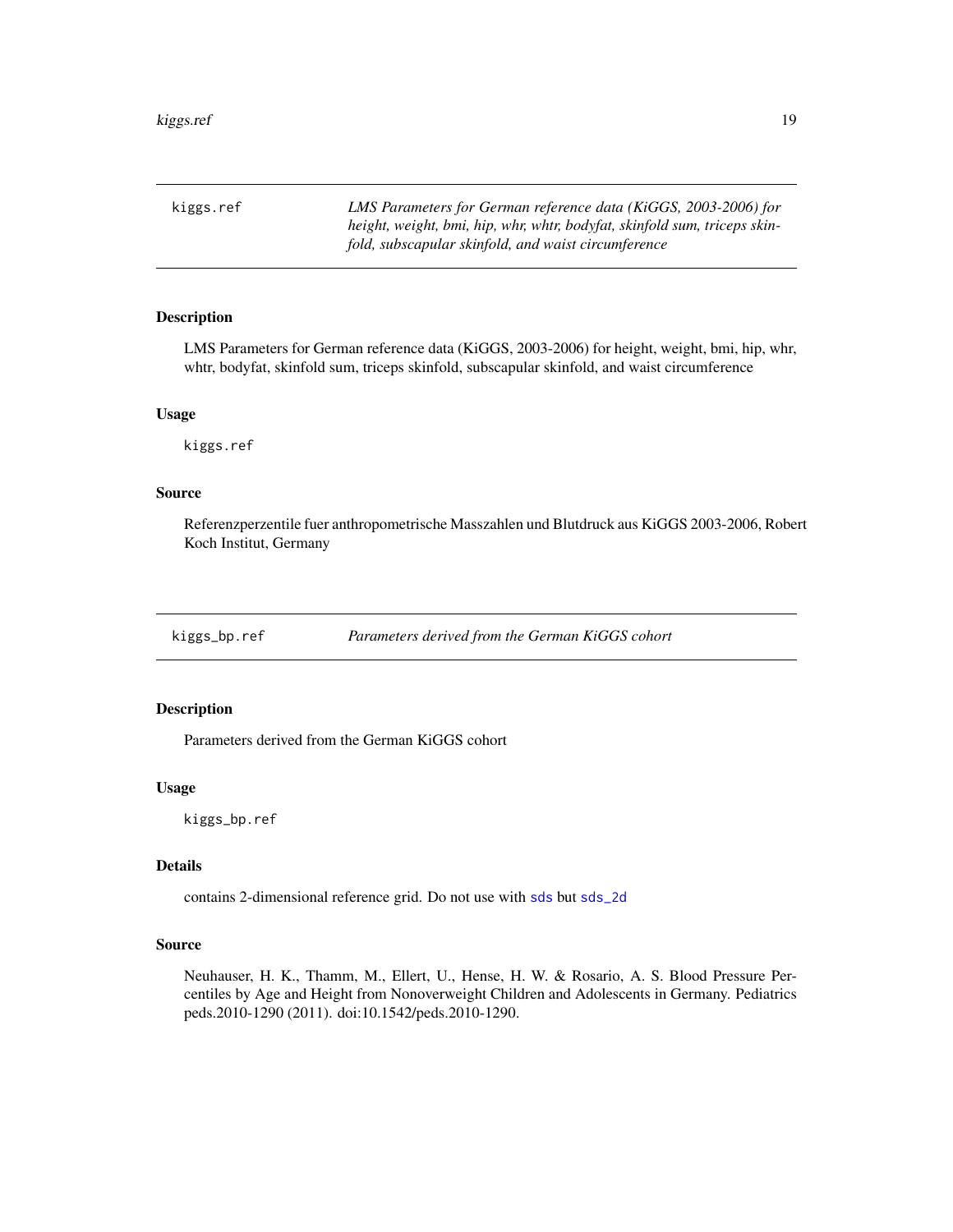<span id="page-19-0"></span>kro.ref *LMS Parameters for German reference data (Kromeyer Hauschild, 2001) for height, weight, bmi, and waist circumference, including preterm correction (Voigt)*

#### Description

LMS Parameters for German reference data (Kromeyer Hauschild, 2001) for height, weight, bmi, and waist circumference, including preterm correction (Voigt)

#### Usage

kro.ref

# Source

Perzentile fuer den Body-mass-Index fuer das Kindes- und Jugendalter unter Heranziehung verschiedener deutscher Stichproben, Monatsschrift Kinderheilkunde August 2001, Volume 149, Issue 8, pp 807-818; Fruehgeborenenkorrektur nach Voigt

life\_circ.ref *Parameters for different circumferences and whr and whtr*

# Description

Parameters for different circumferences and whr and whtr

#### Usage

life\_circ.ref

#### Source

"Roennecke E, Vogel M, Bussler S, Grafe N, Jurkutat A, Schlingmann M, Koerner A, Kiess W. Age- and sex-related percentiles of skinfold thickness, waist and hip circumference, Waist-to- Hip Ratio and Waist-to-Height Ratio: Results from a population-based paediatric cohort in Germany (LIFE Child). Obesity Facts. 2019."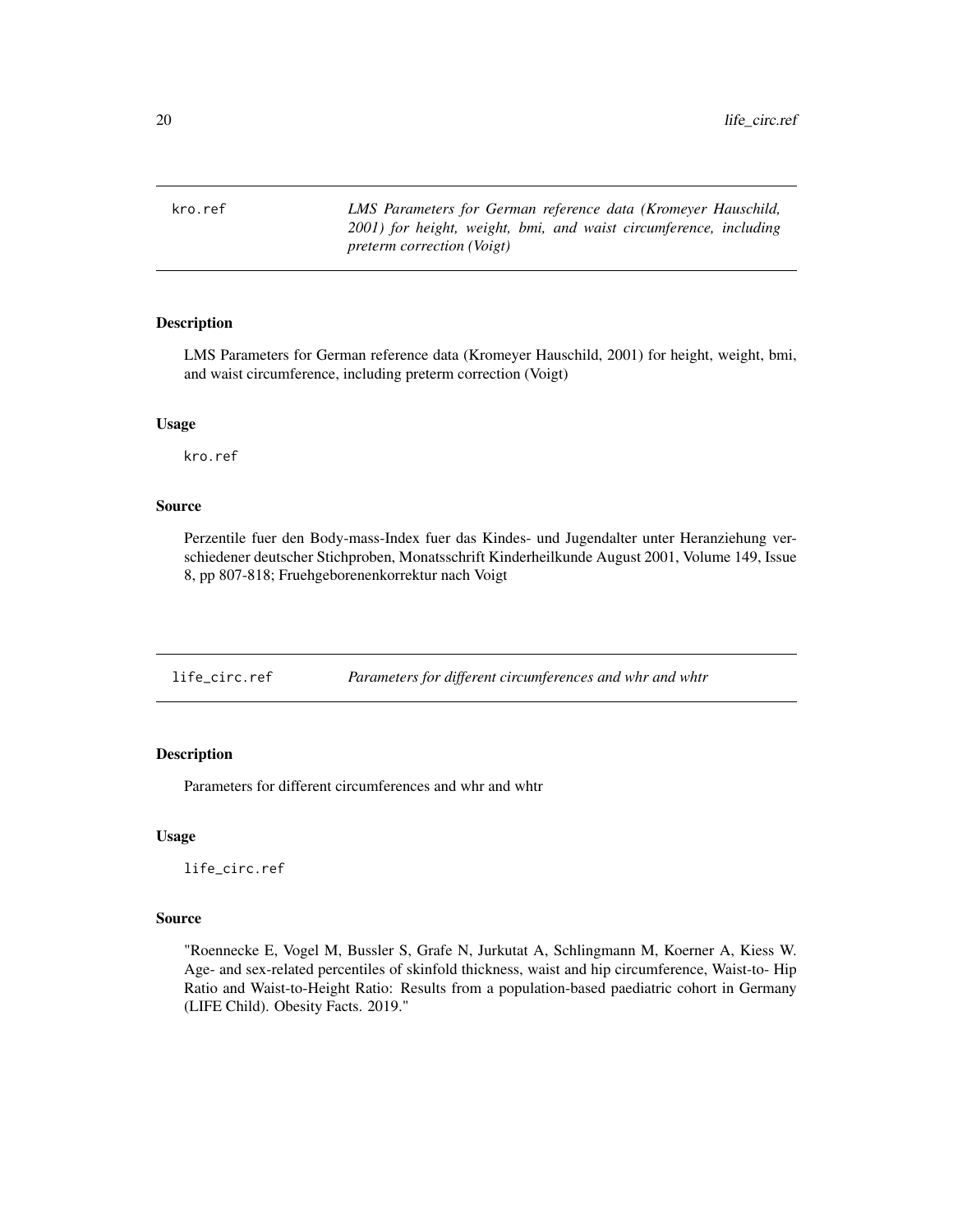<span id="page-20-0"></span>life\_cysc.ref *Parameters for different metabolom parameters from the LIFE Child cohort*

# Description

Parameters for different metabolom parameters from the LIFE Child cohort

# Usage

life\_cysc.ref

# Source

"Ziegelasch N, Vogel M, Müller E, et al. Cystatin C Serum Levels in Healthy Children Are Related to Age, Gender, and Pubertal Stage. Pediatr Nephrol 2019; 34: 449–57."

life\_fibroscan.ref *Parameters for fibroscan from the LIFE Child cohort*

# Description

Parameters for fibroscan from the LIFE Child cohort

# Usage

life\_fibroscan.ref

#### Source

"preliminary reference values cap med and e med from fibroscan in the life child study. Publication (Puasa et al) in preparation."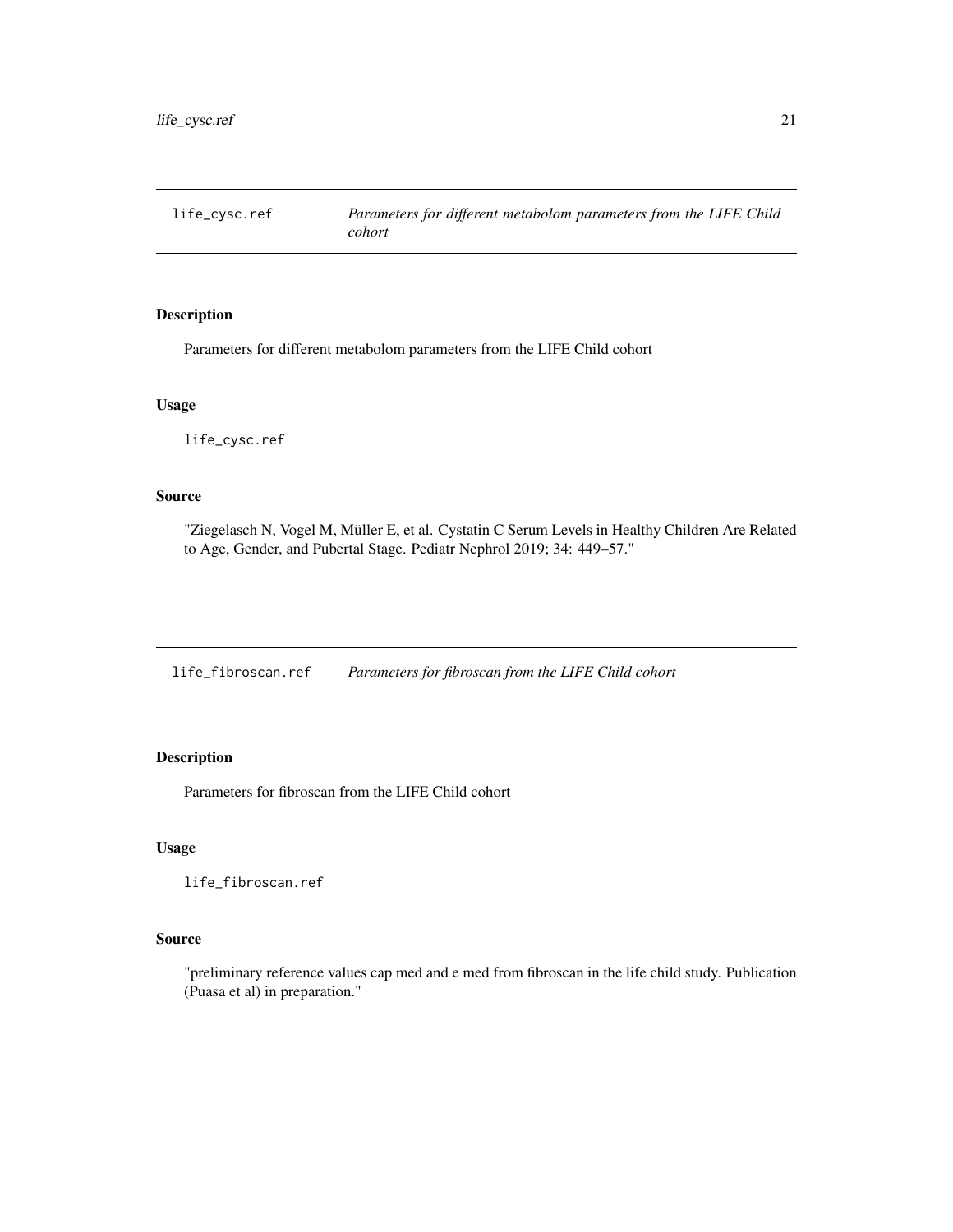<span id="page-21-0"></span>

hs-Troponin T and NT-proBNP from the LIFE Child cohort

#### Usage

life\_heart.ref

# Source

"Kiess A, Green J, Willenberg A, et al. Age-dependent reference values for hs-Troponin T and NTproBNP and determining factors in a cohort of healthy children (The LIFE child study). Pediatric Cardiology 2022. Accepted"

life\_igf.ref *IGF-I and IGF-BP3 from the LIFE Child cohort*

# **Description**

IGF-I and IGF-BP3 from the LIFE Child cohort

# Usage

life\_igf.ref

#### Source

"Hoerenz C, Vogel M, Wirkner K. BMI and contraceptives affect new age-, sex-, and pubertyadjusted IGF-I and IGFBP-3 reference ranges across life span. JCEM 2022 (in (minor) revision)."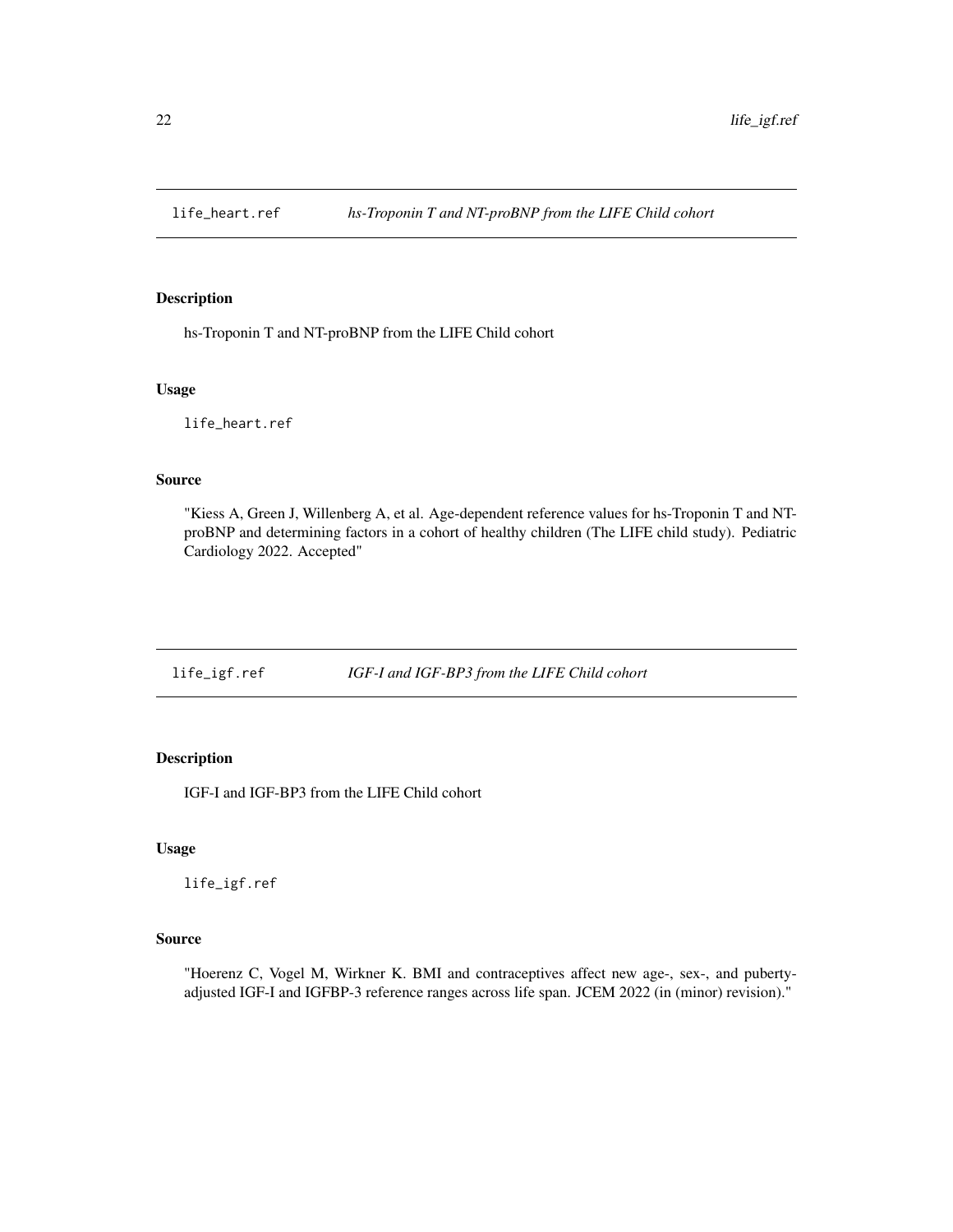<span id="page-22-0"></span>life\_liver.ref *Parameters for serum liver enzymes*

#### Description

Parameters for serum liver enzymes

# Usage

life\_liver.ref

# Source

Bussler et al, New pediatric percentiles of liver enzyme serum levels (ALT, AST, GGT): effects of age, sex, BMI and pubertal stage, Hepatology 2017

life\_skinfold.ref *Parameters for different skinfolds*

# Description

Parameters for different skinfolds

#### Usage

life\_skinfold.ref

#### Source

"Roennecke E, Vogel M, Bussler S, Grafe N, Jurkutat A, Schlingmann M, Koerner A, Kiess W. Age- and sex-related percentiles of skinfold thickness, waist and hip circumference, Waist-to- Hip Ratio and Waist-to-Height Ratio: Results from a population-based paediatric cohort in Germany (LIFE Child). Obesity Facts. 2019."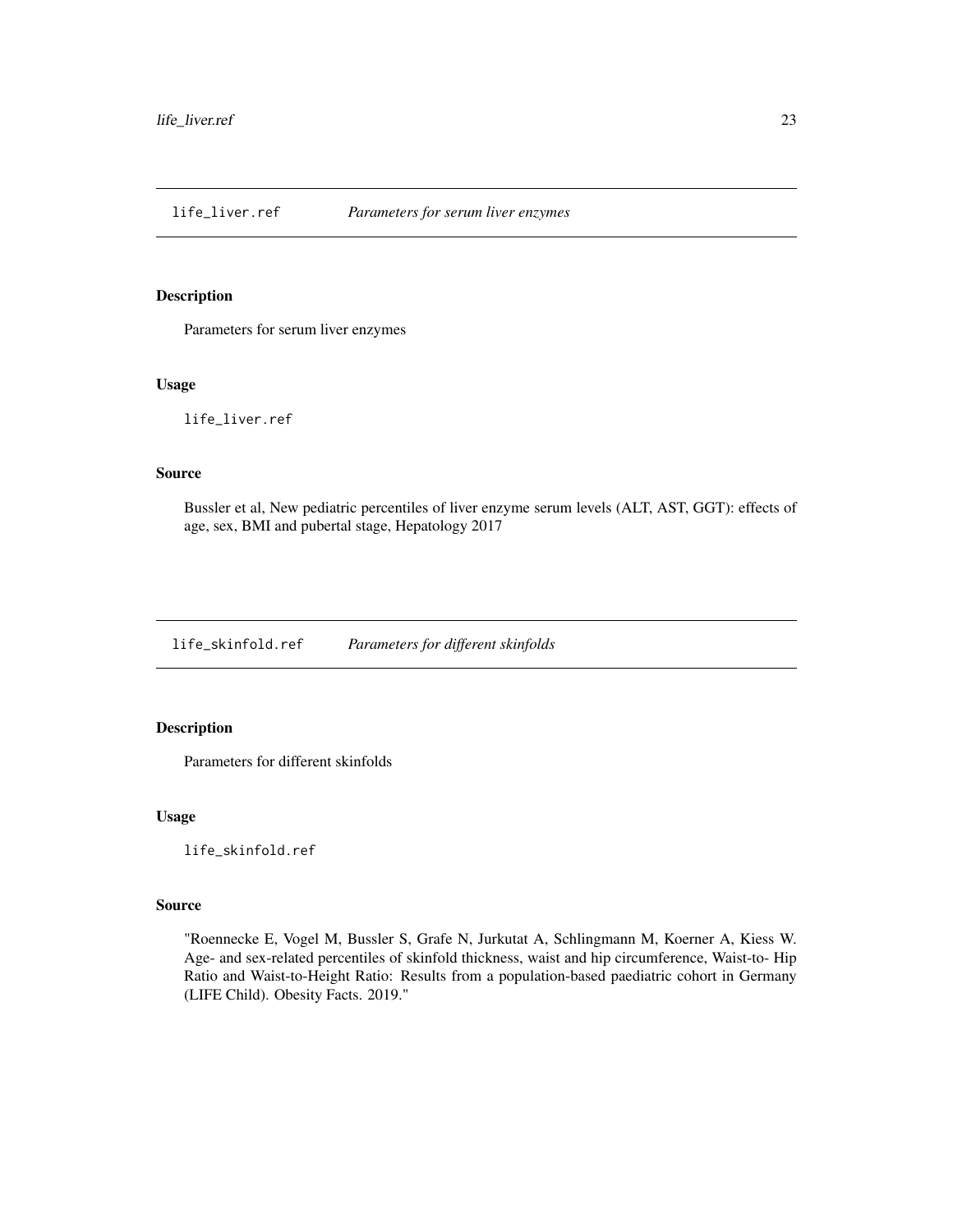<span id="page-23-0"></span>

Parameters for TSH, FT3, FT4 from the LIFE Child cohort

#### Usage

life\_thyr.ref

#### Source

"Surup H., Vogel M., Koerner A., Hiemisch A., Oelkers L., Willenberg A., Kiess W., Kratzsch J. (2021). BMI and puberty have to be included into the interpretation of TSH, FT3 and FT4 measurements by new pediatric reference intervals. THYROID."

lipids.ref *Parameters for serum lipids in children*

# Description

Parameters for serum lipids in children

#### Usage

lipids.ref

#### Source

Dathan-Stumpf, A. et al. Pediatric reference data of serum lipids and prevalence of dyslipidemia: Results from a population-based cohort in Germany. Clinical Biochemistry 49, 740–749 (2016).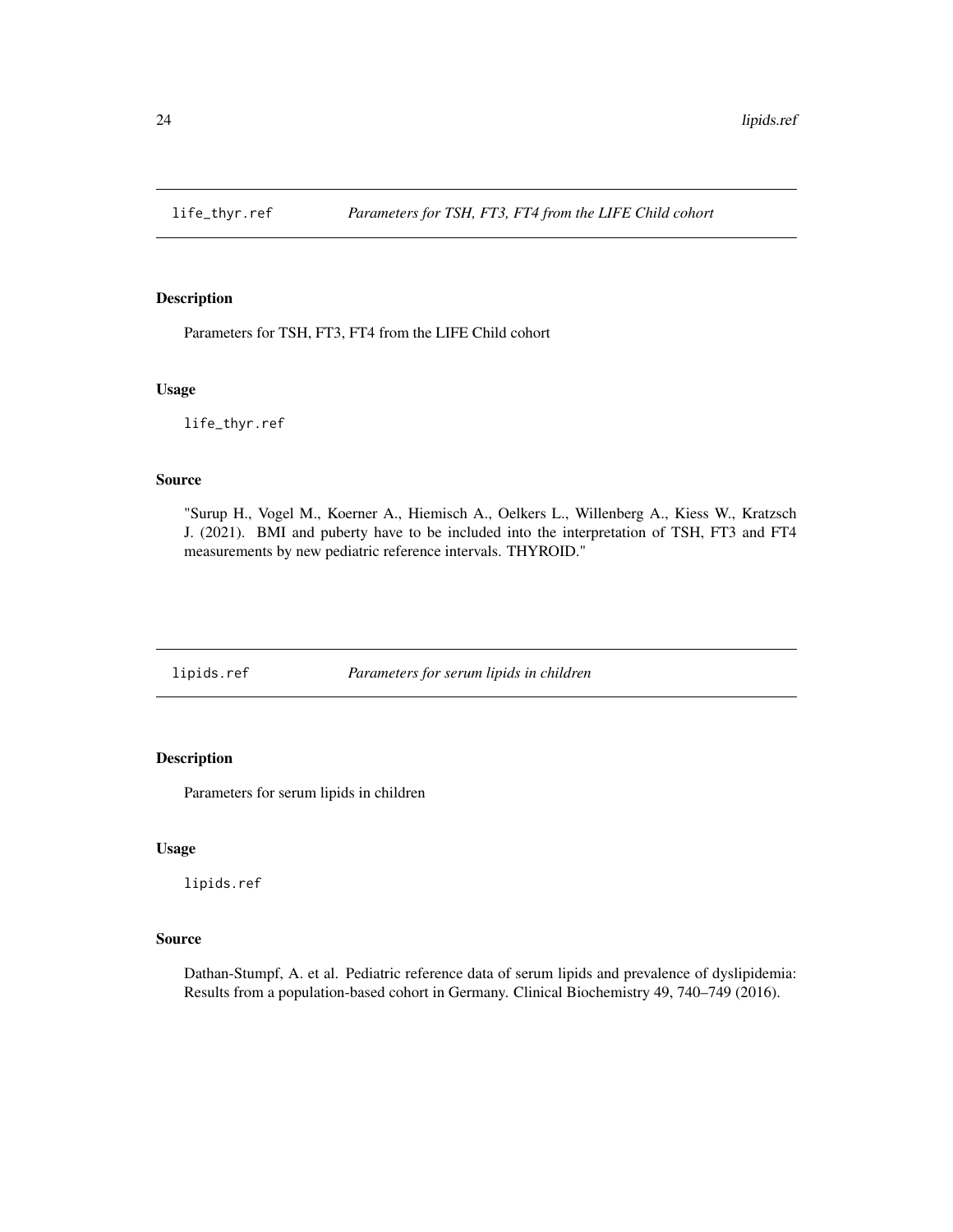<span id="page-24-0"></span>Calculate raw values for percentile curve

#### Usage

```
make_percentile_tab(
  ref,
  item,
 perc = c(2.5, 5, 50, 95, 97.5),
  stack = F,age = NULL,
  include.pars = T,
 digits = 4,
  sex
)
```
# Arguments

| ref          | Refgroup object                                                                                                     |
|--------------|---------------------------------------------------------------------------------------------------------------------|
| item         | name of the measurement item                                                                                        |
| perc         | vector of percentiles to be calculated                                                                              |
| stack        | wether or not the data should be stacked, stacked data would most possibly be<br>used in ggplot2                    |
| age          | desired values of age                                                                                               |
| include.pars | indicator whether or not parameters should be included                                                              |
| digits       | specification of number of decimal places                                                                           |
| sex          | name of the sex variable (character) if different from sex, not functional in this<br>version and therefore ignored |

# Details

calculates quantile values for given RefGroup and given percentiles

# Value

data frame either with the different percentiles as columns or, if stacked, as data frame with four columns: age, sex, variable, value

# Author(s)

Mandy Vogel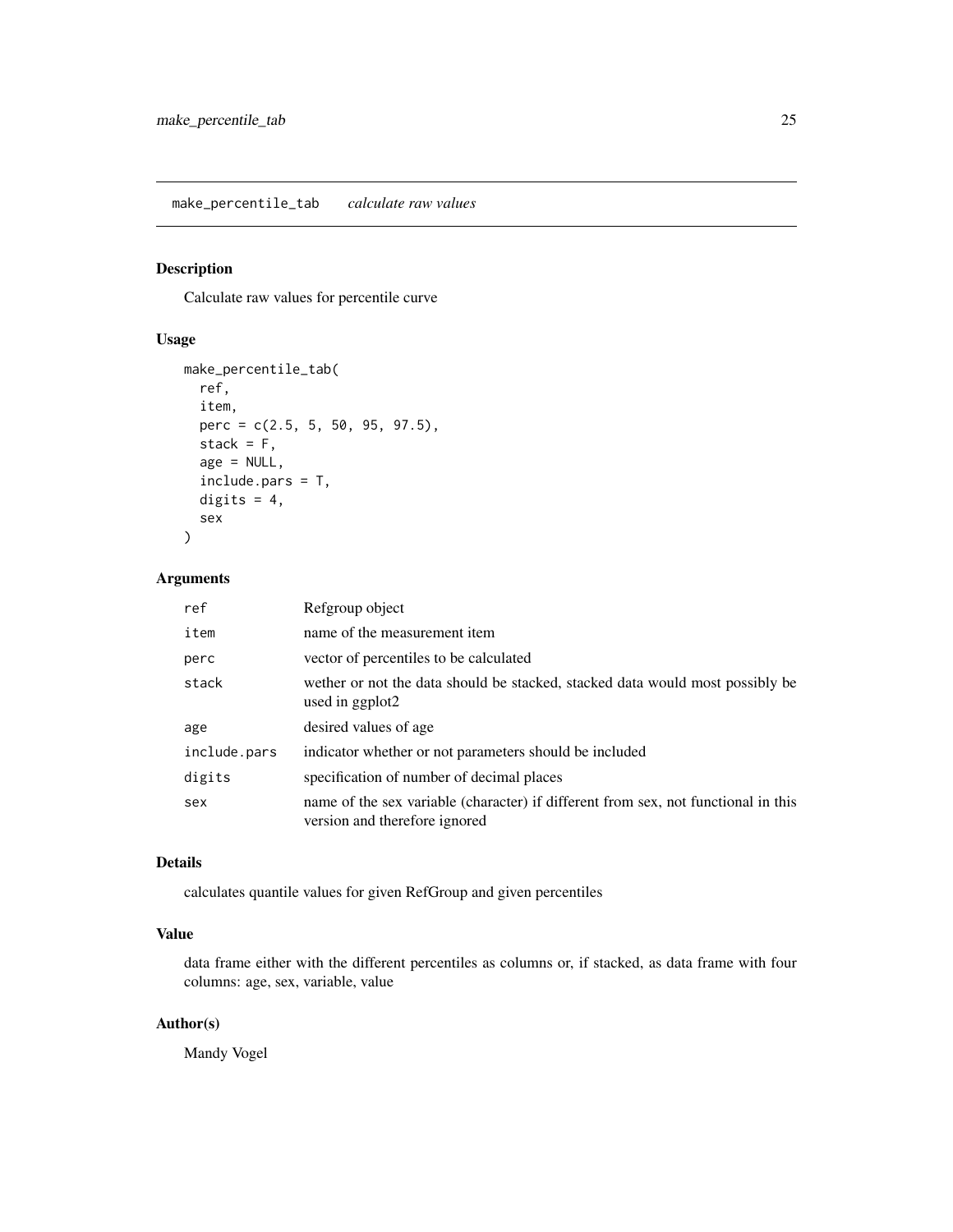#### Examples

```
ptab <- make_percentile_tab(ref = kro.ref,
                            item = "height",
                           perc = c(2.5, 10, 50, 90, 97.5),
                           stack = TRUE)
ggplot2::ggplot(ptab, ggplot2::aes(x = age, y = value, colour = variable)) +ggplot2::geom_line() +
   ggplot2::facet_wrap(\sim sex, nrow = 2)
```

| metabolom.ref | Parameters for different metabolom parameters from the LIFE Child |
|---------------|-------------------------------------------------------------------|
|               | cohort                                                            |

#### Description

Parameters for different metabolom parameters from the LIFE Child cohort

#### Usage

metabolom.ref

#### Source

"Hirschel, J., Vogel, M., Baber, R., Garten, A., Beuchel, C., Dietz, Y., Dittrich, J., Körner, A., Kiess, W., & Ceglarek, U. (2020). Relation of Whole Blood Amino Acid and Acylcarnitine Metabolome to Age, Sex, BMI, Puberty, and Metabolic Markers in Children and Adolescents. Metabolites, 10(4), 149. https://doi.org/10.3390/metabo10040149"

mock\_df *Mock a data frame*

#### Description

mock values for a given reference

#### Usage

mock\_df(ref, item, n = 1000)

| ref  | a valid RefGroup object           |
|------|-----------------------------------|
| item | a valid imte present in ref       |
| n    | how many values should be created |

<span id="page-25-0"></span>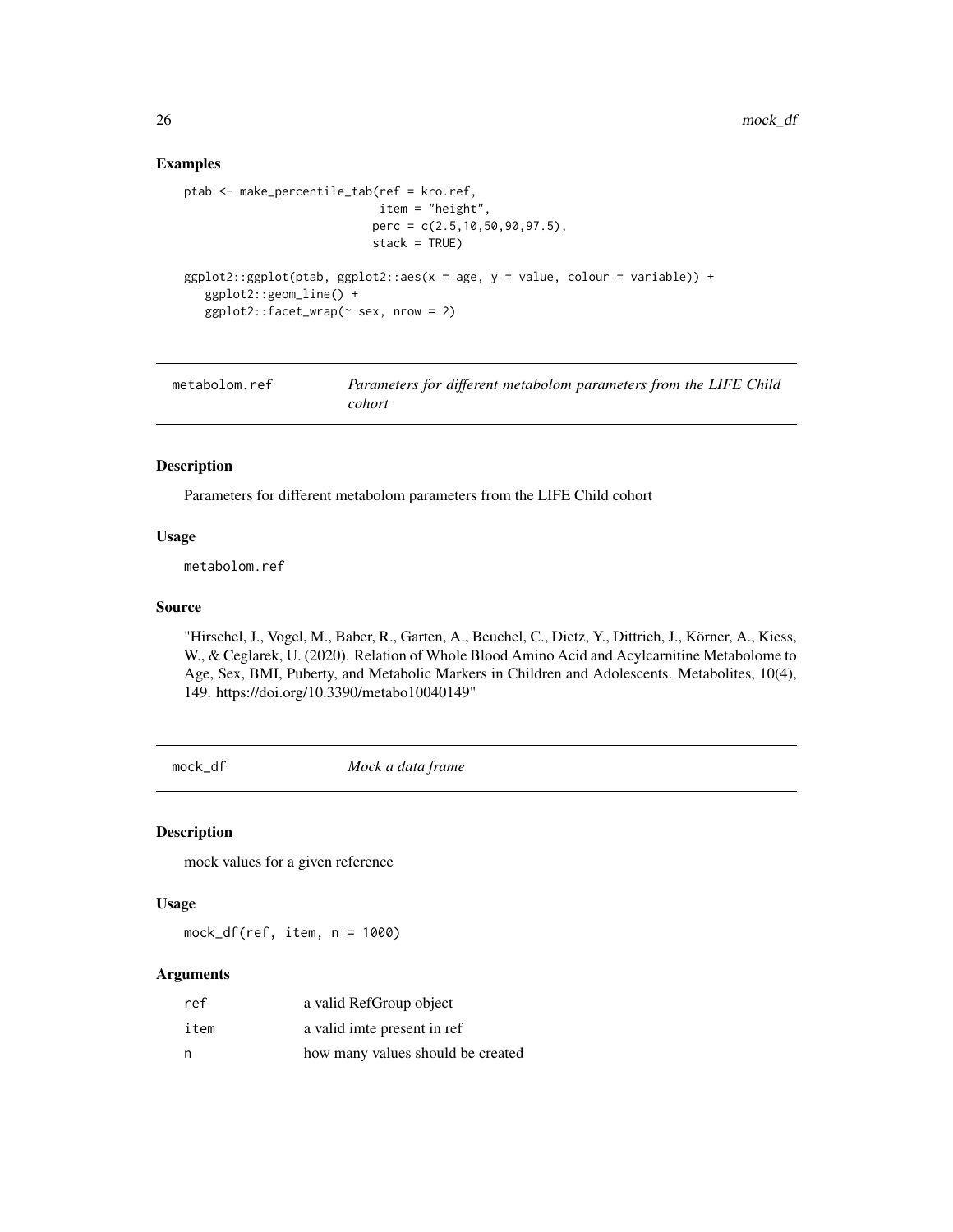# <span id="page-26-0"></span>mock\_value 27

# Details

mock values for a given reference

# Value

data frame containing a age, sex, and value column

# Author(s)

mandy

mock\_value *Mock Value*

# Description

mock a value for a given reference

# Usage

```
mock_value(ref, item, sex = c("male", "female"), age)
```
# Arguments

| ref  | a valid RefGroup object     |
|------|-----------------------------|
| item | a valid item present in ref |
| sex  | character male or female    |
| age  | numeric age value           |

# Details

the function creates a random value for a given age and sex value and a given reference

# Value

a random value from the conditional distribution (conditionally on age and sex)

# Author(s)

mandy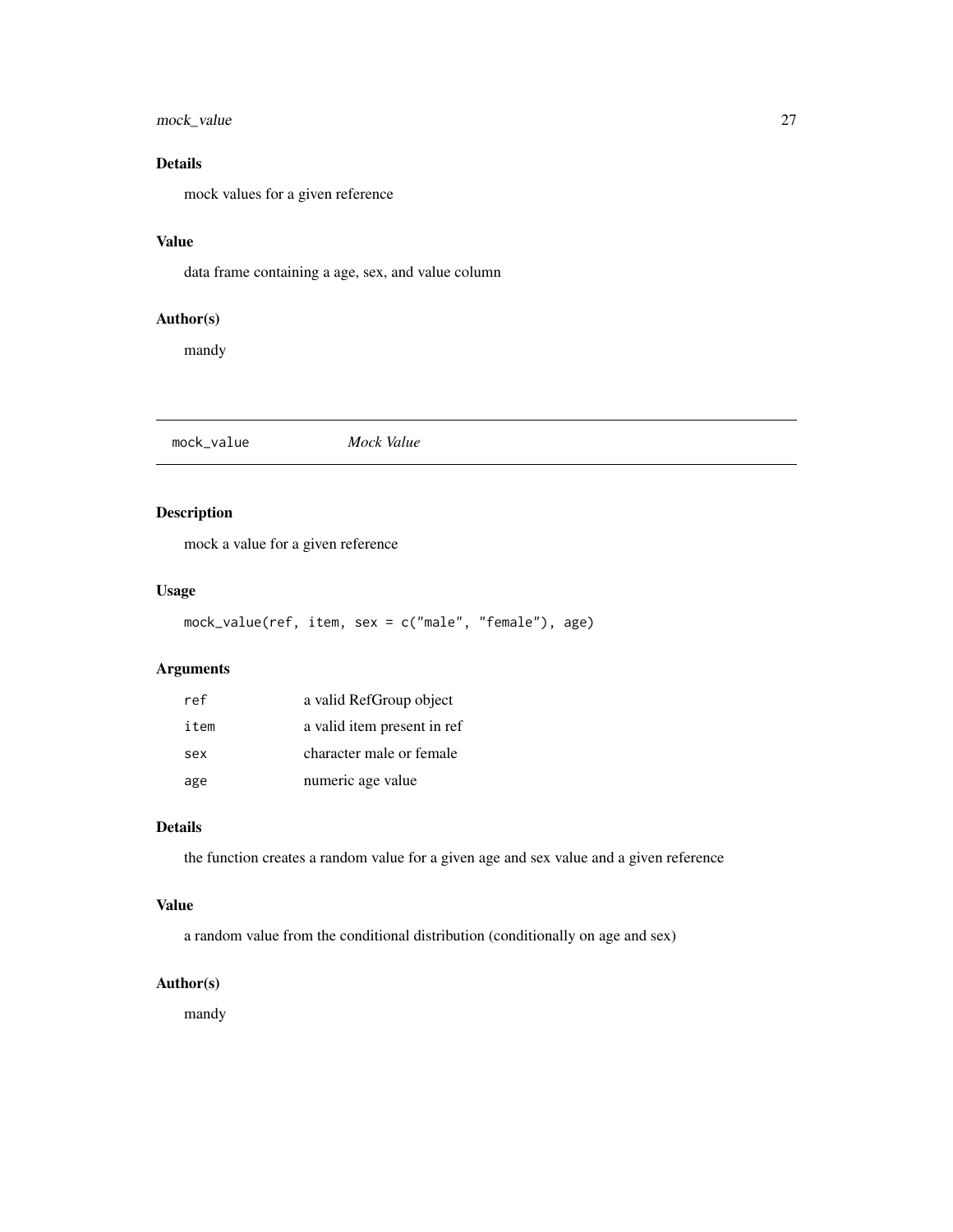<span id="page-27-0"></span>mock\_values *Mock Values*

# Description

mock values for a given reference, given age and given sex

#### Usage

mock\_values(df, sex, age, ref, item)

# Arguments

| df   | data frame containing the age and sex |
|------|---------------------------------------|
| sex  | name of the sex variable              |
| age  | name of the age variable              |
| ref  | a valid RefGroup object               |
| item | a valid imte present in ref           |

#### Details

the function creates random values for given age and sex values and a given reference

#### Value

data frame containing the additional column with random numbers

#### Author(s)

mandy

momo.ref *Parameters for the German MoMo study (sports test)*

#### Description

Parameters for the German MoMo study (sports test)

#### Usage

momo.ref

# Source

"Niessner C, Utesch T, Oriwol D, et al. Representative Percentile Curves of Physical Fitness From Early Childhood to Early Adulthood: The MoMo Study. Front Public Health 2020;8. Available from: https://www.frontiersin.org/articles/10.3389/fpubh.2020.00458/full?report=reader"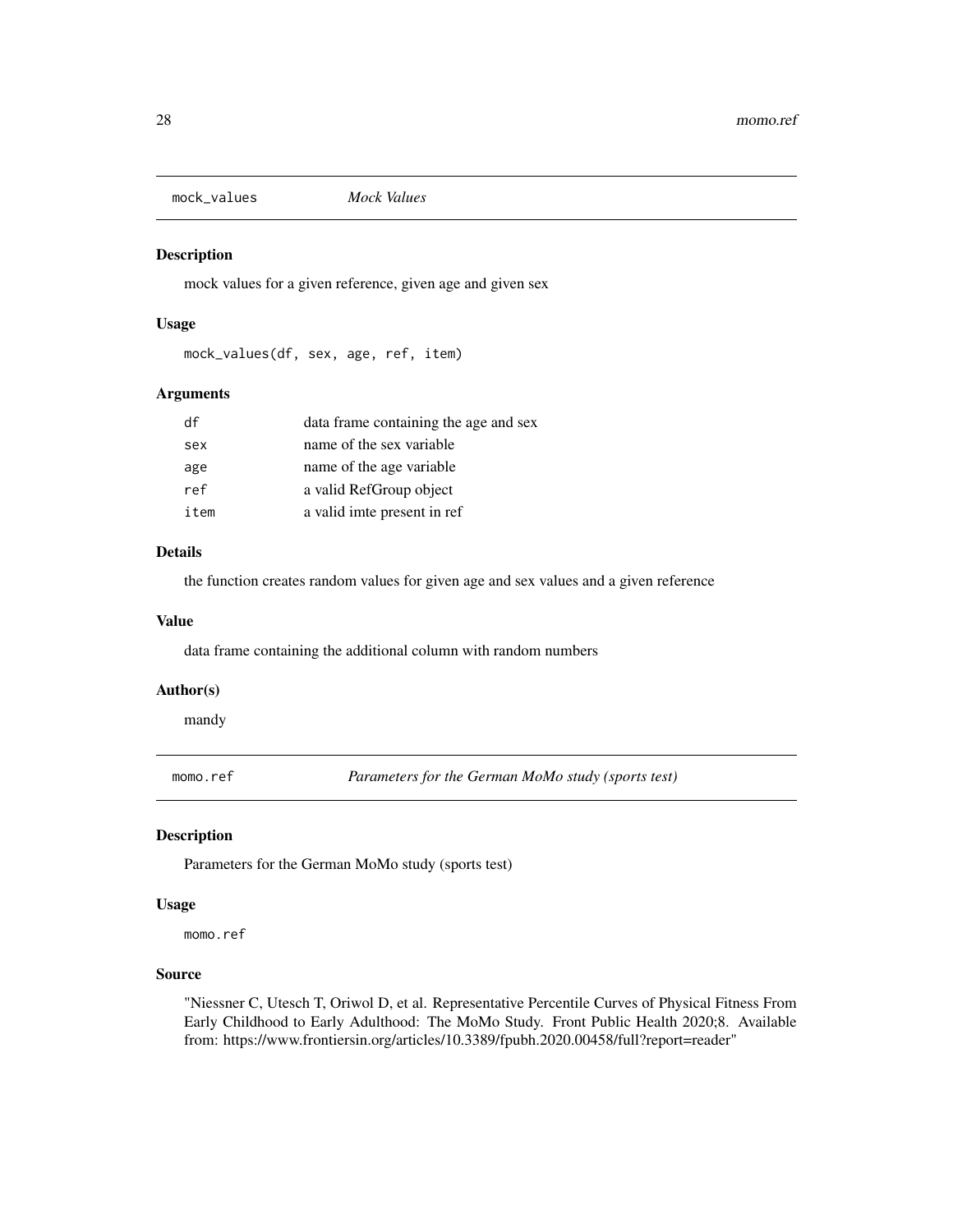<span id="page-28-0"></span>

Parameters for 5 subtests of the KiGGS Motorik Module

# Usage

motor.ref

#### Source

"Sobek et al. In progress"

nl3.ref *Parameters of skinfold measures derived from Colombian population*

#### Description

Parameters of skinfold measures derived from Colombian population

#### Usage

nl3.ref

# Source

Fredriks, A. M. et al. Continuing positive secular growth change in The Netherlands 1955-1997. Pediatric research 47, 316-323 (2000).

Fredriks, A.M., van Buuren, S., Wit, J.M., Verloove-Vanhorick, S.P., 2000. Body index measurements in 1996-7 compared with 1980. Archives of disease in childhood 82, 107-112.

https://cran.r-project.org/package=AGD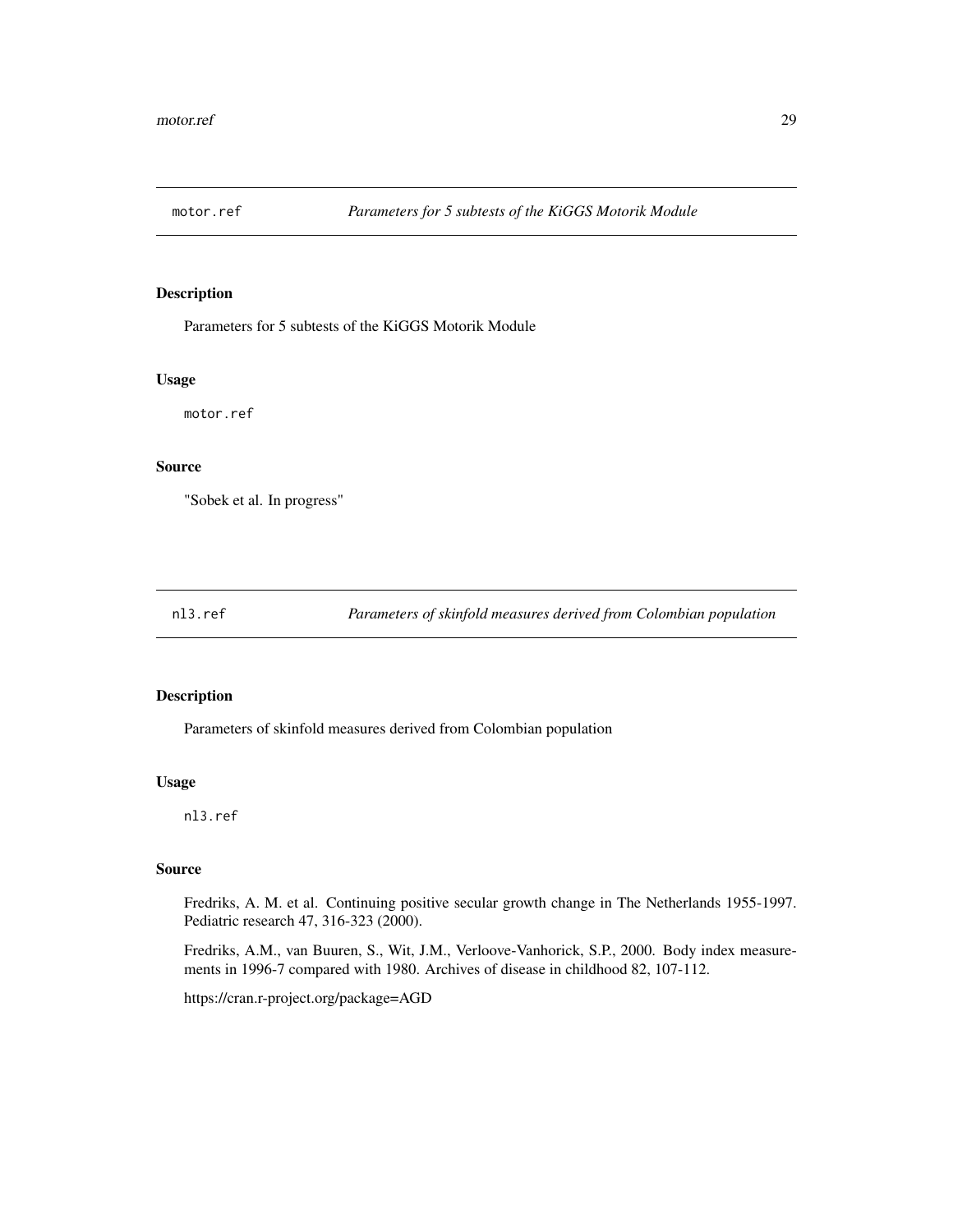<span id="page-29-0"></span>

Parameters derived from the 4th Dutch growth study

#### Usage

nl4.ref

#### Source

Fredriks, A. M. et al. Nationwide age references for sitting height, leg length, and sitting height/height ratio, and their diagnostic value for disproportionate growth disorders. Archives of Disease in Childhood 90, 807–812 (2005); Fredriks, A. M. et al. Height, weight, body mass index and pubertal development references for children of Moroccan origin in The Netherlands. Acta Paediatr. 93, 817– 824 (2004); Fredriks, A. M. et al. Continuing positive secular growth change in The Netherlands 1955–1997. Pediatric research 47, 316–323 (2000); Fredriks, A. M. et al. Height, weight, body mass index and pubertal development reference values for children of Turkish origin in the Netherlands. Eur. J. Pediatr. 162, 788–793 (2003); Fredriks, A. M., van Buuren, S., Wit, J. M. & Verloove-Vanhorick, S. P. Body index measurements in 1996–7 compared with 1980. Archives of disease in childhood 82, 107–112 (2000); R package: AGD, Stef van Buuren, http://www.stefvanbuuren.nl/

one\_iteration *one iteration*

#### **Description**

one iteration

#### Usage

```
one_iteration(
 data.list,
 method,
 prop.fam = 0.75,
 prop.subject = 1,age.min = 0,age.max = 18age.int = 1/12,keep.modes = F,
  dist = "BCCGo",formula = NULL,sigma.df = 3,
```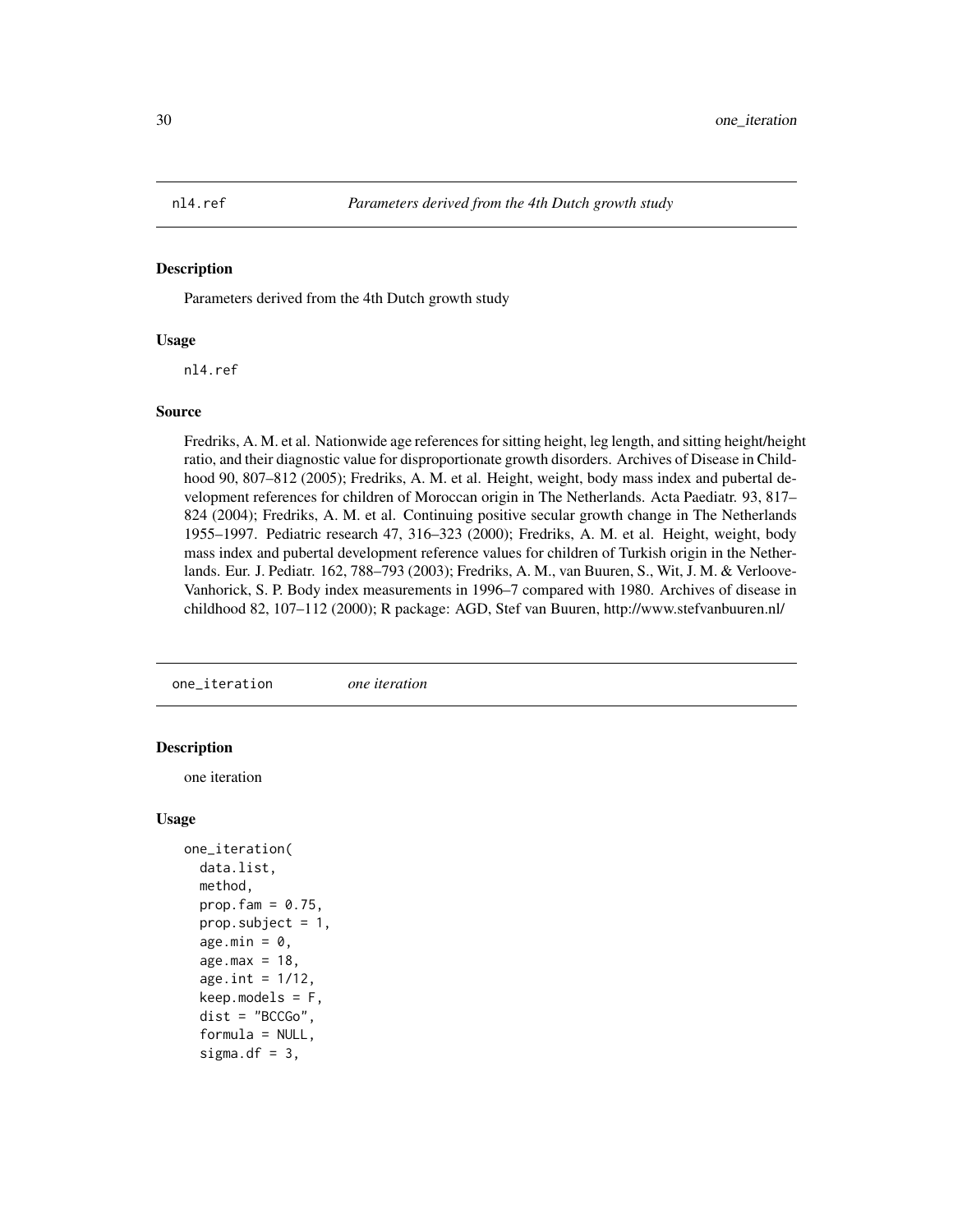# <span id="page-30-0"></span>one\_iteration 31

```
nu. df = 2,mu.df = 4,
 tau.df = 2,
 sigma.formula = -1,
 nu.formula = -1,
 tau.formula = -1,
 verbose = F,
  trans.x = F,
 lim. trans = c(0, 1.5),method.pb = "ML")
```
# Arguments

| data.list     | list of dataframes as returned by prepare_data                                                                  |
|---------------|-----------------------------------------------------------------------------------------------------------------|
| method        | use vgam or gamlss                                                                                              |
| prop.fam      | proportion of families to be sampled                                                                            |
| prop.subject  | proportion of subject to be sampled                                                                             |
| age.min       | lower bound of age                                                                                              |
| age.max       | upper bound of age                                                                                              |
| age.int       | stepwidth of the age variable                                                                                   |
| keep.models   | indicator whether or not models in each iteration should be kept                                                |
| dist          | distribution used for the fitting process, has to be one of BCCGo, BCPEo, BCTo<br>as they are accepted by lms() |
| formula       | formula for the location parameter                                                                              |
| sigma.df      | degree of freedem spread parameter                                                                              |
| nu.df         | degree of freedem skewness parameter                                                                            |
| mu.df         | degree of freedem location parameter                                                                            |
| tau.df        | degree of freedem kurtosis parameter                                                                            |
| sigma.formula | formula for the sigma parameter                                                                                 |
| nu.formula    | formula for the nu parameter                                                                                    |
| tau.formula   | formula for the tau parameter                                                                                   |
| verbose       | whether or not information about sampling will be printed during while iterate                                  |
| trans.x       | indicator wether age should be transformed or not                                                               |
| lim.trans     | limits for the exponent of transformation of age                                                                |
| method.pb     | GAIC or ML                                                                                                      |

# Details

function samples families then measurements and fits the model the function is called inside [do\\_iterations](#page-8-1) and may not called directly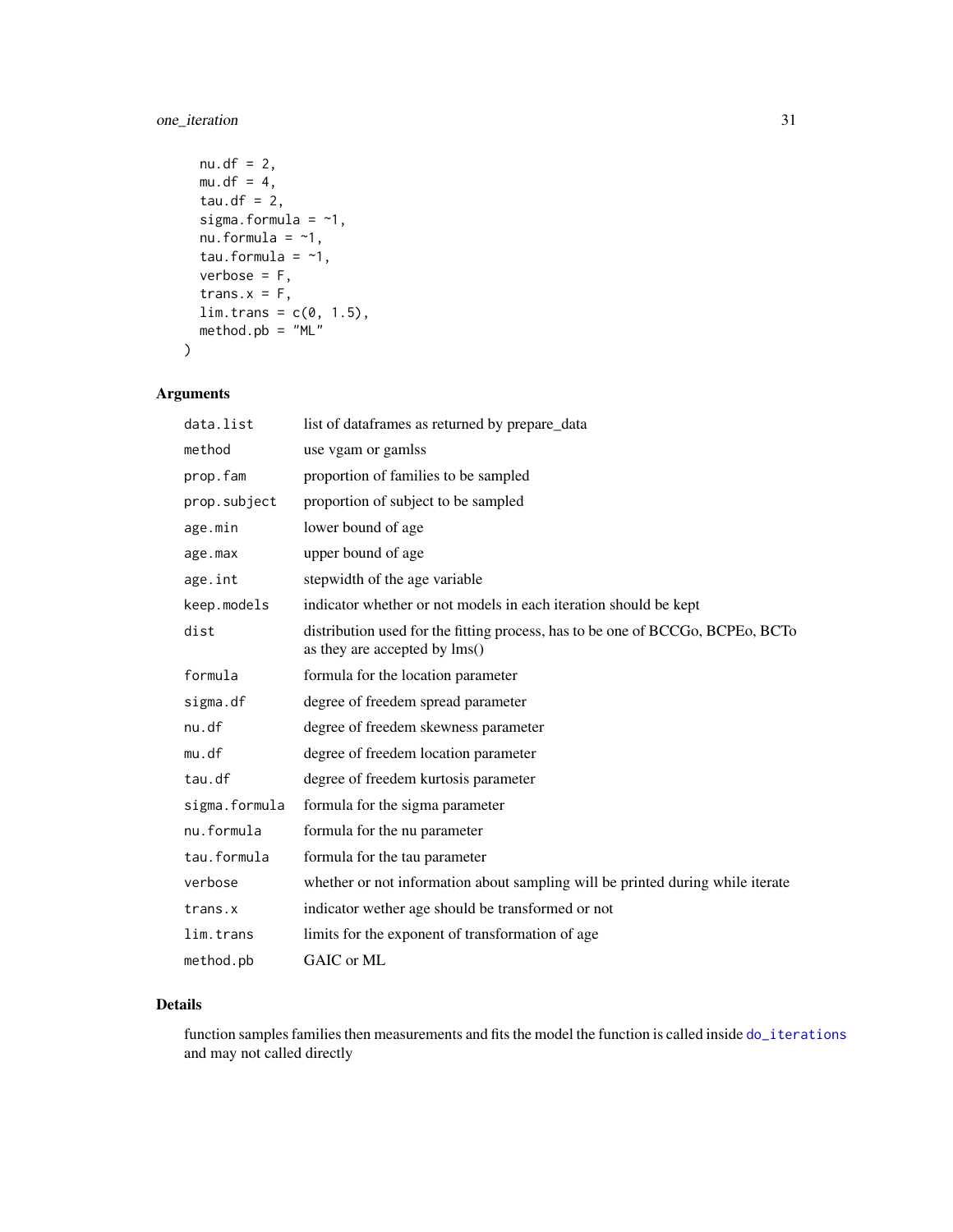# Value

list of lists each containing a dataframe of the fitted lms parameter at the given age points and the fitted model

# Author(s)

Mandy Vogel

ParTab-class *Table of references*

# Description

Reference tables

# Slots

item identifier of the item

dist named list which contains the distribution which was used in fitting the references. One entry for male and one for female

portug.ref *Parameters derived from Portuguese children*

#### Description

Parameters derived from Portuguese children

# Usage

portug.ref

#### Source

Chaves, R., Baxter-Jones, A., Souza, M., Santos, D. & Maia, J. Height, weight, body composition, and waist circumference references for 7-to 17-year-old children from rural Portugal. HOMO-Journal of Comparative Human Biology 66, 264–277 (2015).

<span id="page-31-0"></span>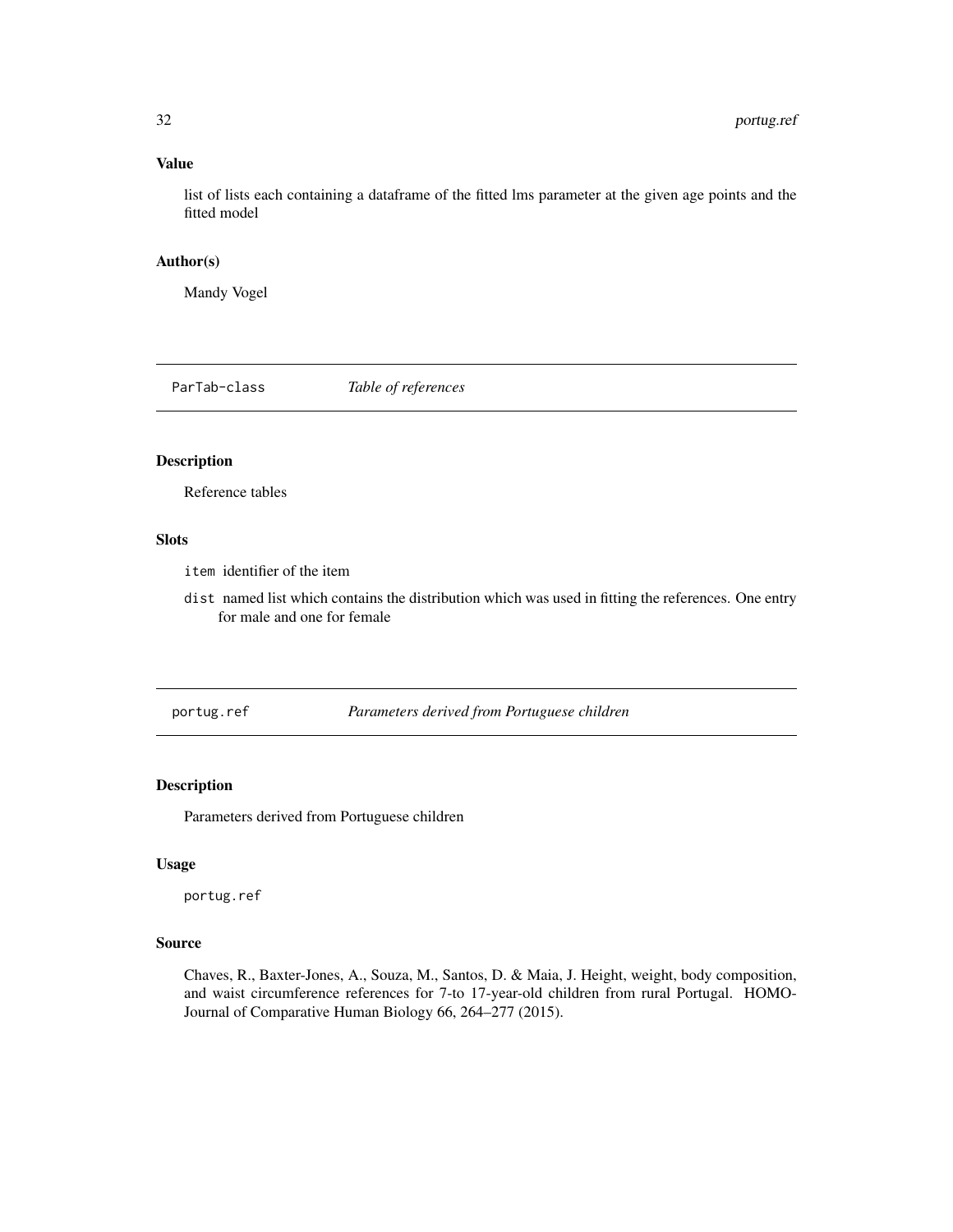<span id="page-32-0"></span>

prepare data for repeated iteration process

# Usage

```
prepare_data(
 data,
 group = NULL,
 subject = "SIC",
  sex = NULL,value = "value",
 age = "age",lb = -Inf,ub = Inf)
```
# Arguments

| data    | dataframe containing measurement values, age, sex, and subject identifier                                                                     |
|---------|-----------------------------------------------------------------------------------------------------------------------------------------------|
| group   | optional variable indicating groups of subjects within the data frame in most<br>cases (families)                                             |
| subject | subject identifier                                                                                                                            |
| sex     | column containing the sex (or any other stratum), ideally of type character, iter-<br>ation process will run on each of the levels separately |
| value   | numeric column containing the measurement values                                                                                              |
| age     | numeric column containing the age                                                                                                             |
| 1b      | optional - lower bound for age.                                                                                                               |
| ub      | optional - upper bound for age                                                                                                                |

# Details

given a dataframe, the column name of the subject identifier, sex, age, value and group colums, the function creates a dataframe containing only these five columns with the standard column names group, subject, sex, age, value. lines containing missing values are removed.

# Value

list of dataframes containing the columns group, subject, sex, age, value; one dataframe for every level of sex

# Author(s)

Mandy Vogel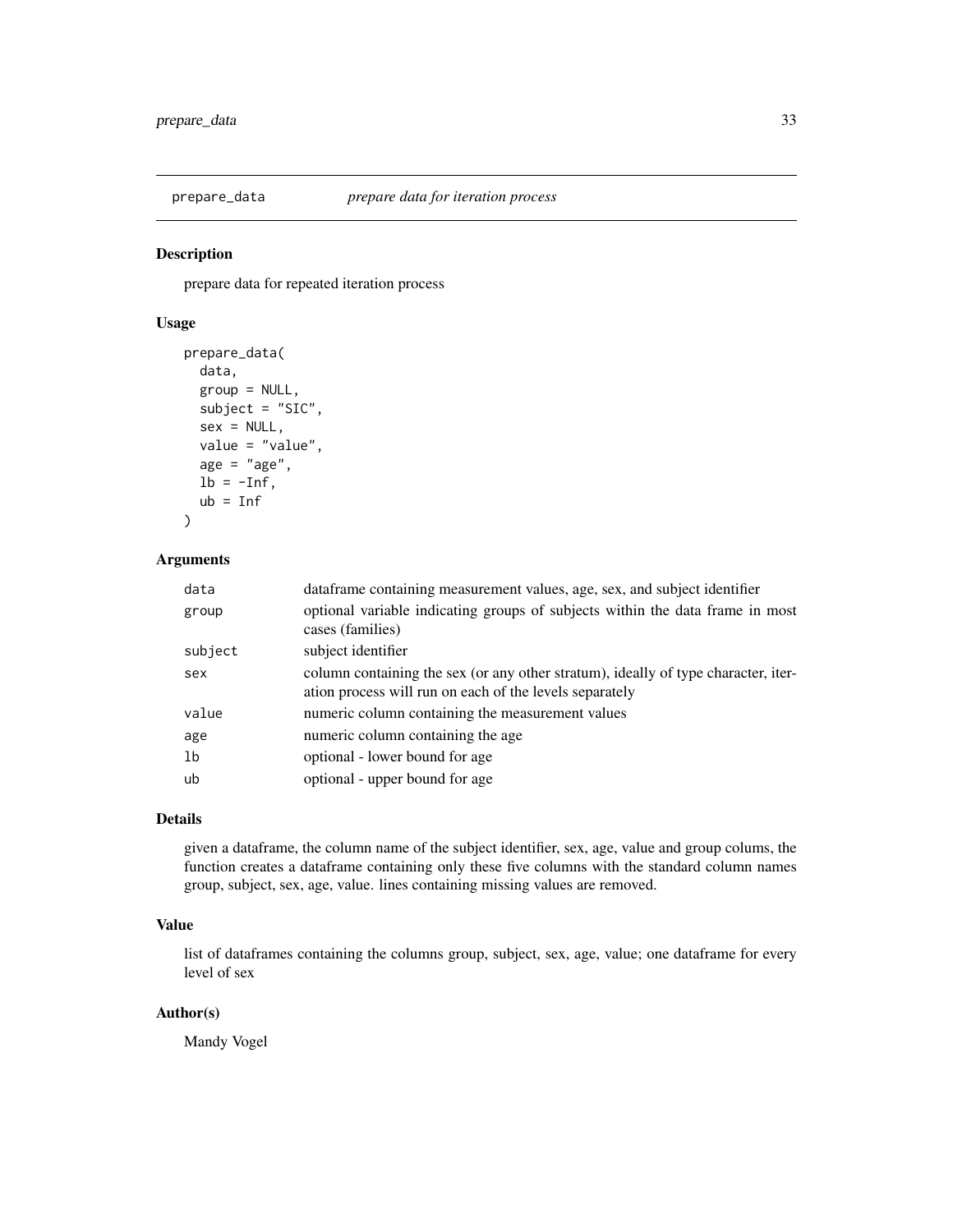<span id="page-33-0"></span>

Parameters Preterm and Intrauterine

#### Usage

preterm.ref

#### Source

Olsen, I.E., Lawson, M.L., Ferguson, A.N., Cantrell, R., Grabich, S.C., Zemel, B.S., Clark, R.H., 2015. BMI Curves for Preterm Infants. PEDIATRICS 135, e572-e581. doi:10.1542/peds.2014- 2777

Olsen, I.E., Groveman, S.A., Lawson, M.L., Clark, R.H., Zemel, B.S., 2010. New intrauterine growth curves based on United States data. Pediatrics 125, e214-224. doi:10.1542/peds.2009-0913

RefGroup-class *Class of references*

#### Description

Container for reference tables

# **Slots**

name name of the reference group

- refs List of references, each reference refers to one item and contains independent variable age, and the parameter values for both genders
- citations information about the sources of the references
- info additional infos regarding the references

# Author(s)

Mandy Vogel

#### Examples

```
data(kiggs.ref)
print(kiggs.ref)
data(ukwho.ref)
print(ukwho.ref)
data(who.ref)
print(who.ref)
```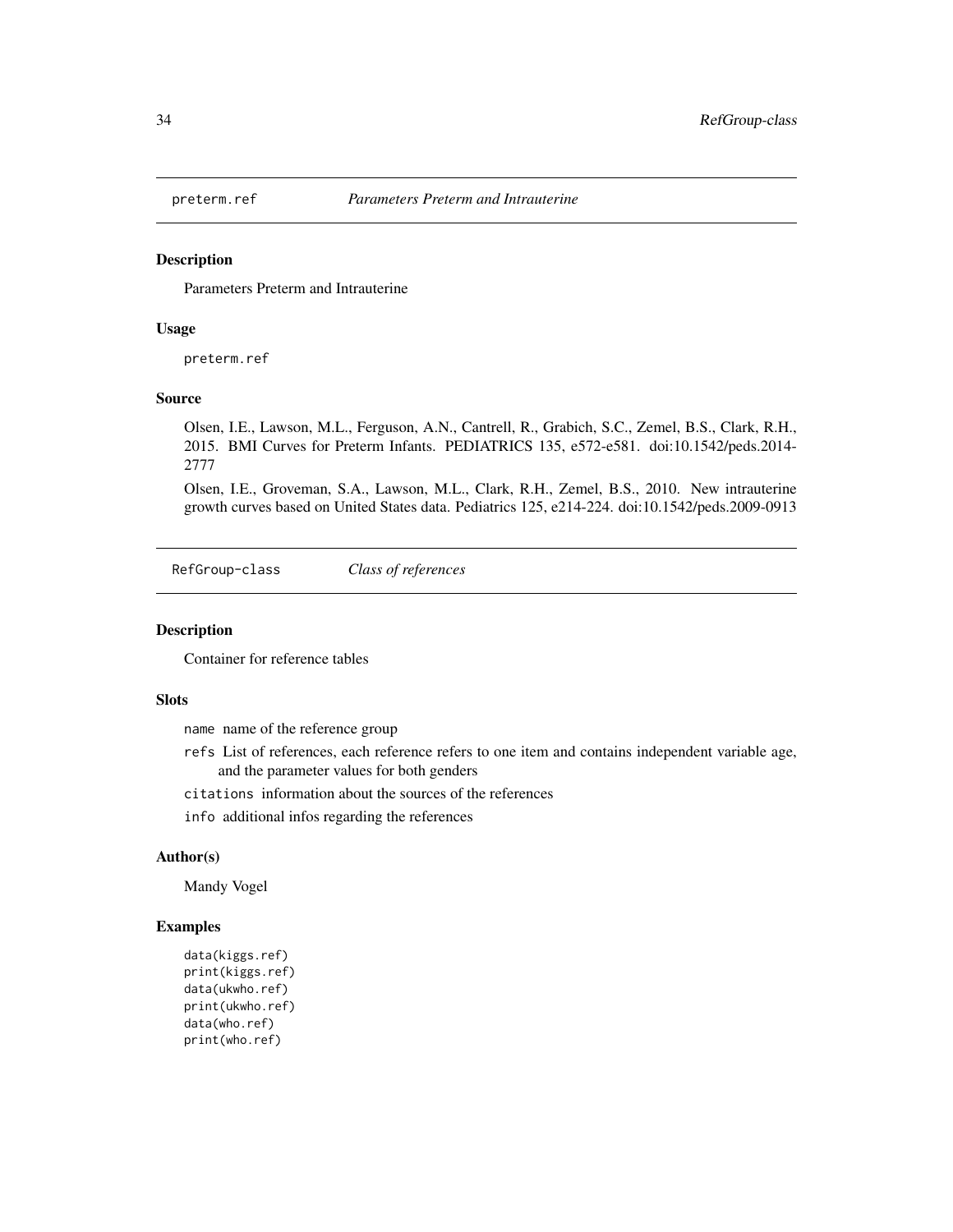<span id="page-34-0"></span>

Parameters derived from Saudi children

#### Usage

saudi.ref

# Source

Mouzan, M. I. E., Salloum, A. A. A., Alqurashi, M. M., Herbish, A. S. A. & Omar, A. A. The LMS and Z scale growth reference for Saudi school-age children and adolescents. Saudi Journal of Gastroenterology 22, 331 (2016)

Shaik, S.A., El Mouzan, M.I., AlSalloum, A.A., AlHerbish, A.S., 2016. Growth reference for Saudi preschool children: LMS parameters and percentiles. Ann Saudi Med 36, 2-6. doi:10.5144/0256- 4947.2016.2

<span id="page-34-1"></span>

sds *Calculate SDS Values*

# Description

Calculate SDS values

# Usage

sds(value, age, sex, item, ref, type = "SDS", male = "male", female = "female")

| value  | vector of measurement values   |
|--------|--------------------------------|
| age    | vector of age values           |
| sex    | vector of sex                  |
| item   | name of the item e.g. "height" |
| ref    | RefGroup object                |
| type   | "SDS" or "perc"                |
| male   | coding of sex for male         |
| female | coding of sex for female       |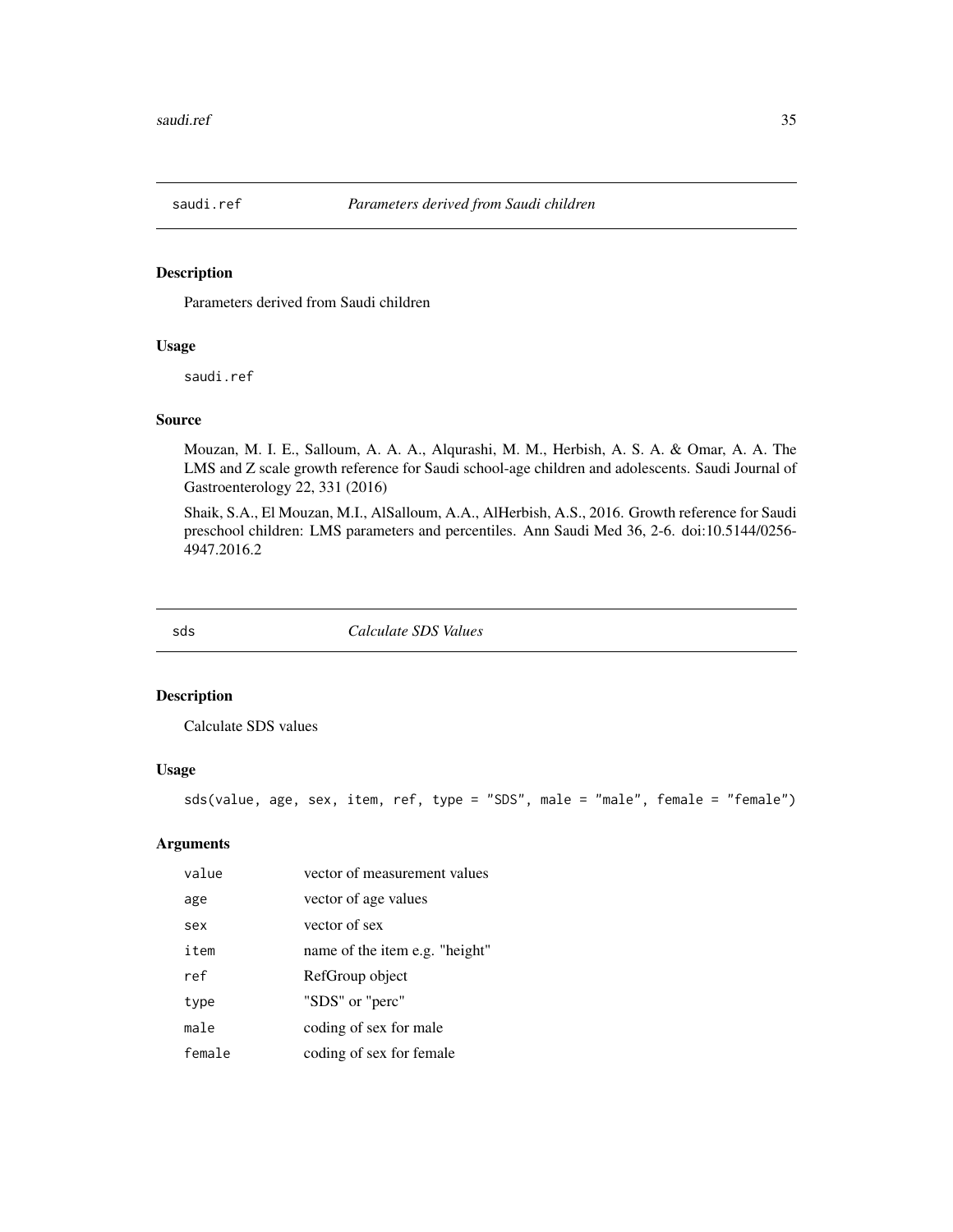# <span id="page-35-0"></span>Details

The function takes a vector of measurement values, and of age and of sex and a RefGroup object as arguments. It calculates the sds or percentile values.

#### Value

vector containing SDS or percentile values

#### Author(s)

Mandy Vogel

#### Examples

```
anthro <- data.frame(age = c(11.61,12.49,9.5,10.42,8.42,10.75,9.57,10.48),
                     height = c(148.2,154.4,141.6,145.3,146,140.9,145.5,150),
                     sex = sample(c("male","female"), size = 8, replace = TRUE),
                     weight = c(69.5,72.65,47.3,51.6,45.6,48.9,53.5,58.5))
anthro$height_sds <- sds(anthro$height,
                         age = anthro$age,
                         sex = anthro$sex, male = "male", female = "female",
                         ref = kro.ref,
                         item = "height",
                         type = "SDS")anthro$bmi <- anthro$weight/(anthro$height**2) * 10000
anthro$bmi_perc <- sds(anthro$bmi,
                       age = anthro$age,
                       sex = anthro$sex, male = "male", female = "female",
                       ref = kro.ref,
                       item = "bmi",
                       type = "perc")
data(who.ref)
x < - data.frame(height=c(50, 100, 60, 54),
                sex=c("m","f","f","m"),
                age=c(0,2.9,0.6,0.2))
sds(value = x$height, age = x$age, sex = x$sex, male = "m", female = "f",
   ref = who.ref, item = "height")
```
sdsold *Calculate SDS Values*

#### Description

Calculate SDS values - old version for comparison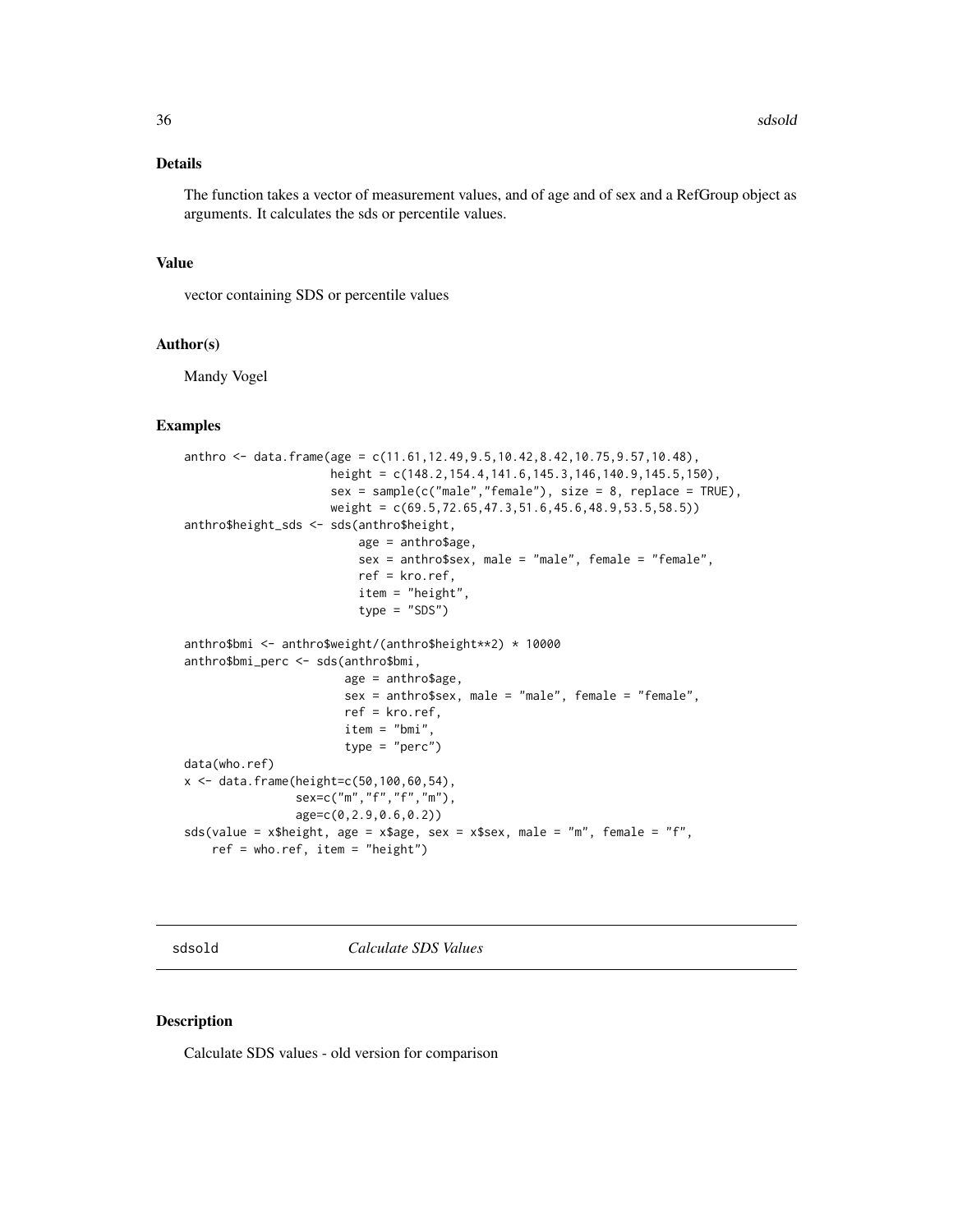#### sdsold 37

# Usage

```
sdsold(
 value,
  age,
  sex,
  item,
 ref,
  type = "SDS",male = "male",
 female = "female"
)
```
#### Arguments

| value  | vector of measurement values   |
|--------|--------------------------------|
| age    | vector of age values           |
| sex    | vector of sex                  |
| item   | name of the item e.g. "height" |
| ref    | RefGroup object                |
| type   | "SDS" or "perc"                |
| male   | coding of sex for male         |
| female | coding of sex for female       |
|        |                                |

# Details

The function takes a vector of measurement values, and of age and of sex and a RefGroup object as arguments. It calculates the sds or percentile values.

# Value

vector containing SDS or percentile values

#### Author(s)

Mandy Vogel

# Examples

```
anthro <- data.frame(age = c(11.61,12.49,9.5,10.42,8.42,10.75,9.57,10.48),
                     height = c(148.2,154.4,141.6,145.3,146,140.9,145.5,150),
                     sex = sample(c("male", "female"), size = 8, replace = TRUE),weight = c(69.5, 72.65, 47.3, 51.6, 45.6, 48.9, 53.5, 58.5)anthro$height_sds <- sds(anthro$height,
                         age = anthro$age,
                         sex = anthro$sex, male = "male", female = "female",
                         ref = kro.ref,
                         item = "height",
                         type = "SDS")
```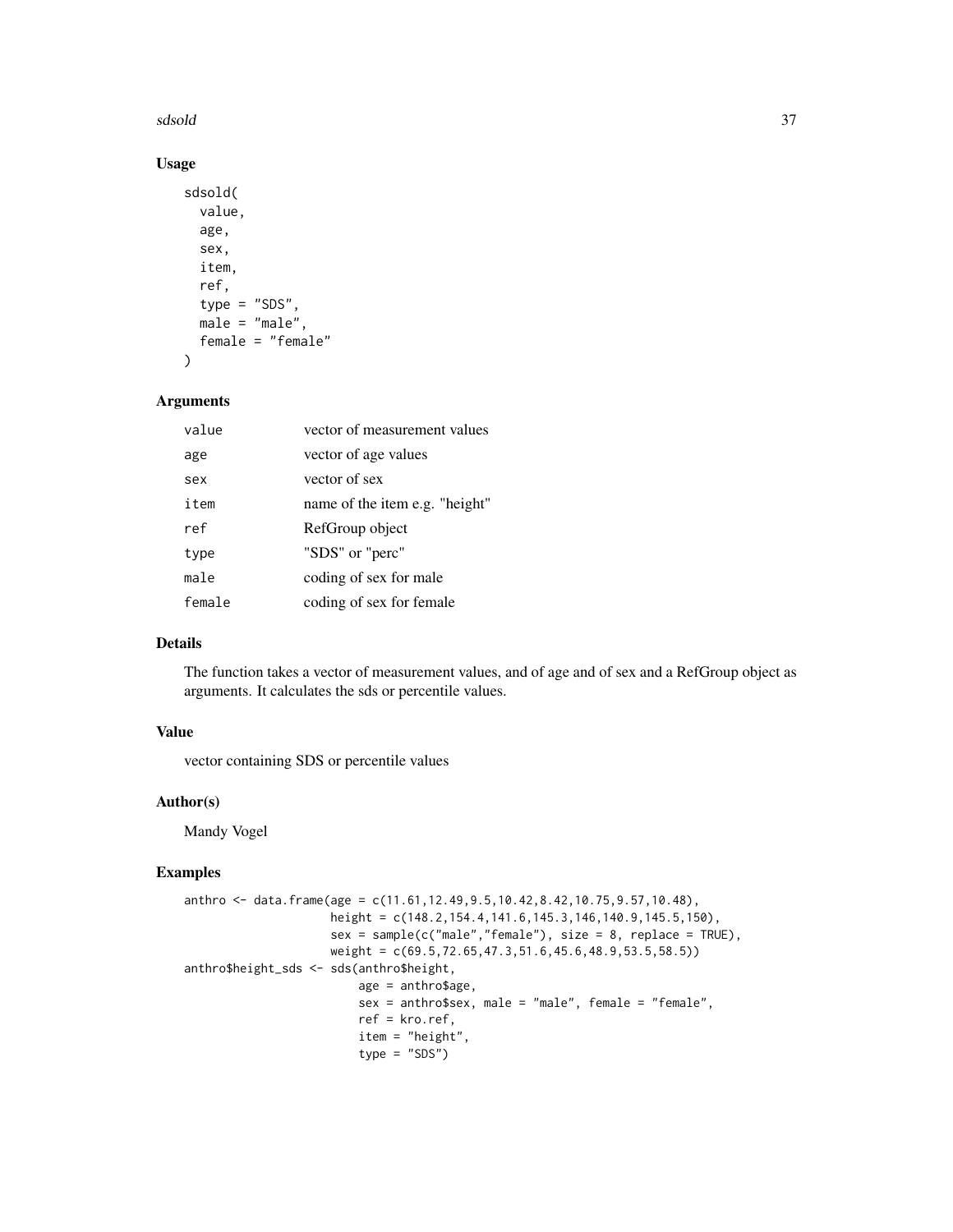```
anthro$bmi <- anthro$weight/(anthro$height**2) * 10000
anthro$bmi_perc <- sds(anthro$bmi,
                       age = anthro$age,
                       sex = anthro$sex, male = "male", female = "female",ref = kro.ref,
                       item = "bmi",
                       type = "perc")
data(who.ref)
x <- data.frame(height=c(50,100,60,54),
                sex=c("m","f","f","m"),
                age=c(0,2.9,0.6,0.2))
sds(value = x$height, age = x$age, sex = x$sex, male = "m", female = "f",
    ref = who.ref, item = "height")
```
<span id="page-37-1"></span>sds\_2d *Calculate SDS Values for 2-dimensional matrix of covariates*

# Description

Calculate SDS values for 2-dimensional matrix of covariates

# Usage

```
sds_2d(
 value,
  age,
 x2,
  sex,
  item,
  ref,
  type = "SDS",
 male = "male",
  female = "female"
)
```

| value          | vector of measurement values   |
|----------------|--------------------------------|
| age            | vector of age values           |
| x <sub>2</sub> | second vector of covariates    |
| sex            | vector of sex                  |
| item           | name of the item e.g. "height" |
| ref            | RefGroup object                |
| type           | "SDS" or "perc"                |
| male           | coding of sex for male         |
| female         | coding of sex for male         |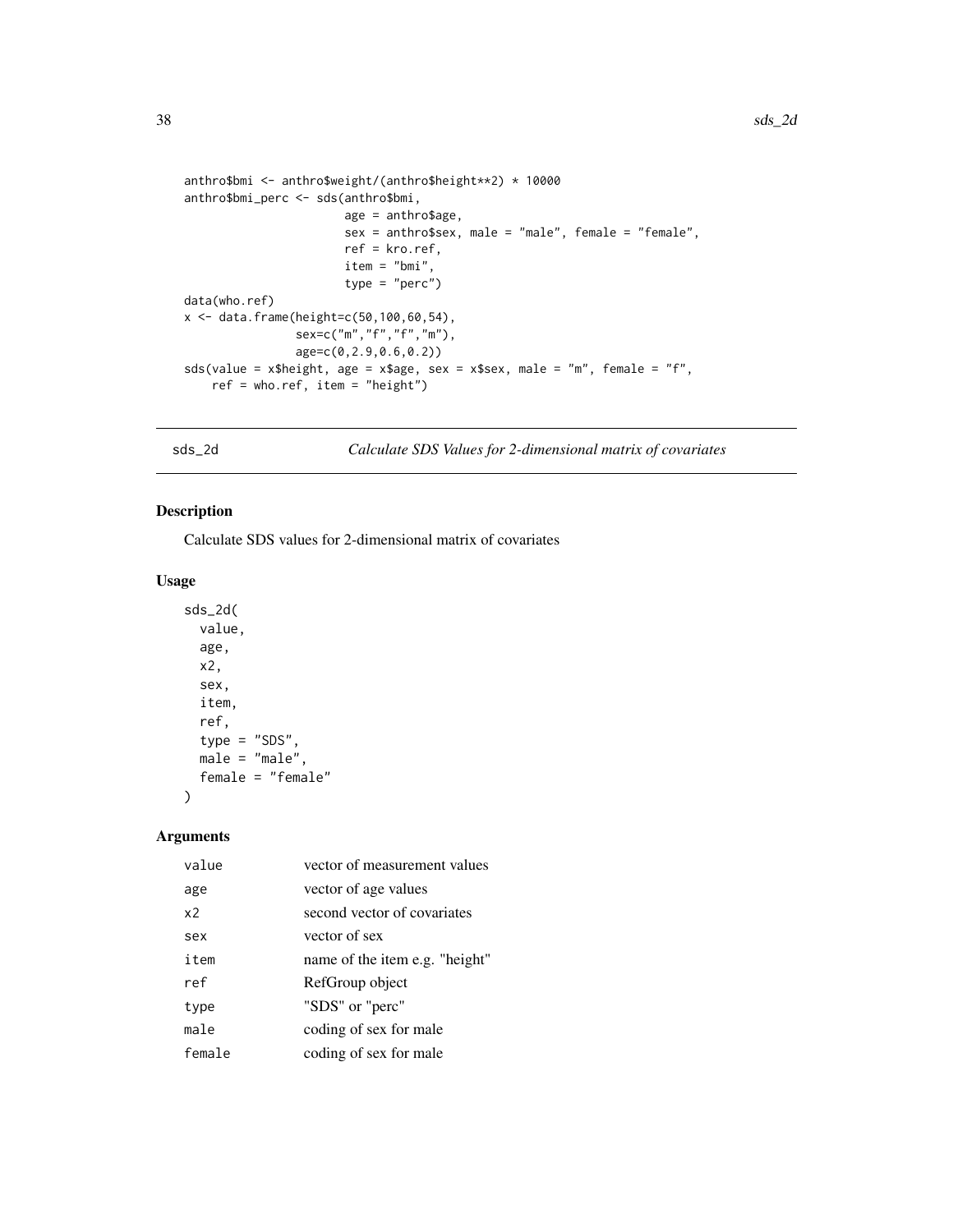# <span id="page-38-0"></span>select\_fams 39

# Details

The function takes a vector of measurement values, and of age and a second covariate (like age and height for blood pressure) of sex and a RefGroup object as arguments. It calculates the sds or percentile values. This function is beta.

the function searches for the nearest given point in the reference grid. From there, the SDS/percentile value will be calculated. Different from [sds](#page-34-1), no interpolation will be applied. The procedure is according to Neuhauser et al. Blood Pressure Percentiles by Age and Height from Nonoverweight Children and Adolescents in Germany. 2011.

# Value

vector containing SDS or percentile values

# Author(s)

Mandy Vogel

select\_fams *select families*

# Description

Select groups (families)

#### Usage

```
select_fams(data, prop = 0.75, group, verbose = F)
```
#### Arguments

| data    | data frame as returned by prepare data                         |
|---------|----------------------------------------------------------------|
| prop    | proportion of families to be sampled                           |
| group   | name of the group variable (character) if not "group", ignored |
| verbose | if TRUE information about sample size is printed out           |

# Details

function selects a given proportion of groups/families from the data if no grouping variable is given the original data set is returned function is called inside [do\\_iterations](#page-8-1) and may not called directly

#### Value

dataframe containing only prop.fam percent the families in data

#### Author(s)

Mandy Vogel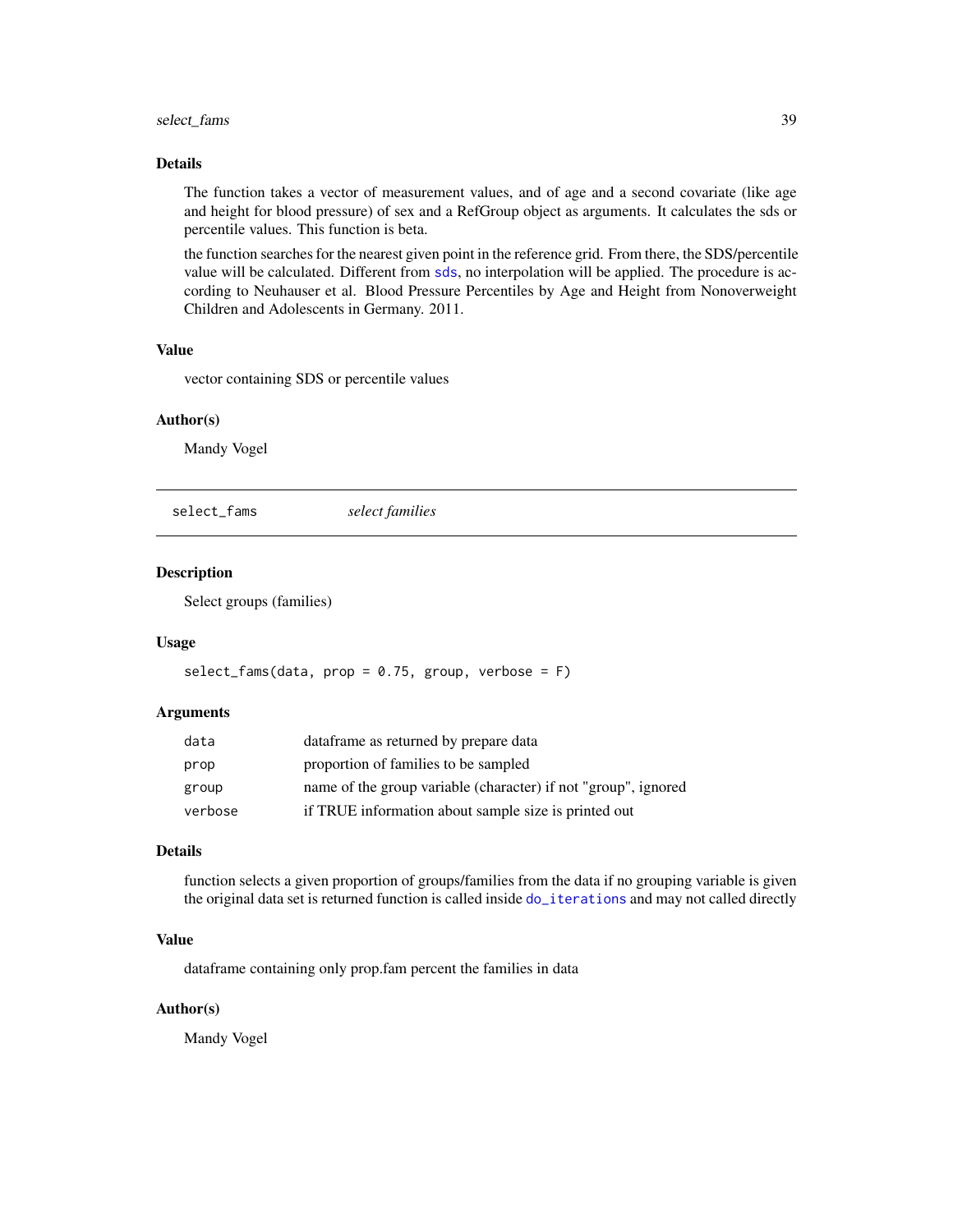<span id="page-39-0"></span>

Choose one measurement per subject

# Usage

```
select\_meas(data, subject = "subject", prop = 1, verbose = F)
```
# Arguments

| data    | data frame as returned by prepare data               |
|---------|------------------------------------------------------|
| subject | name of the column containing the subject identifier |
| prop    | optional - proportion of measurements to sample      |
| verbose | if TRUE information about sample size is printed out |

# Details

function samples one measurement per subject, if prop < 1 additional a prop\*100 percent will be sampled from the measurements the function is called inside [do\\_iterations](#page-8-1) and may not called directly

# Value

dataframe containing the sampled rows

# Author(s)

Mandy Vogel

show,ParTab-method *class ParTab*

# Description

show method for ParTab

#### Usage

## S4 method for signature 'ParTab' show(object)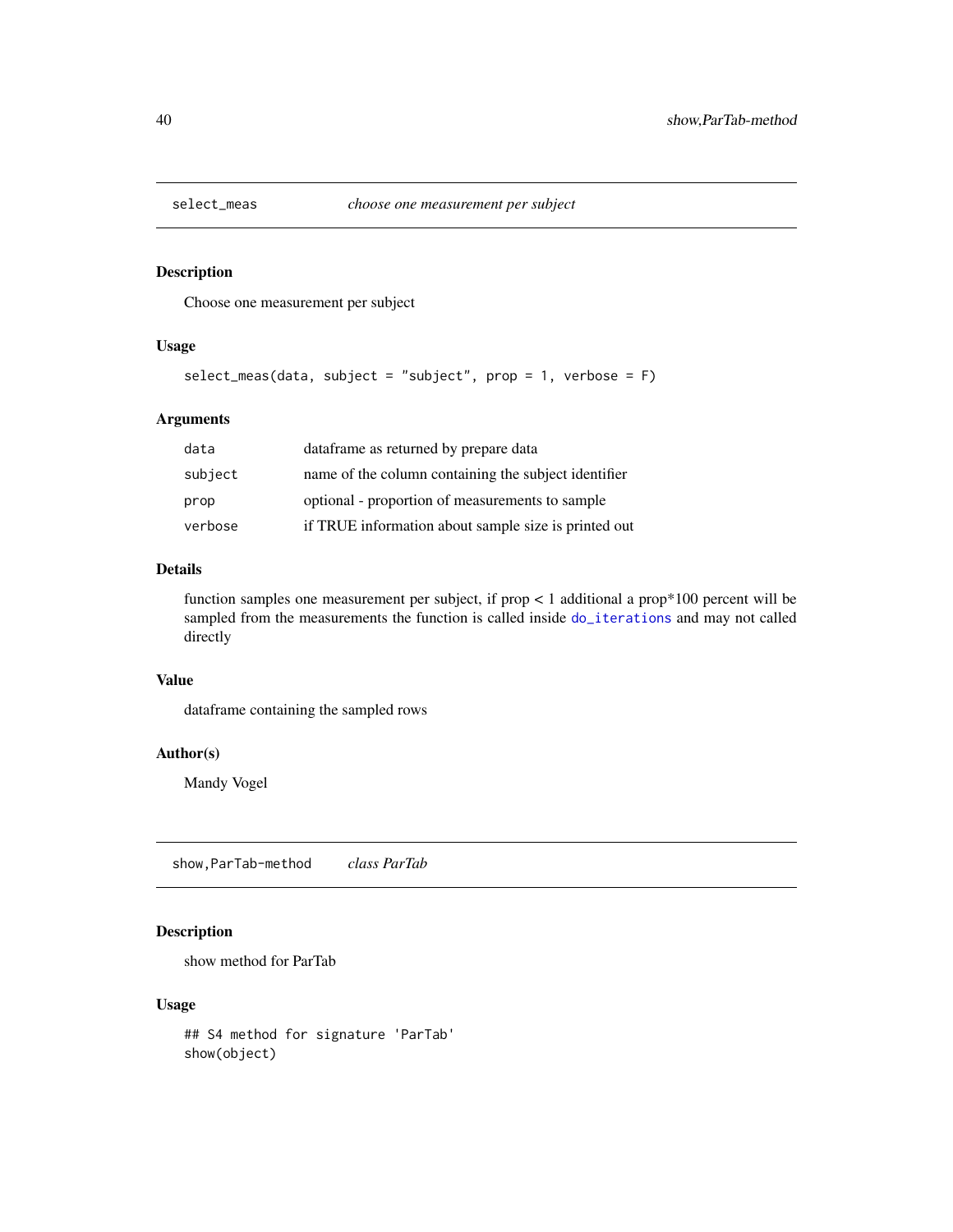# <span id="page-40-0"></span>Arguments

object object of calss ParTab

# Details

show method for ParTab

# Value

print information about the respective reference table

# Author(s)

Mandy Vogel

show,RefGroup-method *class RefGroup*

# Description

show method for RefGroup

# Usage

## S4 method for signature 'RefGroup' show(object)

# Arguments

object object of class RefGroup

# Details

show method for RefGroup

# Value

prints information about age range, citations, etc.

# Author(s)

Mandy Vogel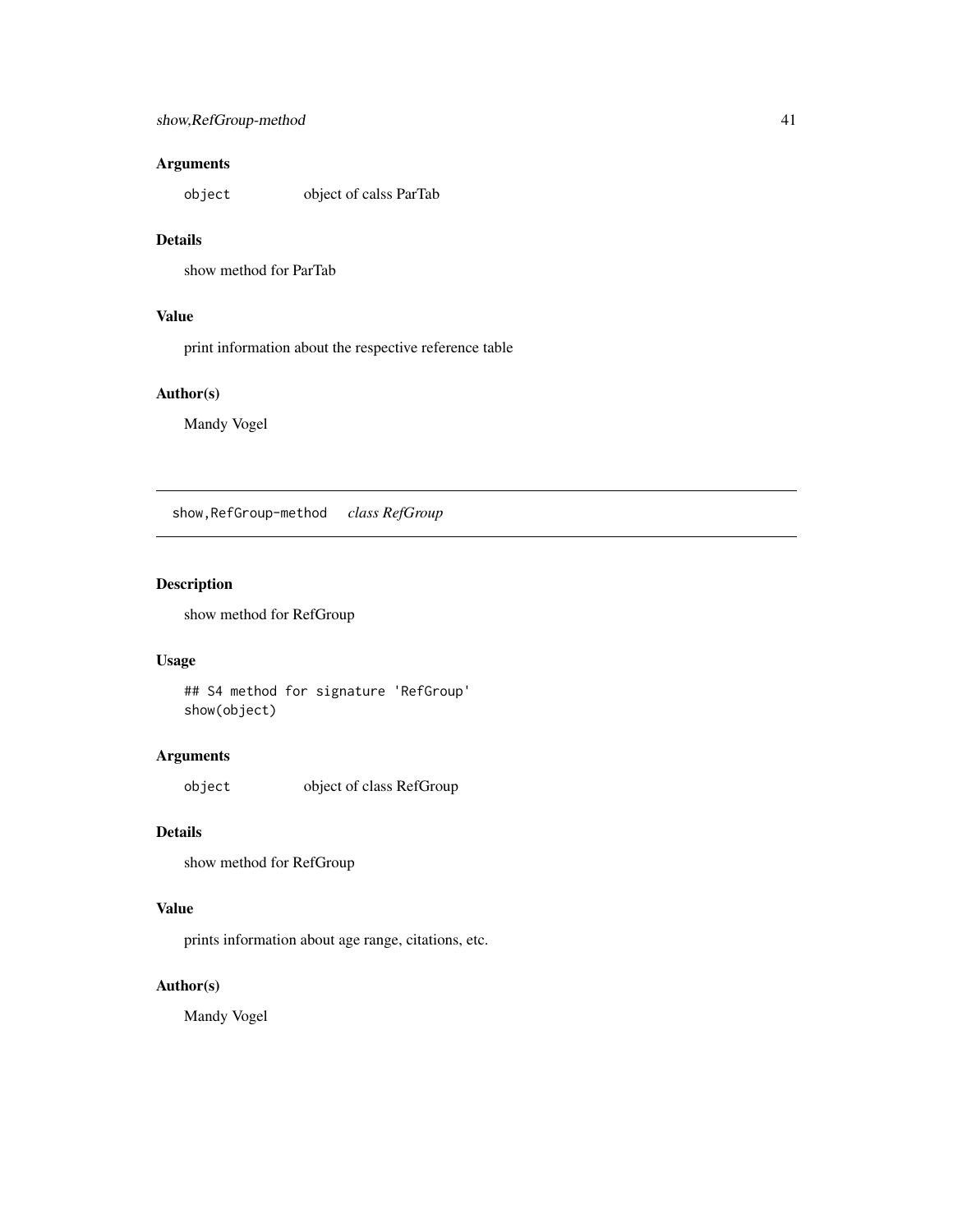<span id="page-41-0"></span>

Parameters derived from Turkish children

#### Usage

turkish.ref

#### Source

Hatipoglu, N. et al. Waist circumference percentiles for 7- to 17-year-old Turkish children and adolescents. Eur J Pediatr 167, 383–389 (2008);Bundak, R. et al. Body mass index references for Turkish children. Acta Paediatrica 95, 194–198 (2006).

Neyzi, O., Furman, A., Bundak, R., Gunoz, H., Darendeliler, F., Bas, F., 2006. Growth references for Turkish children aged 6 to 18 years. Acta Paediatrica 95, 1635-1641. doi:10.1080/08035250600652013

Bundak, R. et al. Body mass index references for Turkish children. Acta Paediatrica 95, 194-198 (2006).

uk1990.ref *Parameters from the 1990 UK growth study*

#### Description

Parameters from the 1990 UK growth study

#### Usage

uk1990.ref

#### Source

Cole, T.J., Freeman, J.V., Preece, M.A., 1998. British 1990 growth reference centiles for weight, height, body mass index and head circumference fitted by maximum penalized likelihood. Statistics in medicine 17, 407-429.

Cole, T.J., Freeman, J.V., Preece, M.A., 1995. Body mass index reference curves for the UK, 1990. Archives of disease in childhood 73, 25-29.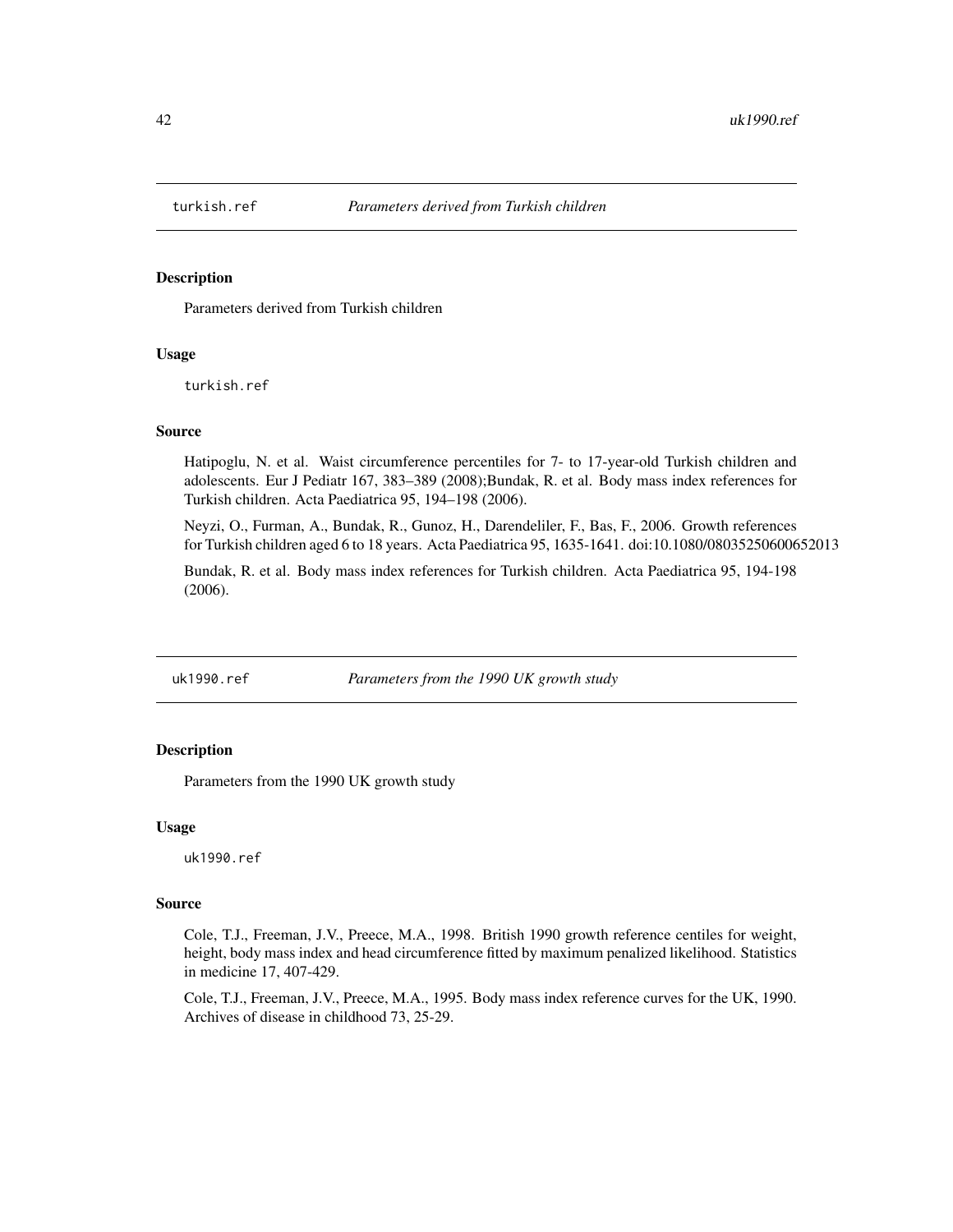<span id="page-42-0"></span>ukwho.ref *LMS Parameters for UK-WHO growth charts for height, weight, bmi, head circumference*

# Description

LMS Parameters for UK-WHO growth charts for height, weight, bmi, head circumference

# Usage

ukwho.ref

#### Source

Wright, Charlotte M., et a,Practice pointer: Using the new UK-WHO growth charts. British Medical Journal 340.c1140 (2010): 647-650.Preterm British 1990, 0-4 WHO2006, 4-18 British1990

us.ref *Parameters derived from US children (additional to the cdc.ref)*

# Description

Parameters derived from US children (additional to the cdc.ref)

#### Usage

us.ref

# Source

Sharma, A. K., Metzger, D. L., Daymont, C., Hadjiyannakis, S. & Rodd, C. J. LMS tables for waistcircumference and waist-height ratio Z-scores in children aged 5-19 y in NHANES III: association with cardio-metabolic risks. Pediatric research (2015)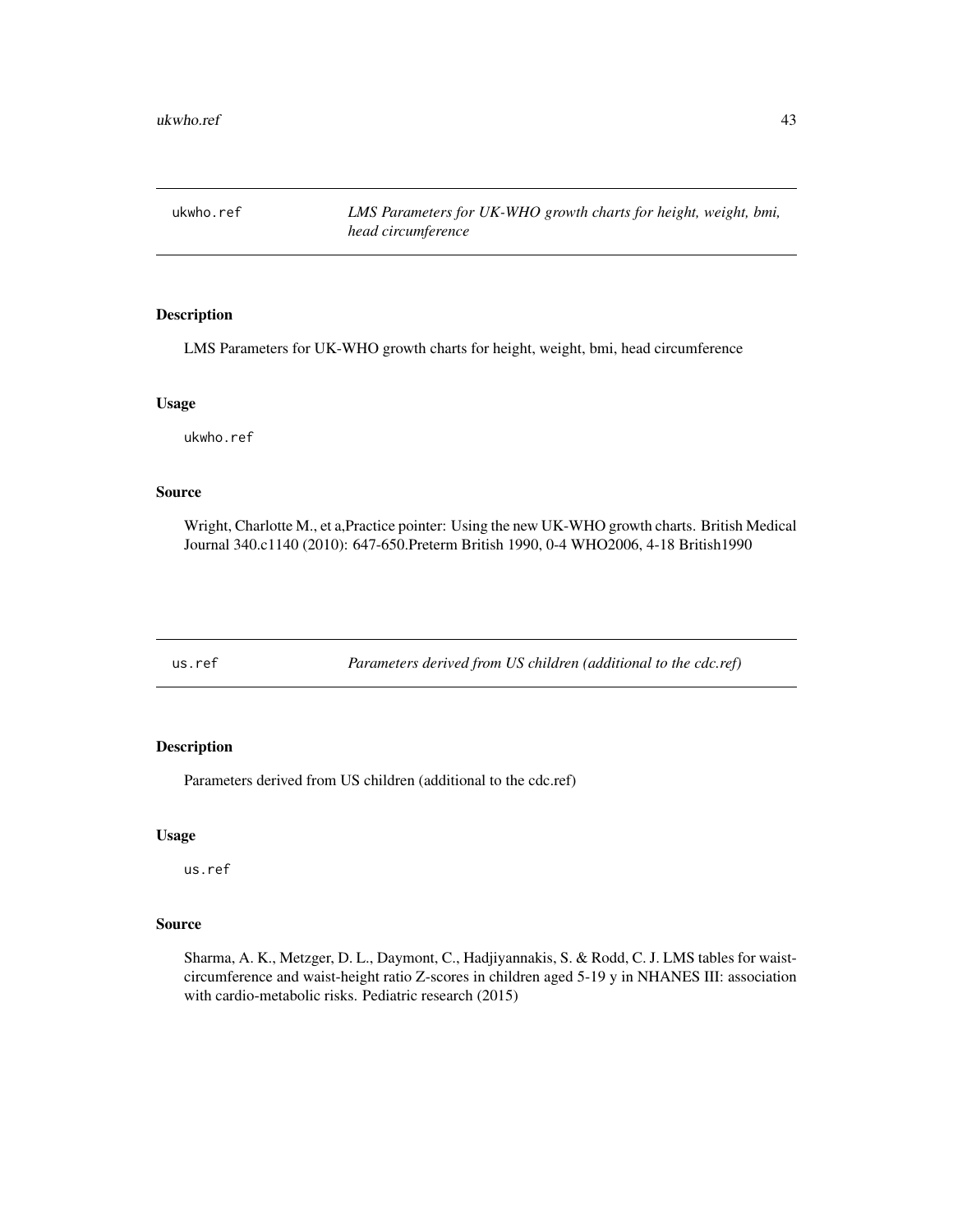<span id="page-43-0"></span>who.ref *LMS Parameters for UK-WHO growth charts for height, weight, bmi, head circumference,arm mid upper arm circumference, subscapular and triceps skinfold, weight for height*

#### Description

LMS Parameters for UK-WHO growth charts for height, weight, bmi, head circumference,arm mid upper arm circumference, subscapular and triceps skinfold, weight for height

#### Usage

who.ref

#### Source

de Onis, M., Onyango, A., Borghi, E., Siyam, A., Blossner, M., & Lutter, C. (2012). Worldwide implementation of the WHO child growth standards. Public Health Nutr, 12, 1-8.

# Description

Parameters of skinfold measures derived from Colombian population

#### Usage

who2007.ref

#### Source

Onis, M. de, Onyango, A.W., Borghi, E., Siyam, A., Nishida, C., Siekmann, J., 2007. Development of a WHO growth reference for school-aged children and adolescents. Bulletin of the World health Organization 85, 660-667.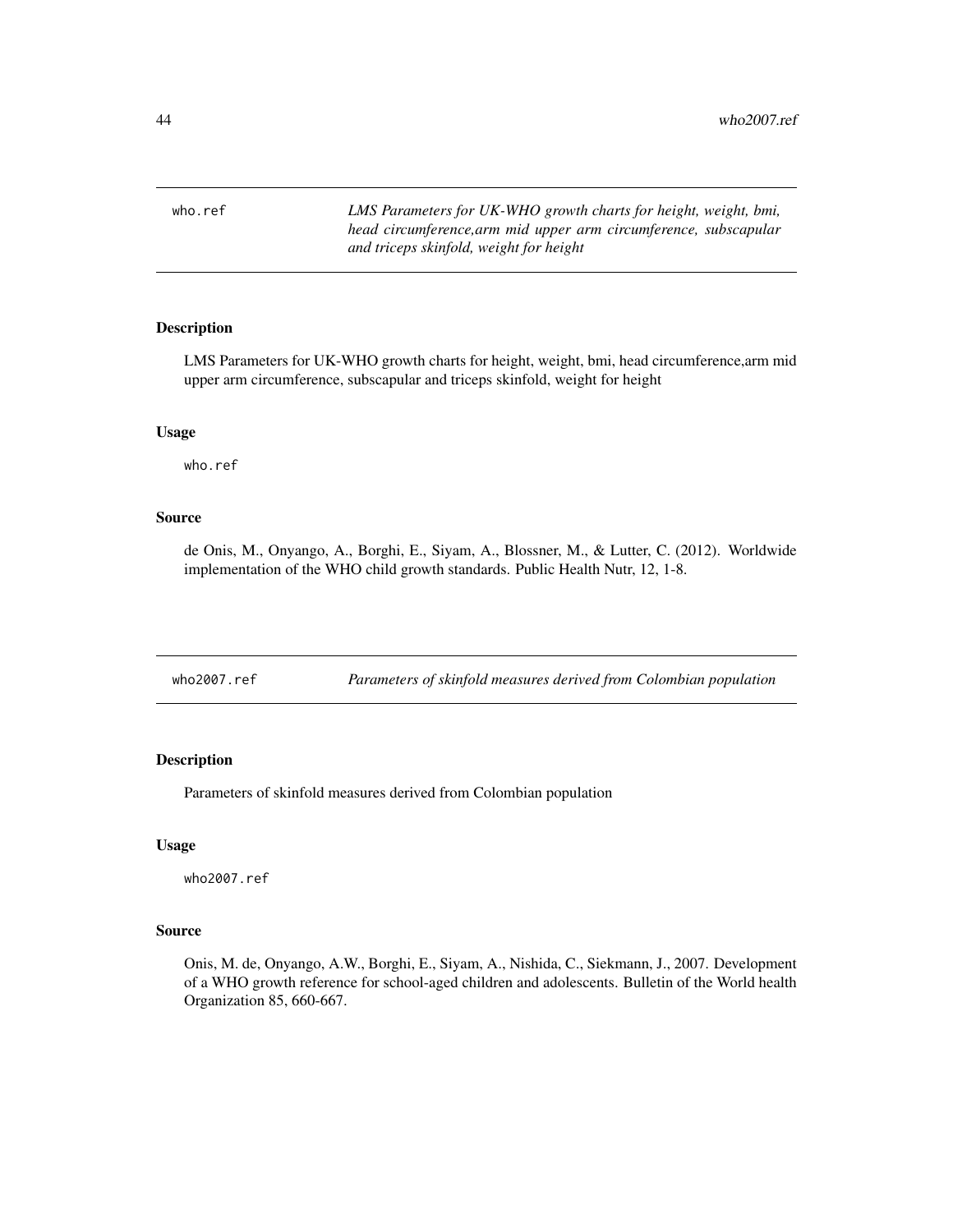<span id="page-44-0"></span>

Worm plot ggplot version

# Usage

```
wormplot_gg(
  m = NULL,residuals = NULL,
  age = NA,n.inter = 1,
  y.limits = c(-1, 1)\mathcal{L}
```
# Arguments

| m         | a gamlss model                        |  |
|-----------|---------------------------------------|--|
| residuals | normalized quantile residuals         |  |
| age       | numeric vector of ages                |  |
| n.inter   | number of age intervals or cut points |  |
| y.limits  | limits of the y-axis                  |  |

# Details

creates a wormplot for a gamlss model or a given vector of normalized quantile residuals, either for all residuals or grouped by age intervals

# Value

ggplot object

| zong13.ref | Parameters derived from Chinese children (additional to nl4.ref) |  |  |
|------------|------------------------------------------------------------------|--|--|
|------------|------------------------------------------------------------------|--|--|

# Description

Parameters derived from Chinese children (additional to nl4.ref)

# Usage

zong13.ref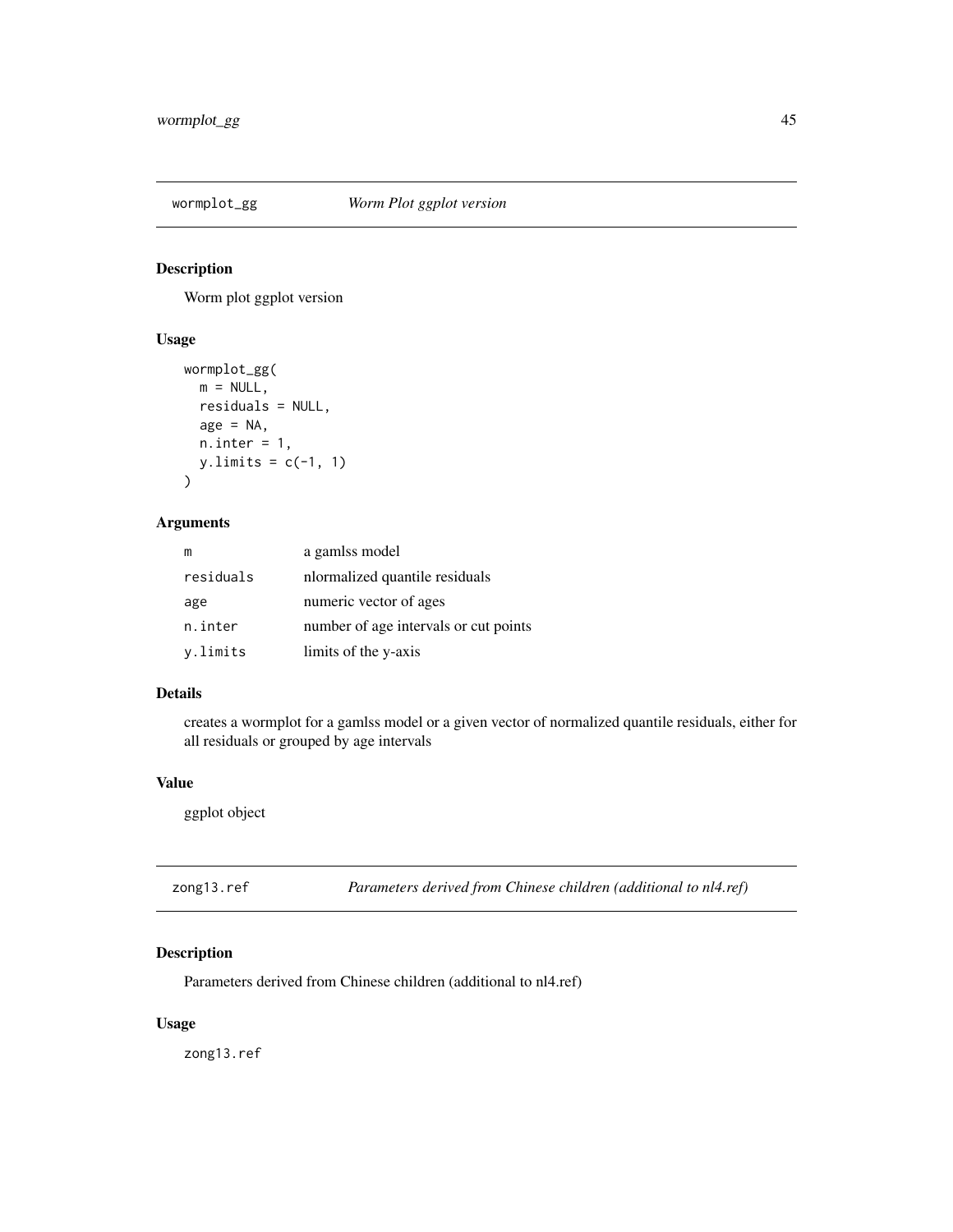# Source

Zong, X.-N., Li, H. Construction of a New Growth References for China Based on Urban Chinese Children: Comparison with the WHO Growth Standards. PLOS ONE 8, e59569 (2013).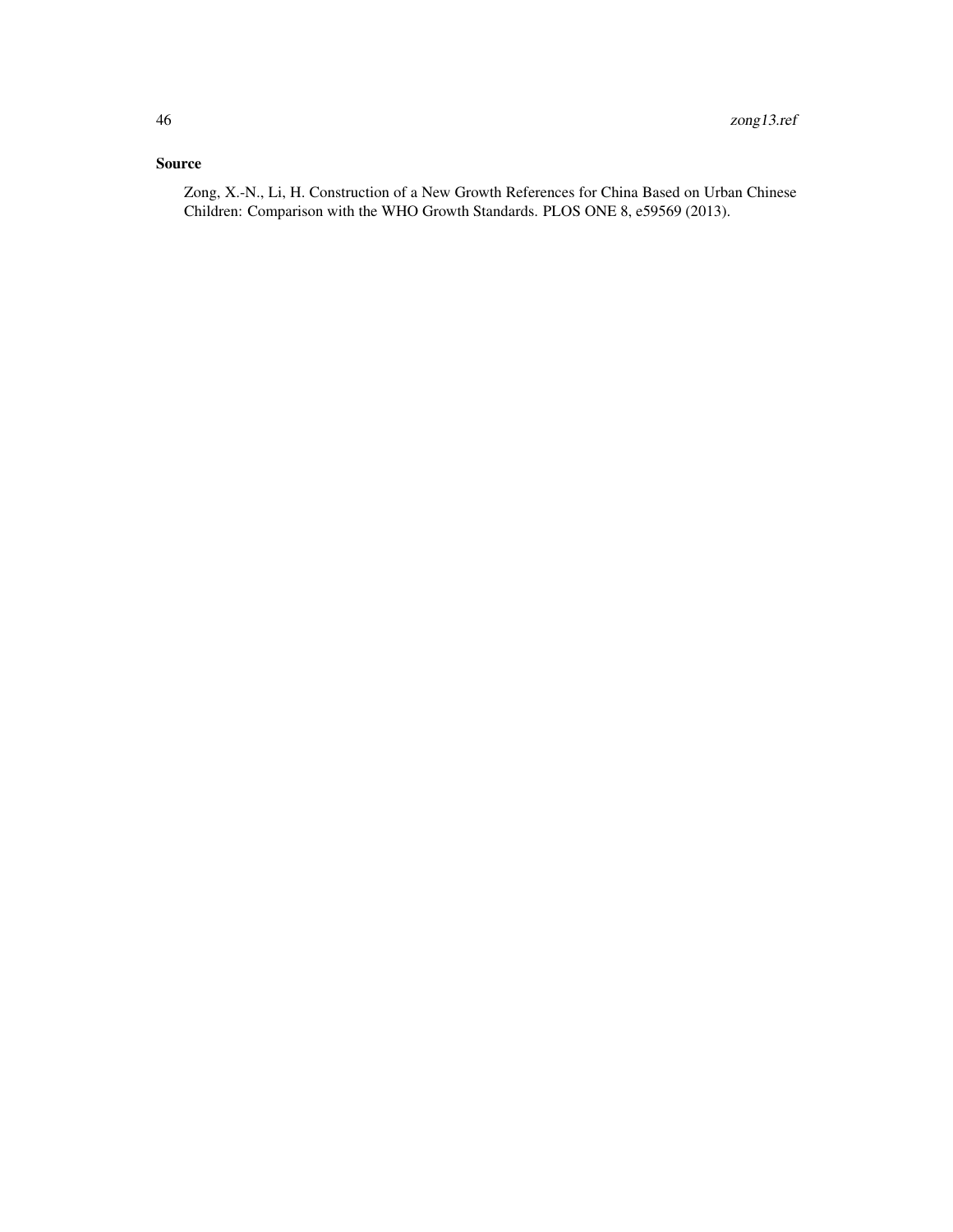# <span id="page-46-0"></span>Index

aga\_15.ref, [3](#page-2-0) aggregate\_lms, [3](#page-2-0) belgium.ref, [4](#page-3-0) bone.ref, [4](#page-3-0) bp\_wuehl\_age.ref, [5](#page-4-0) bp\_wuehl\_height.ref, [5](#page-4-0) calc\_confints, [6](#page-5-0) cdc.ref, [7](#page-6-0) cn.ref, [7](#page-6-0) colombia\_sf.ref, [8](#page-7-0) do\_iterations, *[6](#page-5-0)*, [9,](#page-8-0) *[13–](#page-12-0)[15](#page-14-0)*, *[31](#page-30-0)*, *[39,](#page-38-0) [40](#page-39-0)* doyon\_age.ref, [8](#page-7-0) doyon\_height.ref, [9](#page-8-0) duran\_bf.ref, [11](#page-10-0) envelope, *[6](#page-5-0)* ethiop.ref, [11](#page-10-0) fit\_gamlss, [12](#page-11-0) fit\_gamlss1, [13](#page-12-0) fit\_vgam, [14](#page-13-0) fredriks05.ref, [15](#page-14-0) gamlss, *[14](#page-13-0)* international\_lab.ref, [16](#page-15-0) iron.ref, [16](#page-15-0) italian.ref, [17](#page-16-0) japan\_lab.ref, [18](#page-17-0) japanese.ref, [17](#page-16-0) kawel\_boehm.ref, [18](#page-17-0) kiggs.ref, [19](#page-18-0) kiggs\_bp.ref, [19](#page-18-0) kro.ref, [20](#page-19-0)

life\_circ.ref, [20](#page-19-0)

life\_cysc.ref, [21](#page-20-0) life\_fibroscan.ref, [21](#page-20-0) life\_heart.ref, [22](#page-21-0) life\_igf.ref, [22](#page-21-0) life\_liver.ref, [23](#page-22-0) life\_skinfold.ref, [23](#page-22-0) life\_thyr.ref, [24](#page-23-0) lipids.ref, [24](#page-23-0) lms, *[13](#page-12-0)* make\_percentile\_tab, [25](#page-24-0) metabolom.ref, [26](#page-25-0) mock\_df, [26](#page-25-0) mock\_value, [27](#page-26-0) mock\_values, [28](#page-27-0) momo.ref, [28](#page-27-0) motor.ref, [29](#page-28-0) nl3.ref, [29](#page-28-0) nl4.ref, [30](#page-29-0) one\_iteration, [30](#page-29-0) ParTab-class, [32](#page-31-0) portug.ref, [32](#page-31-0) prepare\_data, [33](#page-32-0) preterm.ref, [34](#page-33-0) RefGroup-class, [34](#page-33-0) saudi.ref, [35](#page-34-0) sds, *[19](#page-18-0)*, [35,](#page-34-0) *[39](#page-38-0)* sds\_2d, *[19](#page-18-0)*, [38](#page-37-0) sdsold, [36](#page-35-0) select\_fams, [39](#page-38-0) select\_meas, [40](#page-39-0) show, ParTab-method, [40](#page-39-0) show, RefGroup-method, [41](#page-40-0)

turkish.ref, [42](#page-41-0)